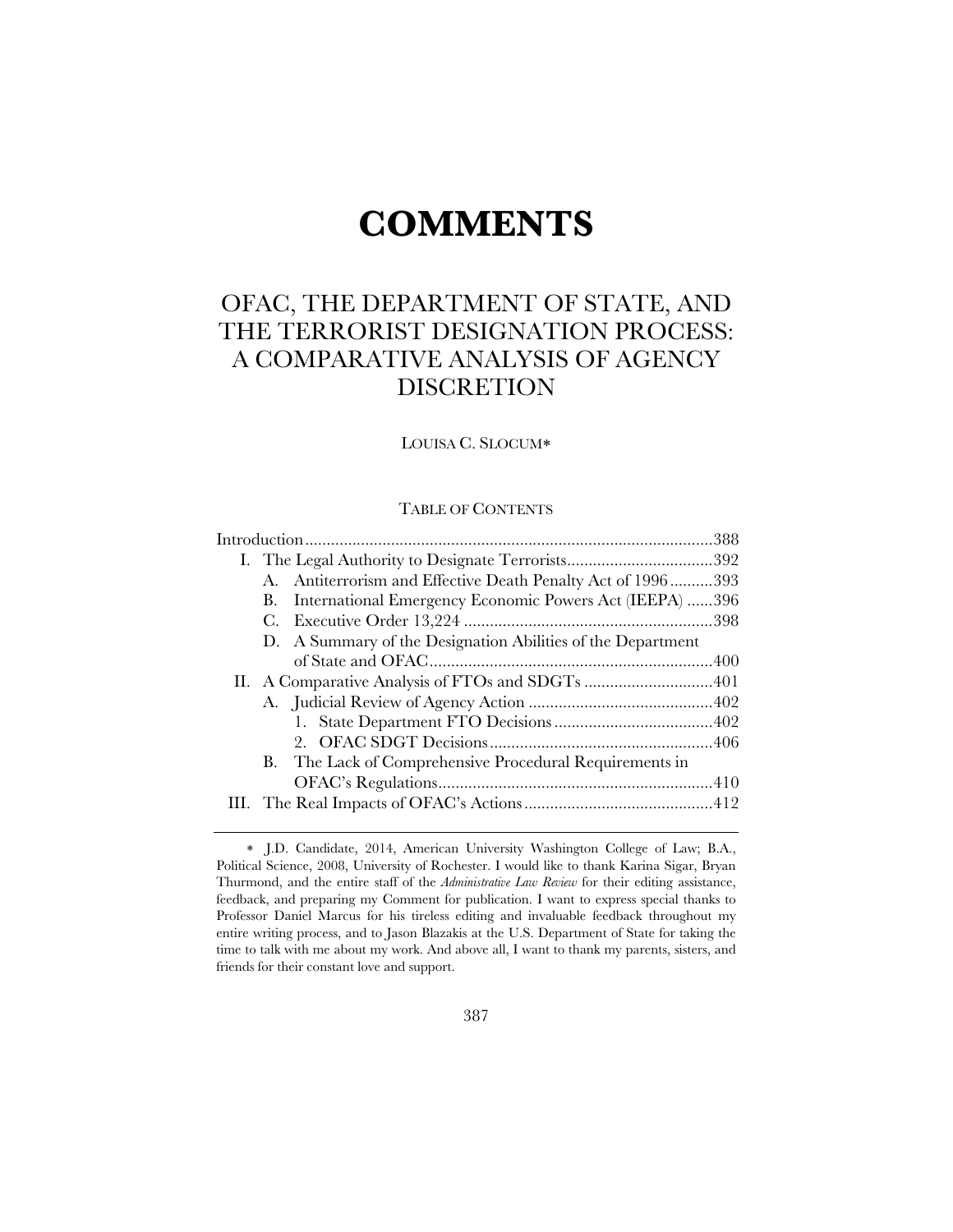388 *ADMINISTRATIVE LAW REVIEW* [65:2

| B. Non-Monetary Impacts of Blocking Orders415                  |  |  |  |  |
|----------------------------------------------------------------|--|--|--|--|
| IV. A Plan for the Future: Balancing National Security and Due |  |  |  |  |
|                                                                |  |  |  |  |
|                                                                |  |  |  |  |
|                                                                |  |  |  |  |
|                                                                |  |  |  |  |
|                                                                |  |  |  |  |
|                                                                |  |  |  |  |

#### **INTRODUCTION**

In October 2012, the *Washington Post* published a series of articles entitled "The Permanent War," outlining the Obama Administration's approach to fighting terrorism.1 The articles discussed the most well-known aspects of the War on Terror, including targeted killings and the Obama Administration's covert operations in Africa. What the articles did not discuss, however, were the equally important, but somewhat less visible, efforts to impose financial sanctions on terrorist entities. The list of Foreign Terrorist Organizations (FTOs), maintained by the Department of State,2 and the list of Specially Designated Global Terrorists (SDGTs), maintained jointly by the Departments of State and Treasury,<sup>3</sup> govern these sanctions. The lists allow the government to designate certain individuals and groups as terrorists and ultimately prevent those entities from accessing their financial assets within the United States. As a result of these sanction programs, the government has prevented terrorist groups from accessing over \$21,000,000.4 This Comment will compare the different abilities of the Departments of State and Treasury to designate entities under relevant financial sanctions programs. It will also discuss the wide discretion exercised by the Department of the Treasury when implementing financial sanctions, outline the potential harmful consequences of that discretion,

 <sup>1.</sup> *See, e.g.*, Greg Miller, *Plan for Hunting Terrorists Signals U.S. Intends to Keep Adding Names to Kill Lists*, WASH. POST, Oct. 23, 2012, http://www.washingtonpost.com/world/nationalsecurity/plan-for-hunting-terrorists-signals-us-intends-to-keep-adding-names-to-killlists/2012/10/23/4789b2ae-18b3-11e2-a55c-39408fbe6a4b\_story.html.

 <sup>2.</sup> *See* BUREAU OF COUNTERTERRORISM, U.S. DEP'T OF STATE, *Foreign Terrorist Organizations* (Sept. 28, 2012), http://www.state.gov/j/ct/rls/other/des/123085.htm.

 <sup>3.</sup> *See* U.S. DEP'T OF STATE, *Terrorism Designation FAQs:* Question 1, 2 (July 10, 2012), http://www.state.gov/r/pa/prs/ps/2012/07/194808.htm.

 <sup>4.</sup> *See* OFFICE OF FOREIGN ASSETS CONTROL, U.S. DEP'T OF THE TREASURY, Terrorist Assets Report (2011), *available at* http://www.treasury.gov/resourcecenter/sanctions/Programs/Documents/tar2011.pdf (presenting the amount of blocked funds held by Foreign Terrorist Organizations (FTOs), Specially Designated Global Terrorists (SDGTs), and Specially Designated Nationals, another type of entity designated by the Department of the Treasury).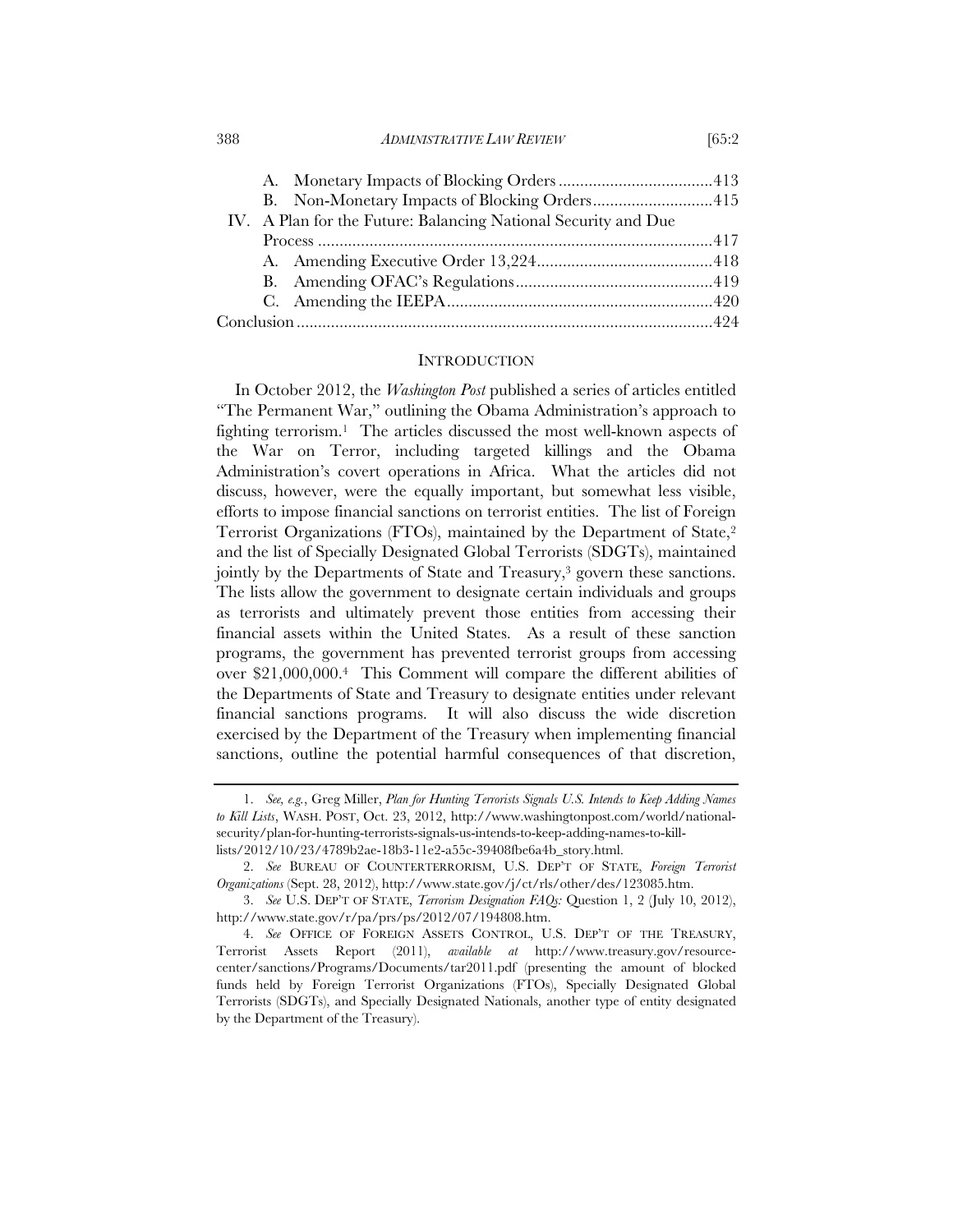and suggest ways to limit this discretionary power.

The Antiterrorism and Effective Death Penalty Act of 1996 (AEDPA)5 governs FTO designations, while Executive Order 13,224,6 issued pursuant to the International Emergency Economic Powers Act (IEEPA),<sup>7</sup> governs SDGT designations. Under  $\S 302$  of AEDPA,<sup>8</sup> the Secretary of State can designate an organization as an FTO if the organization is foreign; engages in "terrorism" or "terrorist activity,"9 or has the intent to engage in such activity; and threatens the security of the United States or its citizens.10 The Secretary of State also has the power to designate certain foreign groups or individuals as SDGTs under Executive Order 13,224 if the groups or individuals threaten the national security of the United States.11 Under the same executive order, the Secretary of the Treasury has the authority to designate any group or individual as an SDGT if he finds that the entity is "owned or controlled by" a designated terrorist group; assists in, sponsors, or provides material or financial support to a terrorist group; or is "otherwise associated with" a terrorist group.12 Once an entity has been designated as either an FTO or an SDGT, the Office of Foreign Assets Control (OFAC) at the Department of the Treasury can freeze the entity's assets.13 OFAC also has the power to block an entity's assets during the pendency of an investigation into an entity's status.14 The Secretary of

6. Exec. Order No. 13,224, 3 C.F.R. 786 (2002).

 8. *See* 110 Stat. at 1248 (codified at 8 U.S.C. § 1189 (2006)) (amending § 219 of the Immigration and Nationality Act, Pub. L. No. 82-414, 66 Stat. 163 (1952) (codified as amended in scattered sections of 8 U.S.C.)). On its website, the Department of State maintains that it acts pursuant to the Immigration and Nationality Act. *See* U.S. DEP'T OF STATE, *supra* note 2. Because the Antiterrorism and Effective Death Penalty Act (AEDPA) amended the provision of the Immigration and Nationality Act that permits the Secretary of State to designate FTOs, this Comment uses "AEDPA" to describe that provision, 8 U.S.C. § 1189.

9. *See infra* notes 41–42 for the definition of these terms.

10. 8 U.S.C. § 1189(a)(1)(A)–(C) (2006).

 11. Exec. Order No. 13,224, 3 C.F.R. 786 (2002). President Bush designated twentyseven individuals and groups as SDGTs in the executive order, *id.* at 790, leaving future designations to the Secretaries, *id.* at 788–89.

12. *Id.* at 787. "Otherwise associated with" is defined in 31 C.F.R. § 594.316 (2012).

 13. *See* 8 U.S.C. § 1189(a)(2)(C) (2006); 31 C.F.R. § 594.201(a) (2012). This Comment will use the words "freeze" and "block" interchangeably when discussing the assets of designated entities, and will also use "blocking orders" to describe the process by which the Office of Foreign Assets Control (OFAC) executes a freeze of an entity's assets.

 14. *See* Exec. Order No. 13,224, 3 C.F.R. 786 (2002) (authorizing the Secretary of the Treasury to take all actions the President is authorized to take under the International

 <sup>5.</sup> Pub. L. No. 104-132, 110 Stat. 1214 (1996) (codified as amended in scattered sections of 8 U.S.C.)

 <sup>7.</sup> Pub. L. No. 95-223, 91 Stat. 1625 (1977) (codified at 50 U.S.C. §§ 1701–1706 (2006 & Supp. IV 2010)).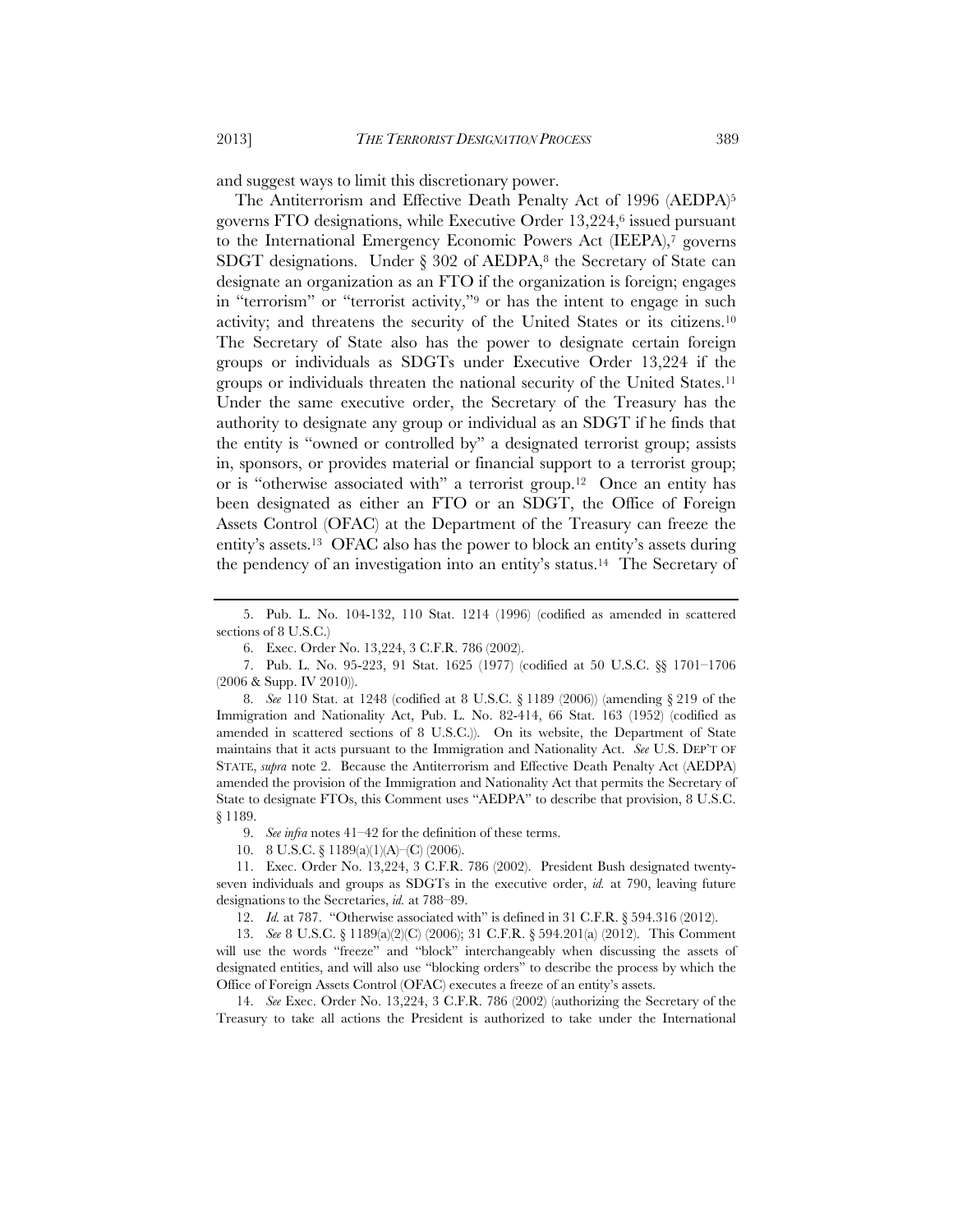the Treasury delegated his ability to designate SDGTs and block assets to OFAC.15

While both Departments have legal authority to designate terrorist entities, the Department of the Treasury, acting through OFAC, plays a broader and more discretionary role in the process of imposing financial sanctions on these entities. The Secretary of State's ability to designate an FTO is limited by certain procedural requirements,<sup>16</sup> and her<sup>17</sup> authority to designate an SDGT depends solely on an entity's ability to attack the United States—a factor that is virtually identical to her authority under AEDPA.18 Under these provisions, the Department of State's authority to designate SDGTs is limited to individuals such as the leaders of terrorist groups.19 In contrast, OFAC has the authority to designate an entity as an SDGT based on whether the entity provides support to or is associated with terrorist groups20 and thus can designate entities that do not directly threaten the country's security. In addition, OFAC controls the assets of SDGTs after designation and exercises discretion about whether to freeze the assets of FTOs in the first instance.21 Thus, OFAC exercises a more discretionary power over both types of designated entities than the Department of State. Because the primary effect of an entity's designation as an SDGT is the blocking of its assets,<sup>22</sup> OFAC's discretionary powers are

 18. *Compare* 8 U.S.C. § 1189(a)(1)(A)–(C) (allowing the Secretary of State to designate a foreign group as an FTO if the group engages in terrorist activity that threatens national security), *with* Exec. Order No. 13,244, 3 C.F.R. 786 (2002) (allowing the Secretary of State to designate foreign persons that have committed, or pose a threat of committing, a terrorist act that threatens U.S. citizens or the national and economic security of the country as SDGTs).

 19. Interview with Jason Blazakis, Dir., Office of Terrorist Designations & Sanctions, U.S. Dep't of State, in Wash., D.C. (Nov. 13, 2012).

20. *See* Exec. Order No. 13,224, 3 C.F.R. 786 (2002).

21*. See* 31 C.F.R. §§ 594.101–.901 (detailing OFAC's procedures for regulating the financial transactions of SDGTs); *id.* §§ 597.101–.801 (describing OFAC's procedures for regulating the financial transactions of FTOs); *see also* 8 U.S.C. § 1189(a)(2)(C) ("Upon [designation], the Secretary of the Treasury *may* require United States financial institutions possessing or controlling any assets of any foreign organization included in the notification to block all financial transactions involving those assets . . . ." (emphasis added)).

22. *See* U.S. DEP'T OF STATE, *Terrorism Designation FAQs,* Question 6 (July 10, 2012),

Emergency Economic Powers Act (IEEPA); 50 U.S.C.  $\S 1702(a)(1)(B)$  (2006) (allowing the President to block assets "during the pendency of an investigation"); *see also* 31 C.F.R. § 594.201 n.1 (describing how OFAC publishes the names of entities with assets blocked pending investigation).

 <sup>15.</sup> *See* 31 C.F.R. § 594.802.

 <sup>16.</sup> *See infra* Part I.A for a discussion of these requirements.

 <sup>17.</sup> This Comment will use feminine pronouns to refer to the Secretary of State because all the actions taken by the Secretary of State that are relevant to this Comment were taken by former Secretary of State Hillary Rodham Clinton.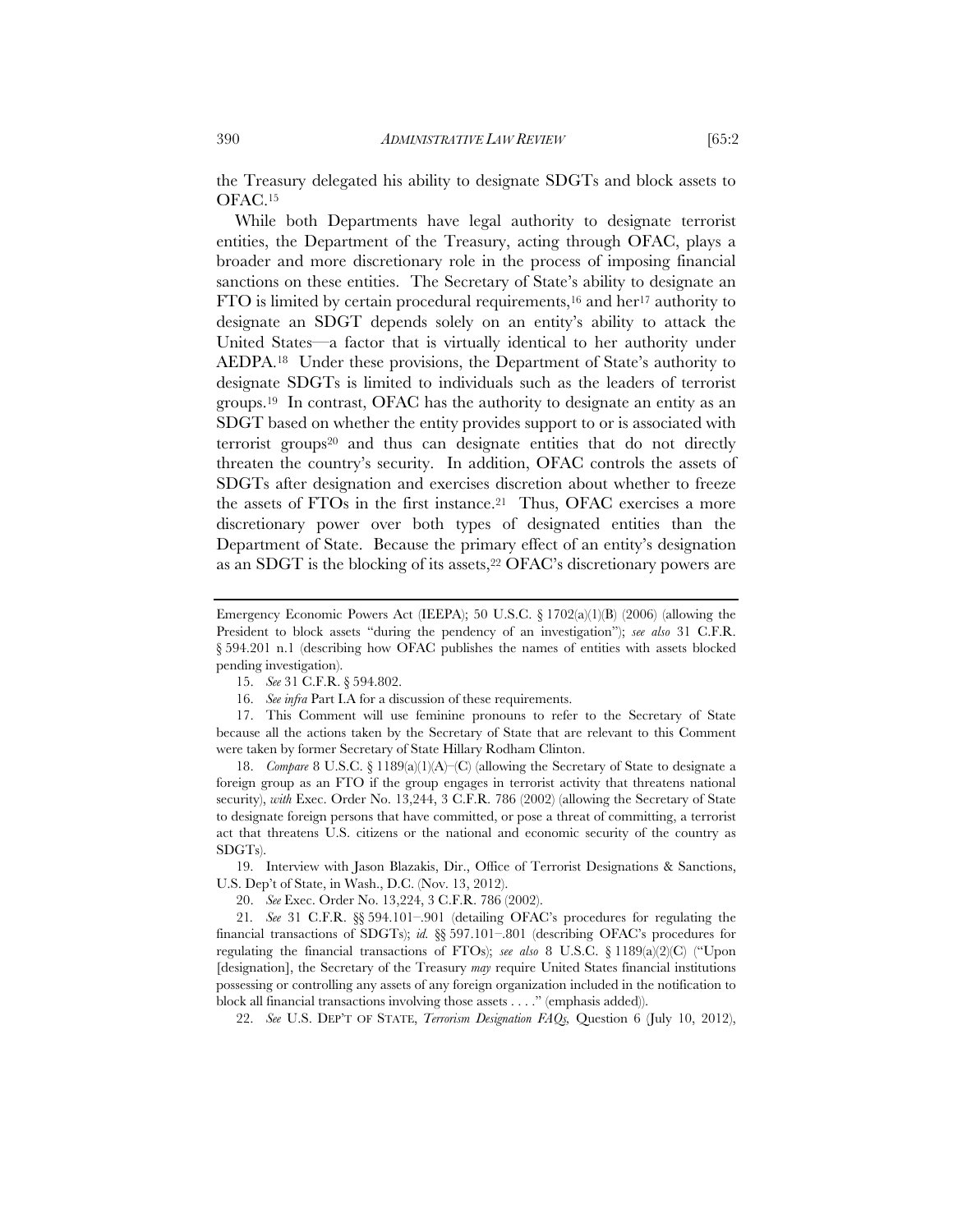heightened in the SDGT process. In addition, entities affected by this discretionary power frequently cannot challenge OFAC's actions because OFAC's procedures for appealing its designations are less comprehensive than AEDPA's.23

OFAC's complete control of the financial sanction process, combined with its ability to both designate entities with only indirect links to terrorism as SDGTs and block their assets pending investigation, has caused some scholars to assert that OFAC violates the constitutional rights of affected entities.24 Affected entities often make a similar argument based on the sanctions' harsh effects. For example, Mr. Muhammad Salah is the only U.S. citizen designated as a Specially Designated Terrorist,<sup>25</sup> a characterization identical in every way to an SDGT except for the executive order governing his status.26 As a Specially Designated Terrorist, Mr. Salah cannot access any of his money unless he first obtains a license from OFAC.27 As the licenses only allow enough money to cover "basic maintenance," he cannot use his money to purchase luxuries such as birthday presents for his children or a newspaper.28 In addition, he cannot travel outside the country to visit family and friends, and cannot maintain a bank account.29 He has lived under these conditions since 1995, without being given a statement of reasons for his designation.<sup>30</sup> He argues that

http://www.state.gov/r/pa/prs/ps/2012/07/194808.htm.

 <sup>23.</sup> *Compare* 31 C.F.R. § 501.807 (allowing an entity to submit "arguments" or "evidence" to OFAC as to why its designation is inappropriate), *with* 8 U.S.C.  $\S 1189(a)(4)(B)$ –(C) (permitting a group to petition for delisting from the FTO list by showing that circumstances have changed enough so that designation is no longer warranted, and mandating that the Secretary of State decide such a petition within 180 days).

 <sup>24.</sup> *See, e.g.*, David Cole, Essay, *The New McCarthyism: Repeating History in the War on Terrorism*, 38 HARV. C.R.-C.L. L. REV. 1, 3, 26–28 (2003) (arguing that administrative actions such as blocking orders constitute a way for the government to avoid the constitutional rights provided by the criminal process); Vanessa Ortblad, Comment, *Criminal Prosecution in Sheep's Clothing: The Punitive Effects of OFAC Freezing Sanctions*, 98 J. CRIM. L. & CRIMINOLOGY 1439, 1448–49 (2008) (explaining how OFAC's lack of an evidentiary standard has resulted in many Muslim charities being designated as terrorist entities).

 <sup>25.</sup> *See* Complaint at 1, 6–7, Salah v. U.S. Dep't of the Treasury, No. 1:12-cv-07067 (N.D. Ill. filed Sept. 5, 2012).

 <sup>26.</sup> *See id.* at 3; Exec. Order No. 12,947, 3 C.F.R. 319 (1998). OFAC's powers under this Executive Order are virtually identical to its powers under Executive Order 13,224. *Compare* Exec. Order No. 12,947, 3 C.F.R. 319, 319 (1998) (allowing the Secretary of the Treasury to block "all property and interests in property" of designated persons), *with* Exec. Order No. 13,224, 3 C.F.R. 786, 787 (2002) (allowing the Secretary of the Treasury to block "all property and interests in property" of designated persons).

 <sup>27.</sup> *See* Complaint *supra* note 25, at 2.

 <sup>28.</sup> *See id*.

 <sup>29.</sup> *See id.* at 8–9.

 <sup>30.</sup> *See id.* at 6.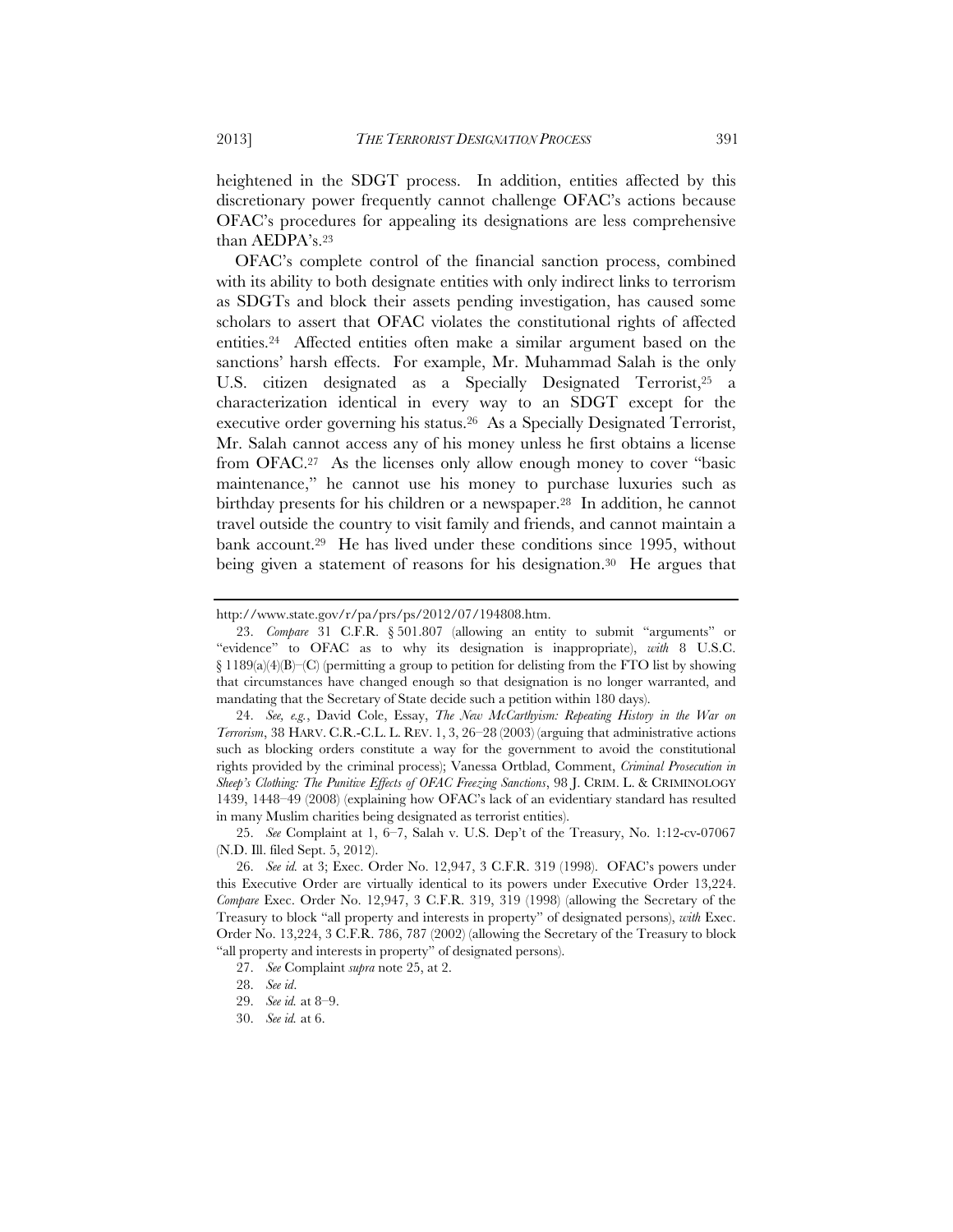OFAC's actions violate his First and Fifth Amendment rights.31

Some courts have held that OFAC's power to impose such dire consequences on U.S. citizens and legal aliens violates their constitutional rights,32 while others have upheld OFAC's actions.33 These differing judicial opinions on the legality of OFAC's powers, combined with the significant impact that OFAC's actions can have on U.S. citizens and legal aliens, imply that the SDGT-designation procedure is ripe for change. This Comment suggests amending the existing process to provide necessary procedural safeguards for entities affected by OFAC's designation decisions and blocking orders, while still allowing OFAC to protect the nation from terrorism.

Part I provides a summary of the relevant laws governing the terrorist designation process, specifically AEDPA, IEEPA, and Executive Order 13,224. Part I also briefly summarizes the powers of both the Department of State and OFAC under the current legal regime. Part II discusses the discretionary nature of OFAC's SDGT designation process in more detail, specifically examining OFAC's own regulations and analyzing how courts review FTO and SDGT designations. Part III examines the impact of OFAC's discretionary powers on affected entities. Finally, Part IV provides possible ways to limit OFAC's discretionary power, concluding that an amendment to IEEPA is the best way to effectively balance the procedural rights of affected entities with OFAC's important sanctioning powers.

#### I. THE LEGAL AUTHORITY TO DESIGNATE TERRORISTS

The power to designate and impose sanctions on terrorist entities is part of a larger effort to protect the country from terrorism, which is governed by a myriad of different laws.<sup>34</sup> When designating and sanctioning terrorist

 <sup>31.</sup> *See id.* at 12–14.

 <sup>32.</sup> *See*, *e.g.*, Al Haramain Islamic Found., Inc. v. U.S. Dep't of the Treasury, 686 F.3d 965, 995 (9th Cir. 2012) (concluding that OFAC's warrantless seizure of an SDGT's assets violated its Fourth Amendment rights); KindHearts for Charitable Humanitarian Dev., Inc. v. Geithner (*KindHearts I*), 647 F. Supp. 2d 857, 872 (N.D. Ohio 2009) (finding that OFAC's asset blocking constituted a Fourth Amendment seizure).

 <sup>33.</sup> *See, e.g.*, Islamic Am. Relief Agency v. Gonzales, 477 F.3d 728, 734 (D.C. Cir. 2007) (determining that OFAC's administrative record was sufficient to justify its designation of an American charity as an SDGT); Holy Land Found. for Relief & Dev. v. Ashcroft, 333 F.3d 156, 163 (D.C. Cir. 2003) (finding that OFAC provided a designated terrorist group sufficient due process by offering it an opportunity to present evidence to rebut its redesignation).

 <sup>34.</sup> *See generally* Intelligence Reform and Terrorism Prevention Act of 2004, Pub. L. No. 108-458, 118 Stat. 3638 (2004) (codified as amended in scattered provisions of 50 U.S.C.) (amended fourteen times since its enactment); Antiterrorism and Effective Death Penalty Act of 1996, Pub. L. No. 104-132, 110 Stat. 1214 (1996) (codified as amended in scattered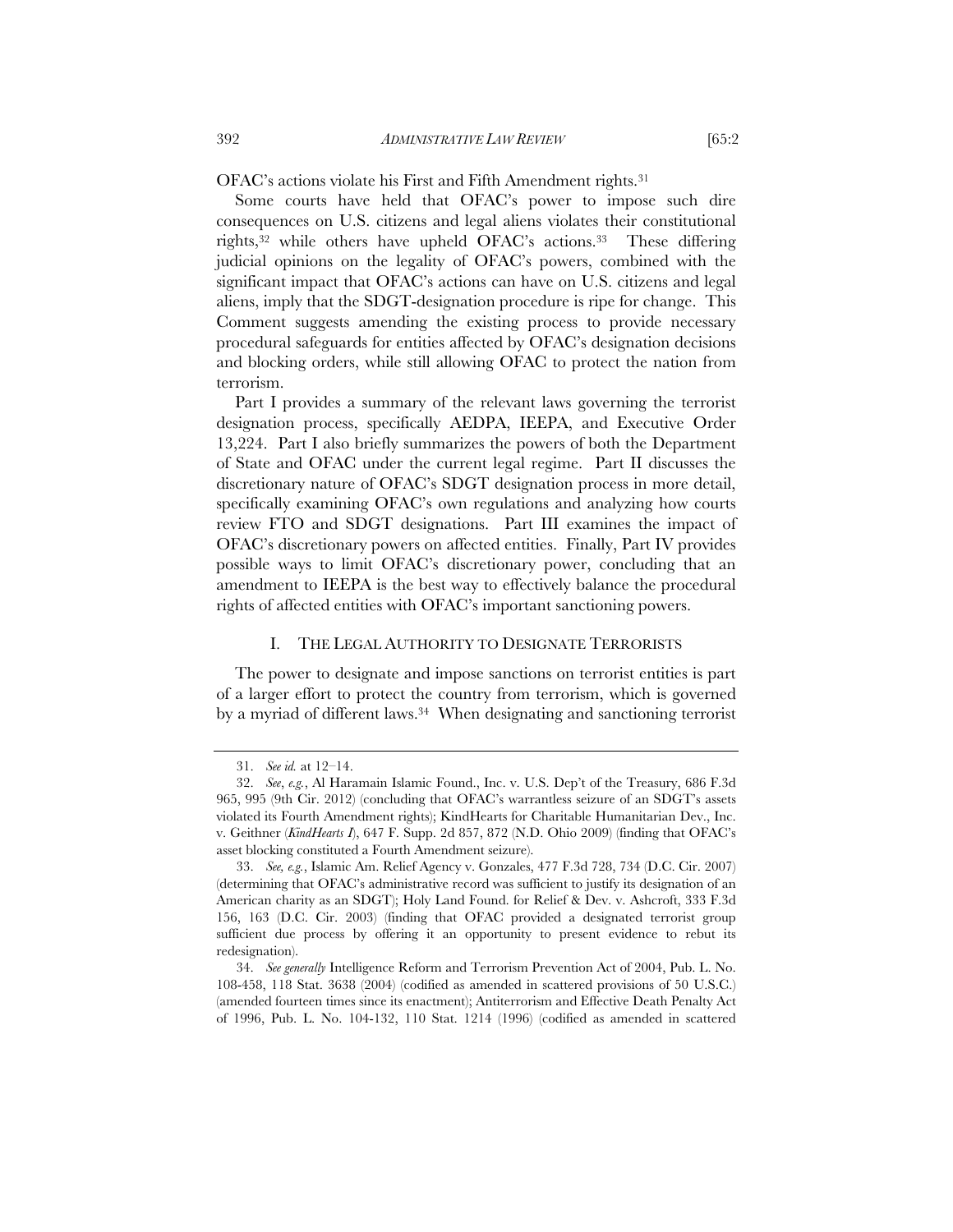entities, the government primarily relies on AEDPA, 35 IEEPA, 36 and

#### *A. Antiterrorism and Effective Death Penalty Act of 1996*

In 1996, Congress responded to an increasing number of terrorist attacks against U.S. citizens by passing the Antiterrorism and Effective Death Penalty Act of 1996.<sup>38</sup> The law primarily amended federal habeas corpus law,39 but also amended existing provisions of the Immigration and Nationality Act<sup>40</sup> to allow the Secretary of State to designate certain groups as FTOs.

In its current version, AEDPA allows the Secretary of State to designate a group as an FTO if the group meets three criteria: (1) it is foreign; (2) it engages in "terrorism"41 or "terrorist activity,"42 or has the intent to engage in terrorist activity;43 and (3) it threatens the security of the United States or

35. 110 Stat. at 1247–48.

36. 50 U.S.C. §§ 1701–1705 (2006 & Supp. IV 2010).

37. Exec. Order No. 13,224, 3 C.F.R. 786 (2002).

 38. *See, e.g.*, H.R. REP. No. 104-383, at 37 (1995) ("The origin of this legislation . . . is tied to a series of tragic events that have shocked the civilized world," including the Pan Am bombings, the 1993 World Trade Center bombings, and the Oklahoma City attacks).

 39. *See generally* H.R. REP. No. 104-23, at 9 (1995) (advocating passage of a bill to reduce the abuse of habeas petitions and limit the arbitrary imposition of the death penalty).

 40. Pub. L. No. 82-414, 66 Stat. 163 (1952) (codified as amended in scattered sections of 8 U.S.C.).

 41. 8 U.S.C. § 1189(a)(1)(B) (2006) (defining "terrorism" in accordance with 22 U.S.C. § 2656f(d)(2) (2006) as "premeditated, politically motivated violence perpetrated against noncombatant targets by subnational groups or clandestine agents").

 42. "[T]errorist activity" is defined in 8 U.S.C. § 1182(a)(3)(B)(iii) (2006), and includes, *inter alia*, hijacking, threatening an individual in order to compel action by another individual, and the use of a biological or chemical weapon. *See id.* § 1182(a)(3)(B)(iii)(I)–(II),  $(V)(a)$ .

43. *Id.* § 1189(a)(1)(B).

Executive Order 13,224.37

provisions of 8 U.S.C.) (amended six times since its 1996 enactment); Immigration and Nationality Act, Pub. L. No. 82-414, 66 Stat. 163 (1952) (codified as amended in scattered provisions of 8 U.S.C.) (amended 168 times since its enactment). Most of these laws were further amended or expanded by the Uniting and Strengthening America by Providing Appropriate Tools Required to Intercept and Obstruct Terrorism (USA PATRIOT) Act of 2001. Pub. L. No. 107-56, 115 Stat. 272 (2001) (codified in scattered sections of 18 U.S.C.) (amended in 2005 and 2006). The USA PATRIOT Act is itself controversial and has been the subject of numerous academic debates. *See generally* Rebecca A. Copeland, *War on Terrorism or War on Constitutional Rights? Blurring the Lines of Intelligence Gathering in Post-September 11 America*, 35 TEX. TECH L. REV. 1, 2–3 (2004) (concluding that the USA PATRIOT Act's extension of the powers of the Foreign Intelligence Surveillance Act adversely affects constitutional rights). The constitutional validity of the USA PATRIOT Act is beyond the scope of this Comment.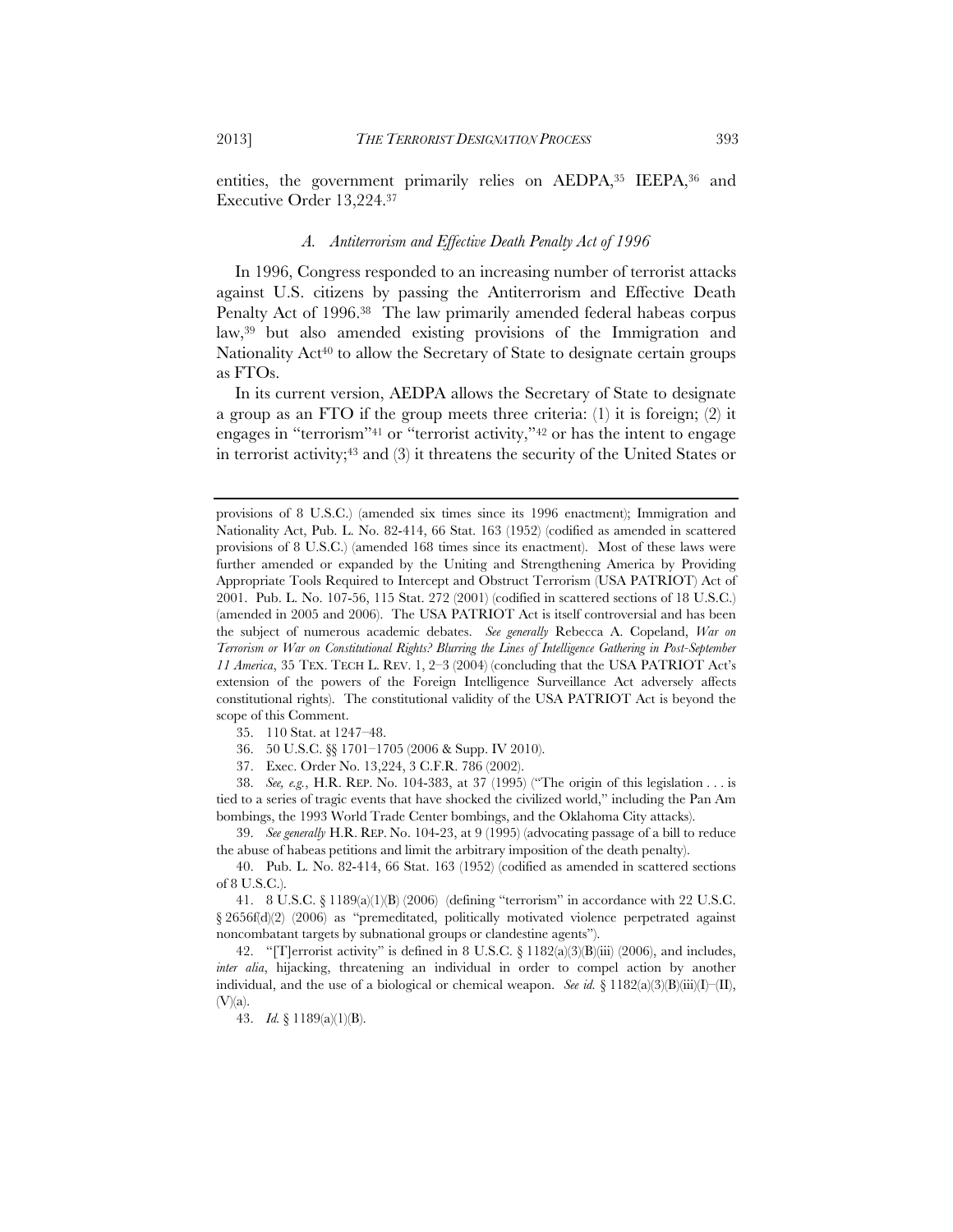its citizens.44 If the Secretary of State decides to designate a group under AEDPA, she must report her intention to the Speaker and Minority Leader of the House of Representatives, the Senate President pro tempore, the Majority and Minority Leaders of the Senate, and members of certain congressional committees<sup>45</sup>—each via a classified statement.<sup>46</sup> This statement can include hearsay and uncorroborated statements<sup>47</sup> as long as it explains how the group fits within the requirements of the statute.48 Within seven days of notifying Congress, the Secretary of State must publish the designation in the Federal Register.<sup>49</sup> She must also create an administrative record of the reasons supporting the designation, which can include both classified and unclassified information.50 The government need not disclose the classified information to the FTO but must disclose the information to a court on judicial review.51 Once the Secretary of State notifies Congress of her intent to designate a group, OFAC can freeze all of that group's assets held or controlled by a U.S. financial institution<sup>52</sup> but may choose not to.53 Once designated as an FTO, alien members of the group54 face possible deportation, third parties who provide material

support to the group face possible criminal sanctions, and financial organizations in possession of the group's funds may face penalties for

 <sup>44.</sup> *Id.* § 1189(a)(1)(C). The D.C. Circuit held that determining whether a group threatens the security of the nation is a nonjusticiable political question and lies solely within the Executive Branch's discretion. *See* People's Mojahedin Org. of Iran v. U.S. Dep't of State (*PMOI I*), 182 F.3d 17, 23 (D.C. Cir. 1999) (citing Chicago & S. Air Lines, Inc. v. Waterman S.S. Corp., 333 U.S. 103 (1948)). Therefore, judicial review of FTO designations is limited to the first two elements of the statute.

 <sup>45. 8</sup> U.S.C. § 1189(d)(3) (defining the relevant committees as the Senate Committees on the Judiciary, Intelligence, and Foreign Relations and the House Committees on the Judiciary, Intelligence, and International Relations).

 <sup>46.</sup> *Id*. § 1189(a)(2)(A)(i).

 <sup>47.</sup> *See PMOI I*, 182 F.3d at 19 (explaining that the Secretary of State can rely on "third hand accounts, press stories, material on the Internet or other hearsay").

 <sup>48.</sup> The D.C. Circuit distinguished the statutory "findings" in AEDPA from findings made during an ordinary administrative proceeding because the Secretary of State was not required to provide a group with an adversarial hearing or an opportunity to rebut her evidence before making such findings. *See id*.

 <sup>49. 8</sup> U.S.C. § 1189(a)(2)(A)(ii). As of 2001, the Secretary of State must also notify the FTO of her intention to designate the group *before* she publishes the designation in the Federal Register. *See infra* notes 141–142 and accompanying text.

 <sup>50. 8</sup> U.S.C. § 1189(a)(3)(A)–(B).

 <sup>51.</sup> *Id.* § 1189(a)(3)(B).

 <sup>52.</sup> *Id.* § 1189(a)(2)(C).

 <sup>53.</sup> *See supra* note 21 and accompanying text.

 <sup>54.</sup> An "alien" is any member of the group who is not a U.S. citizen or national. 8 U.S.C. § 1101(a)(3).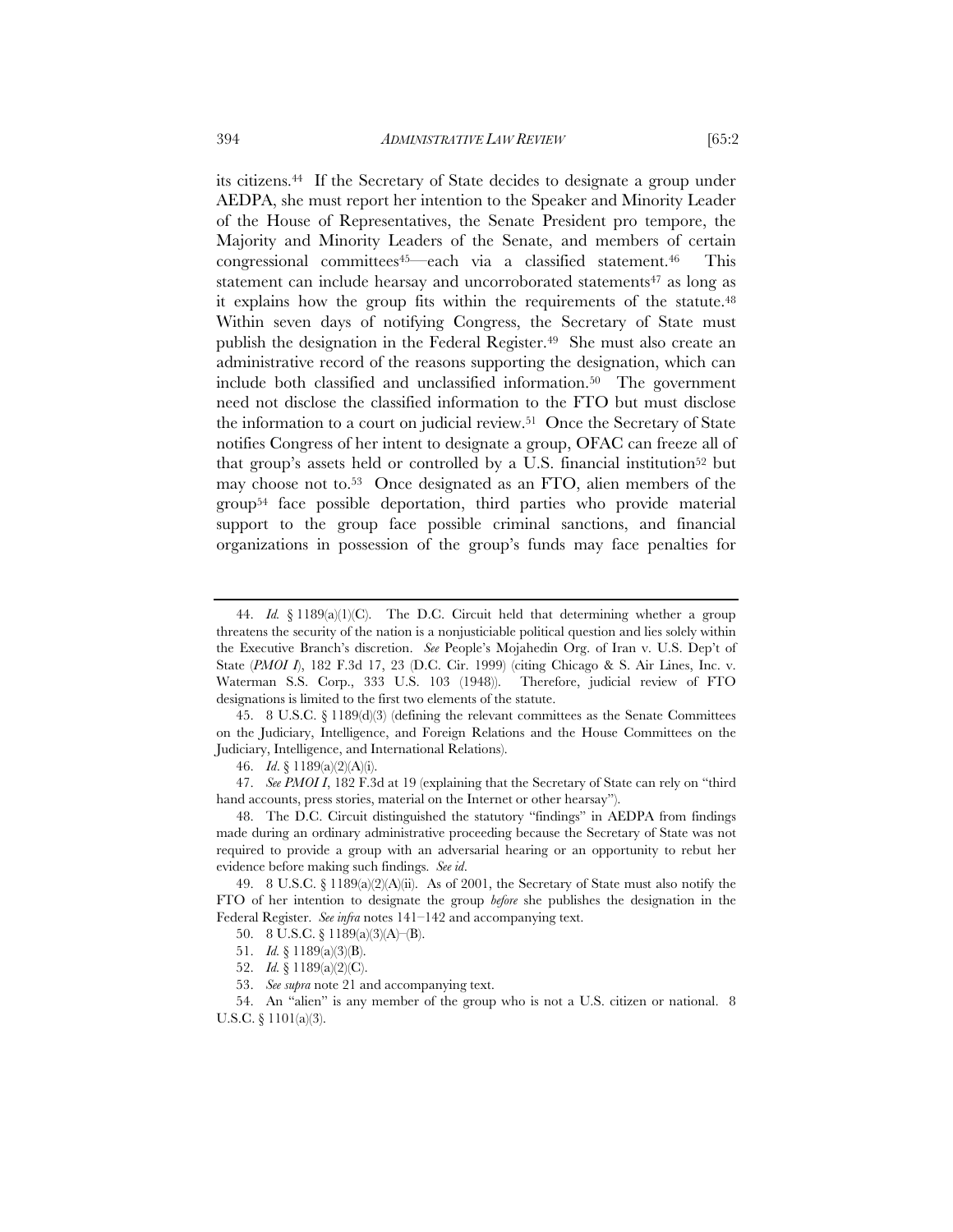failing to report that possession to OFAC.55

Designation as an FTO lasts indefinitely.56 It can only be revoked by an Act of Congress<sup>57</sup> or by the Secretary of State.<sup>58</sup> To challenge a designation, an FTO must submit a petition for revocation outlining why relevant circumstances have changed so much so that its status as an FTO is no longer appropriate.<sup>59</sup> The FTO can file a revocation petition every two years,<sup>60</sup> and the Secretary of State must decide whether to revoke the designation within 180 days of receipt.61 If an FTO does not file a revocation petition within five years, the Secretary of State herself must review the designation.62 She must revoke a designation if the circumstances leading to the designation have sufficiently changed or if "the national security of the United States warrants a revocation."63 Revocation decisions are subject to the same procedural requirements as designations, including publication in the Federal Register.64

A designated FTO may seek judicial review of the Secretary of State's action in the D.C. Circuit no later than thirty days after publication of its designation or the response to its revocation petition.<sup>65</sup> On judicial review, the D.C. Circuit examines only the administrative record created during the designation process, in addition to any classified information submitted by the government.<sup>66</sup> The court can invalidate any designation or denial of a revocation petition if the Secretary of State's decision was "arbitrary, capricious, an abuse of discretion, or otherwise not in accordance with law," "contrary to [a] constitutional right," "in excess of statutory jurisdiction, authority, or limitation," or "lacking substantial support in the

- 57. 8 U.S.C. § 1189(a)(5).
- 58. *Id.* § 1189(a)(6)(A)–(B).
- 59. *Id.* § 1189(a)(4)(B)(iii).
- 60. *Id.* § 1189(a)(4)(B)(ii).
- 61. *Id.* § 1189(a)(4)(B)(iv)(I).
- 62. *Id.* § 1189(a)(4)(C)(i).
- 63. *Id.* § 1189(a)(6)(A)(i)–(ii).
- 64. *Id.* § 1189(a)(6)(B).
- 65. *Id.* § 1189(c)(1).
- 66. *Id.* § 1189(c)(2).

 <sup>55.</sup> *See* U.S. DEP'T OF STATE, *supra* note 22 (stating that U.S. financial institutions may be required to block a designated FTO's transactions); *see also* 31 C.F.R. § 597.701(b) (2012) (allowing OFAC to impose civil penalties on financial institutions that fail to comply with reporting requirements).

 <sup>56.</sup> *See* 8 U.S.C. § 1189(a)(4)(A) ("A designation under this subsection shall be effective for all purposes until revoked by [an Act of Congress or the Secretary of State]."). Prior to 2004, a designation under this section lasted for only two years. 8 U.S.C.  $\S$  1189(a)(4)(A) (2000), *amended by* Intelligence Reform and Terrorism Prevention Act of 2004 § 7119, Pub. L. No. 108-458, 118 Stat. 3638, 3801–03 (2004).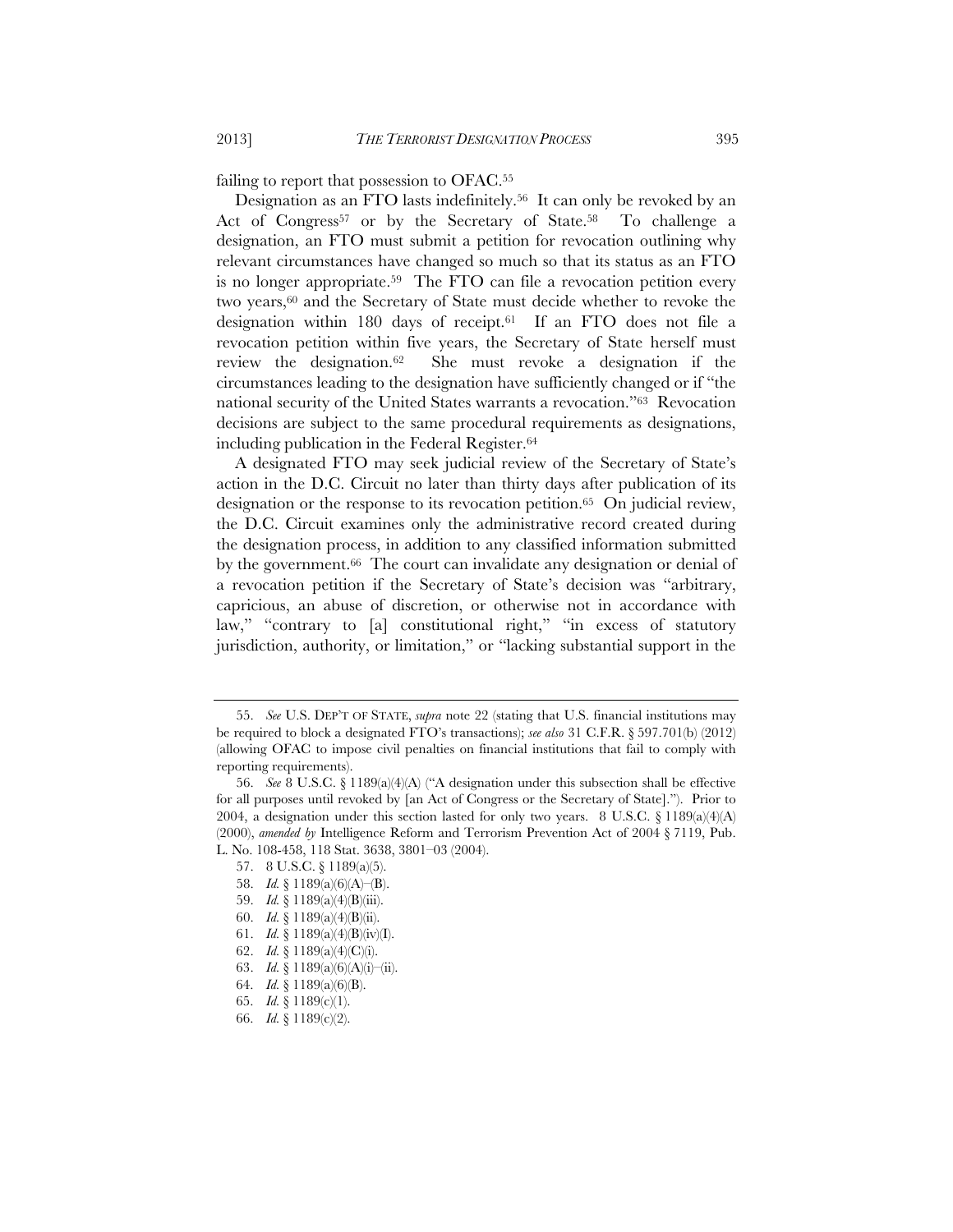administrative record."67 Because courts generally defer to an agency head's decision as long as the decisionmaking process complies with statutory requirements,68 the court gives substantial deference to the Secretary of State's decision if it complies with procedural requirements.<sup>69</sup>

#### *B. International Emergency Economic Powers Act (IEEPA)*

In 1977, Congress passed IEEPA—"an Act with respect to the powers of the President in time of war or national emergency."70 This law modified two older statutes, the National Emergencies Act<sup>71</sup> and the Trading with the Enemy Act, $7^2$  and gave the President the power to declare a national emergency in response to "any unusual and extraordinary threat, which has its source in whole or substantial part outside the United States, to the national security, foreign policy, or economy of the United States."73 In such a national emergency, the President can issue regulations that "investigate, regulate, or prohibit" certain monetary, credit, or securities transactions involving foreign entities.74 The President can also nullify or void a transaction involving "*any* property in which any [designated] foreign country or a national thereof has *any* interest."75 Such regulations apply to all property within the jurisdiction of the United States or its financial institutions.76 In 2001, Congress amended IEEPA to allow the President to block an entity's assets "during the pendency of an investigation."77 IEEPA does not provide an explicit standard for judicial review.78

75. *Id.* § 1702(a)(1)(B) (emphases added).

 <sup>67.</sup> *Id.* § 1189(c)(3)(A)–(D).

 <sup>68.</sup> *See* Citizens to Pres. Overton Park, Inc. v. Volpe, 401 U.S. 402, 415 (1971) (finding that the Secretary of Transportation's actions were "entitled to a presumption of regularity" but that the Court could determine whether his actions exceeded his statutory authority), *abrogated in part by* Califano v. Sanders, 430 U.S. 99, 105 (1977).

 <sup>69.</sup> *See, e.g.*, *In Re* People's Mojahedin Org. of Iran, 680 F.3d 832, 838 (D.C. Cir. 2012) (per curiam) (compelling the Secretary of State to make a final decision on an FTO's petition but reinforcing that her eventual decision would be "entitled to great deference").

 <sup>70.</sup> Pub. L. No. 95-223, 91 Stat. 1625 (1977) (codified as amended at 50 U.S.C. §§ 1701–1706) (2006 & Supp. IV 2010)).

 <sup>71.</sup> Pub. L. No. 94-412, 90 Stat. 1255 (1976) (codified as amended at 50 U.S.C. §§ 1601-1751 (2006 & Supp. IV 2010)).

 <sup>72.</sup> Pub. L. No. 65-91, 40 Stat. 411 (1917) (codified as amended at 50 U.S.C. App. §§ 1–44 (2006)).

 <sup>73. 50</sup> U.S.C. § 1701(a).

 <sup>74.</sup> *Id.* § 1702(a)(1)(A)(i)–(iii).

 <sup>76.</sup> *Id.* § 1702(a)(1).

 <sup>77.</sup> Sec. 106, Pub. L. No. 107-56, 115 Stat. 272, 277–78 (2001) (amending 50 U.S.C. § 1702(a)(1)(B) (2000)).

 <sup>78.</sup> *See* 50 U.S.C. §§ 1701–1706 (2006 & Supp. IV 2010). The law does, however,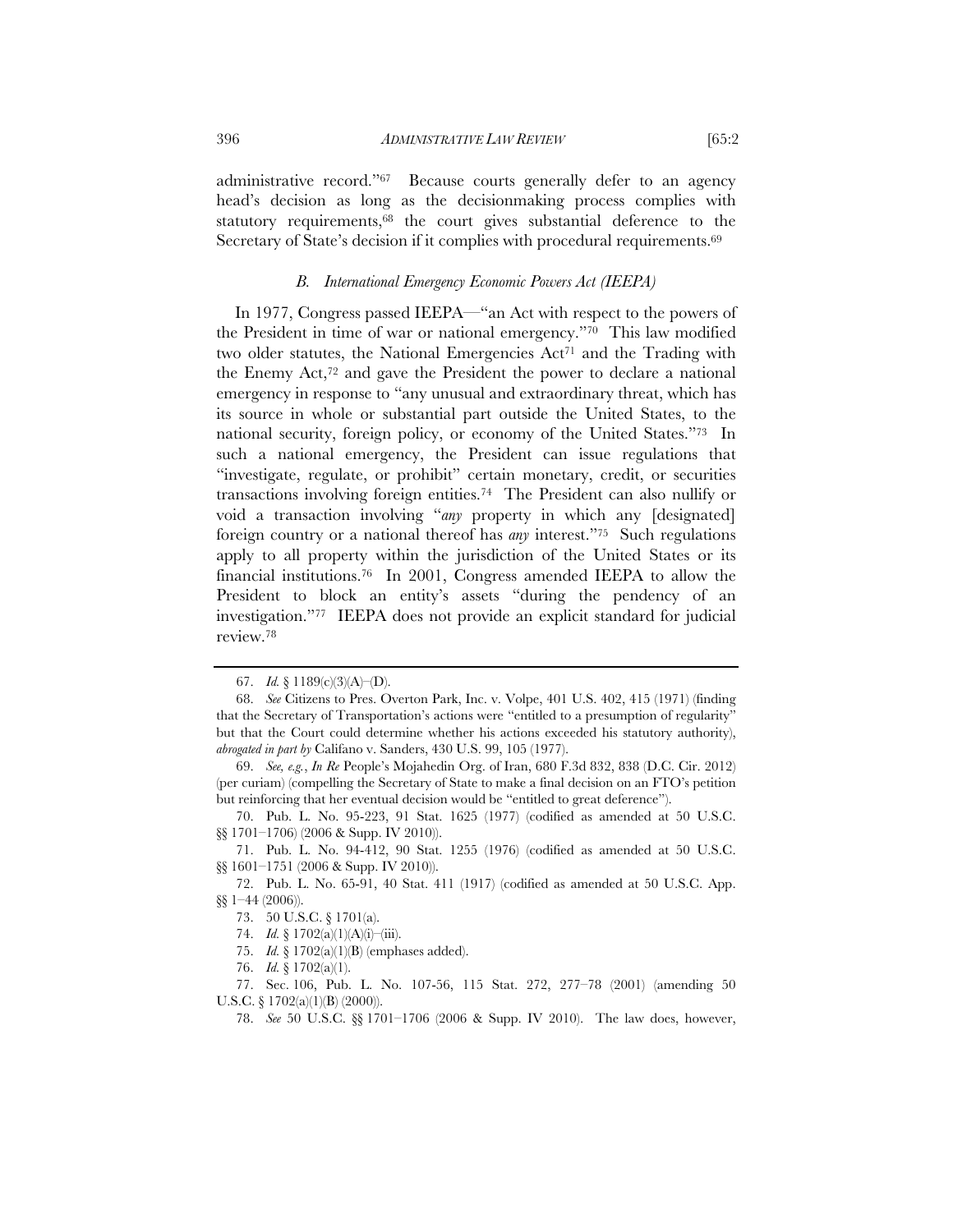Whenever the President invokes IEEPA, he must report certain statutory findings to Congress, including the circumstances that necessitated the declaration of an emergency,<sup>79</sup> why the circumstances constitute an "unusual and extraordinary threat,"80 what specific actions he intends to take, why those actions are necessary to deal with the threat, and which foreign nations or entities will be affected by his actions.81 After declaring a national emergency, the President must report any changes in the situation giving rise to the emergency to Congress at least once every six months.82 Presidents frequently exercise their IEEPA authorities through executive orders.83 These orders declare a national emergency, describe the facts giving rise to the emergency, $84$  and outline regulations for mitigating the danger caused by the emergency.<sup>85</sup> Under the National Emergencies Act and IEEPA, national emergencies expire on the anniversary of their issuance unless renewed annually by the President,<sup>86</sup> and thus the President

79. 50 U.S.C. § 1703(b)(1).

81. *Id.* § 1703(b)(2)–(5).

 82. *Id.* § 1703(c). The President delegated these reporting requirements to the Secretary of the Treasury for the national emergency created by Executive Order 13,224. *See* Exec. Order No. 13,313, 3 C.F.R. 248 (2004).

 83. *See, e.g.*, Exec. Order No. 12,730, 3 C.F.R. 305 (1991), *revoked by* Exec. Order No. 12,867, 3 C.F.R. 649 (1994); Exec. Order No. 12,170, 3 C.F.R. 457 (1980).

 84. *See, e.g.*, Exec. Order No. 12,730, 3 C.F.R. 305 (1991) (finding that the "unrestricted access of foreign parties to U.S. goods" constituted an unusual and extraordinary threat to the nation, especially due to the expiration of the Export Administration Act of 1979). *But see* Exec. Order No. 12,170, 3 C.F.R. 305 (1991) (finding an "unusual and extraordinary threat," but not describing why).

 85. *See, e.g.*, Exec. Order No. 12,730, 3 C.F.R. 305 (1991) (allowing for the continuations of regulations created by the Secretary of State under the Export Administration Act to "protect the domestic economy from the excessive drain of scarce materials").

 86. *See* 50 U.S.C. § 1622(d) (2006) (stating, "Any national emergency declared by the President . . . shall terminate on the anniversary of the declaration of that emergency" unless the President notifies Congress of his intent to continue it within ninety days of its expiration); *id.* § 1706(a)(1)–(2) (maintaining the termination provisions in the National

allow the government to provide the court with classified information on judicial review, see *id.* § 1702(c), but does not provide a clear standard by which courts should review Executive Branch regulations, other than under the general standards of the Administrative Procedure Act (APA). Because the APA itself does not provide a cause of action, agencies challenging agency action must invoke another statute to challenge that action in court. *See* Califano v. Sanders, 430 U.S. 99, 104 (1977). IEEPA does not provide such a cause of action.

 <sup>80.</sup> *Id.* § 1703(b)(2). This provision is extremely important because the powers exercised under the law can *only* be executed pursuant to an "unusual and extraordinary threat" to the nation. *See id.*  $\S 1701(b)$  ("The authorities granted to the President . . . may only be exercised to deal with an unusual and extraordinary threat with respect to which a national emergency has been declared for purposes of this chapter and may not be declared for any other purpose.").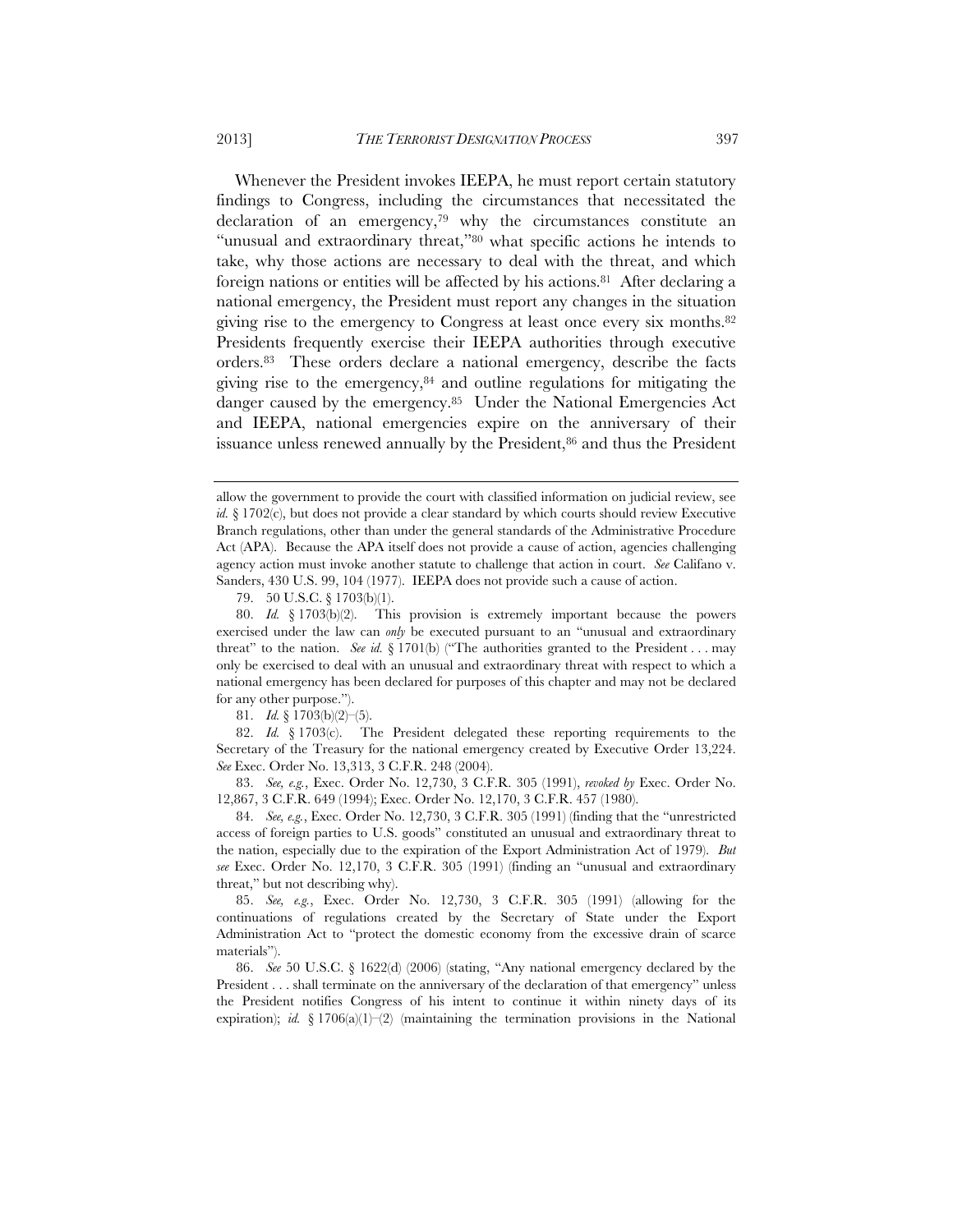must specifically authorize the continuance of an emergency. Both President Bush and President Obama have extended the national emergency declared in Executive Order 13,224 every year since its

# *C. Executive Order 13,224*

On September 23, 2001, President Bush invoked IEEPA and issued regulations to freeze the assets of certain individuals and groups that he believed were responsible for the attacks of September 11, 2001.88 Bush issued Executive Order 13,224 after finding that "the pervasiveness and expansiveness of the financial foundation of foreign terrorists" necessitated economic sanctions against terrorist entities89 and showed an increased need for cooperation between domestic and foreign financial institutions.<sup>90</sup> He also found, as required by IEEPA, that the threat of terrorism was ongoing and posed "an unusual and extraordinary threat" to the nation's safety.<sup>91</sup> Bush designated twenty-seven foreign individuals and organizations as terrorist entities in the Annex to the Executive Order92 and ordered the Secretary of the Treasury to immediately block the assets of those entities.<sup>93</sup>

Executive Order 13,224 also authorized the Secretary of State, after consultation with the Secretary of the Treasury and the Attorney General, to designate foreign persons who had committed or posed "a significant risk

issuance.87

Emergencies Act).

 <sup>87.</sup> *See, e.g.*, Notice of Sept. 19, 2002, 67 Fed. Reg. 59,447 (Sept. 20, 2002); Notice of Sept. 11, 2012, 77 Fed. Reg. 56,519 (Sept. 12, 2012).

 <sup>88.</sup> *See* Exec. Order No. 13,224, 3 C.F.R. 786 (2002) (blocking "all property and interests in property" belonging to individuals and groups named in the Executive Order or designated under the Executive Order's regulations).

 <sup>89.</sup> *Id.* President Bush may have been responding to the perception that Osama bin Laden was a billionaire who financed the September 11, 2001, attacks largely out of pocket. *See* JOHN ROTH ET AL., NATIONAL COMMISSION ON TERRORIST ATTACKS UPON THE UNITED STATES, MONOGRAPH ON TERRORIST FINANCING 20 (2004), *available at*  http://govinfo.library.unt.edu/911/staff\_statements/911\_TerrFin\_Monograph.pdf (finding that the U.S. government had long thought that bin Laden financed al-Qaeda through a large inheritance and his successful Saudi business). The *Monograph on Terrorist Financing Report* dispelled this myth. *See id.* at 23 (describing discoveries made by the National Security Council in 1999 and 2000 that the Saudi government divested bin Laden of most of his assets); *id.* at 4 (finding that al-Qaeda received money from "a variety of sources," including fundraising and Islamic charities).

 <sup>90.</sup> *See* Exec. Order No. 13,224, 3 C.F.R. 786 (2002).

 <sup>91.</sup> *Id*.

 <sup>92.</sup> *Id.* at 790.

 <sup>93.</sup> *Id.* at 787.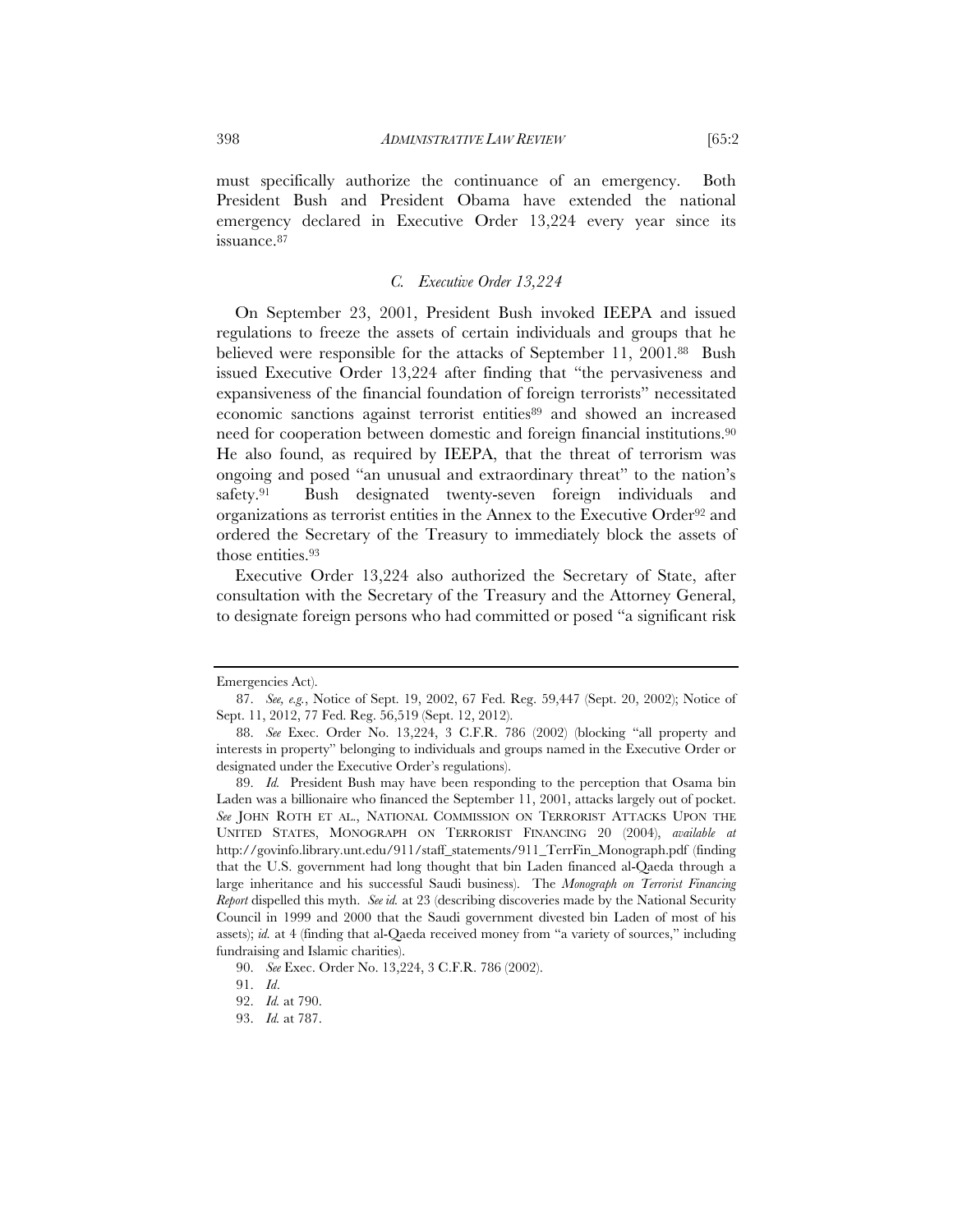of committing" terrorist acts against the United States as SDGTs.94 In

addition, the Executive Order authorized the Secretary of the Treasury,<sup>95</sup> after consultation with the Secretary of State and the Attorney General, to block the property of all persons "owned or controlled by, or [who] act for or on behalf of those persons listed in the Annex to this order or [designated by the Department of State]."96 Once designated as an SDGT, an entity cannot access any of its property or money located within the United States or its financial institutions.<sup>97</sup> These two provisions clearly provide a large amount of power to both the Secretary of State and the Secretary of the Treasury and allow each Secretary to make important national security decisions without significant oversight. As a result, both Departments generally work together to make designation decisions.<sup>98</sup> The Executive Order also vests an additional amount of discretion in the Secretary of the Treasury by allowing him to block an entity's assets during the pendency of an investigation into an entity's final status as an SDGT.99 The Secretary of the Treasury also has the power to grant licenses to entities for certain specified transactions, such as the payment of lawyers' fees.100

As authorized by Executive Order 13,224, OFAC created its own internal regulations to determine what happens to the assets of a designated SDGT or an entity with assets blocked pending investigation.101 OFAC's regulations, however, do not provide much guidance for entities seeking to challenge OFAC's actions. Only two provisions at the end of the regulations describe how an entity may attempt to change its status as an SDGT,102 and those options are limited. While an SDGT may request a meeting with OFAC's director, the director has complete discretion

 <sup>94.</sup> *Id.*

 <sup>95.</sup> OFAC makes these designation decisions today on behalf of the Secretary of the Treasury. *See supra* note 15 and accompanying text.

 <sup>96.</sup> Exec. Order No. 13,224, 3 C.F.R. 786 (2002).

 <sup>97.</sup> *See* U.S. DEP'T OF STATE, *supra* note 22.

 <sup>98.</sup> According to the Director of the Office of Terrorist Designations at the Department of State, OFAC, the Department of State, the Department of Justice, and the Department of Homeland Security jointly designate an entity under Executive Order 13,224. Interview with Jason Blazakis, *supra* note 19.

 <sup>99.</sup> *See supra* note 14 and accompanying text.

<sup>100</sup>*. See* 31 C.F.R. § 501.801 (2012) (authorizing OFAC to issue both general licenses pursuant to the Department of the Treasury's policies, and specific licenses when requested by an affected entity); *id.* § 594.506 (detailing the procedures by which OFAC will approve of accessing blocked accounts for legal fees).

 <sup>101.</sup> *See* 31 C.F.R. §§ 594.101–.901; *see also id.* §§ 501.101–.901 (defining OFAC's general rulemaking procedures and reporting requirements).

 <sup>102.</sup> *Id.* §§ 501.806–.807.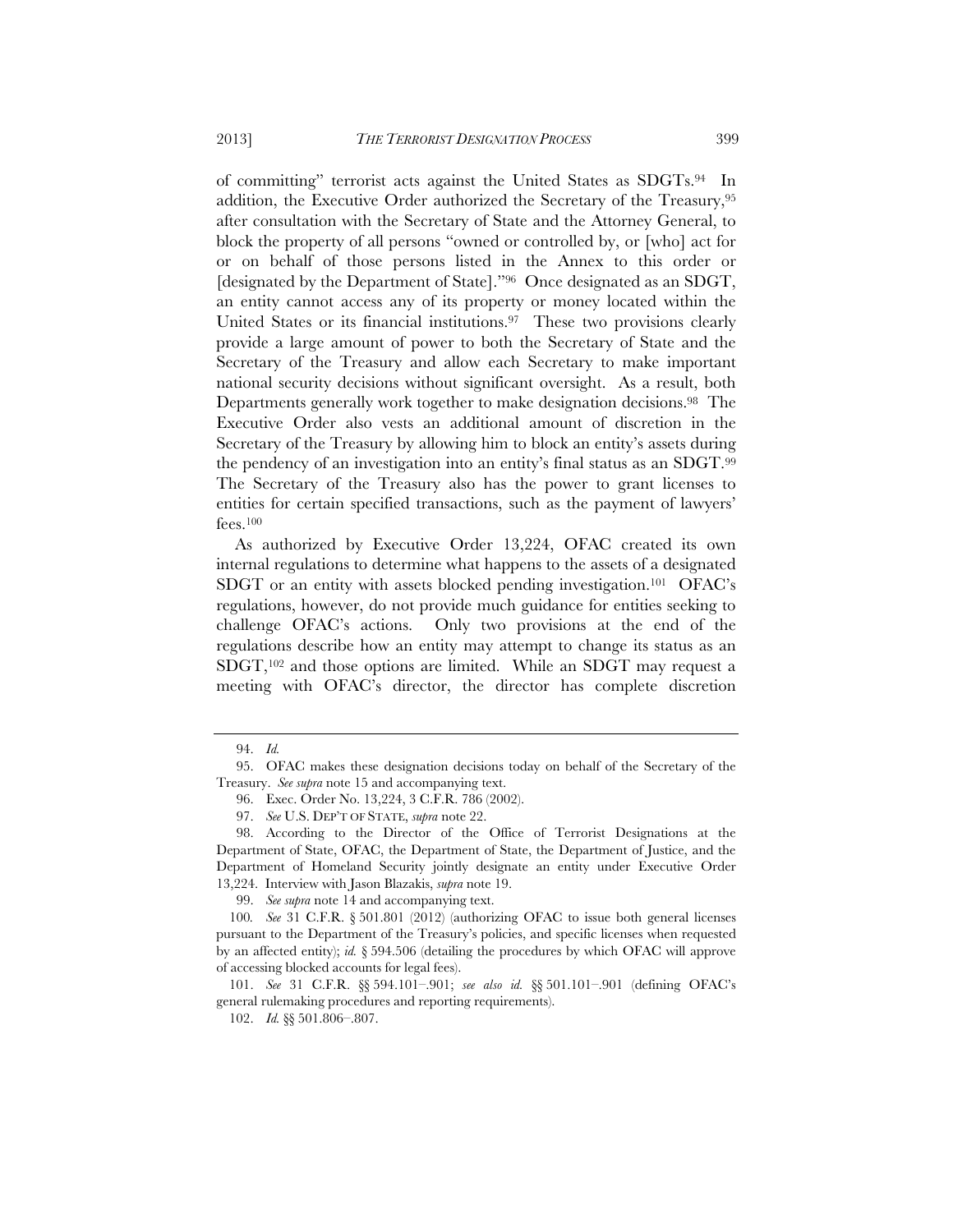whether to grant or deny the meeting.<sup>103</sup> In addition, the director may hear evidence about why the group should not be designated as an SDGT, but he does not have to.104 Moreover, the regulations do not provide a way for entities with assets blocked pending investigation to challenge the blocking order.105 In short, OFAC has virtually complete control over the fate of an SDGT once it has been designated.

#### *D. A Summary of the Designation Abilities of the Department of State and OFAC*

Because the roles of the Department of State and OFAC in designating terrorists overlap, it is important to examine each agency's respective role in the process. Under AEDPA, the Department of State has the power to designate a foreign group as an FTO if the group meets certain statutory requirements—most importantly, the fact that it threatens the security of the United States.106 It has essentially the same power under Executive Order 13,224.107 Under the same executive order, OFAC has the power to designate any person or group, including a domestic entity, as an SDGT if the entity is either controlled by or provides support to terrorist groups.108 The difference in what each agency can do is dramatic: OFAC's authority under Executive Order 13,224 only allows it to designate entities that indirectly threaten the country through providing financial support to designated terrorist groups. It is possible that some of these entities could also fall within the State Department's designation powers—if, for example, an entity both threatened terrorist attacks and donated money to other terrorist groups—but OFAC's powers also allow the agency to designate entities such as non-profit groups that do not intend to harm the country.109

In addition, OFAC possesses the unique ability to impose financial sanctions on both FTOs and SDGTs, although it does not have to exercise blocking orders against FTOs.110 The primary consequences of designation as an FTO are criminal sanctions, the possible deportation of alien

 <sup>103.</sup> *Id.* § 501.807(c).

 <sup>104.</sup> *Id.* § 501.807(b); *see also infra* Part II.B (detailing OFAC's regulations).

 <sup>105.</sup> *See* 31 C.F.R. §§ 594.101–.901 (declining to provide guidance for groups with assets blocked pending investigation).

 <sup>106.</sup> *See supra* Part I.A.

 <sup>107.</sup> *See supra* note 18 and accompanying text.

 <sup>108.</sup> *See* Exec. Order No. 13,224, 3 C.F.R. 786 (2002).

 <sup>109.</sup> The Director of the Office of Terrorist Designation and Sanctions at the Department of State explained that OFAC's ability to designate terrorists under Executive Order 13,224 is more flexible than the ability of the Department of State under the same executive order. Interview with Jason Blazakis, *supra* note 19.

 <sup>110.</sup> *See supra* note 21 and accompanying text.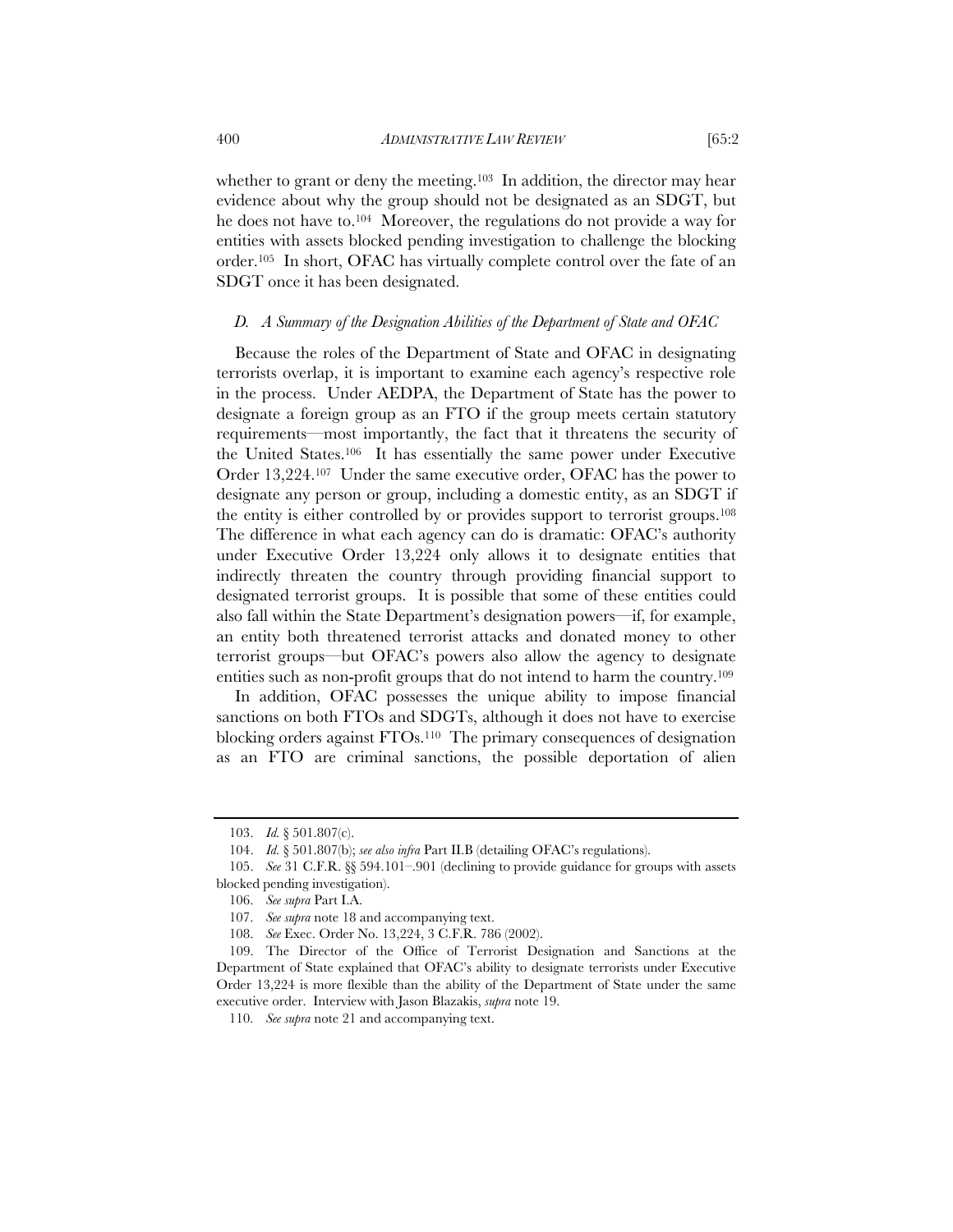members, and a reporting requirement for financial institutions.111 Although OFAC may also freeze the assets of the group, designation as an FTO itself does not automatically lead to such an outcome.112 In contrast, the primary effects of designation as an SDGT are a complete inability to use any assets located within the United States<sup>113</sup> and the imposition of penalties on third parties who violate relevant blocking orders,<sup>114</sup> both of which are imposed by OFAC. The Department of State does not play any role in imposing financial sanctions on SDGTs, and thus OFAC controls the entire process once an entity is designated or its assets are blocked pending investigation.115 In addition, OFAC's ability to block an entity's assets pending investigation<sup>116</sup> gives the agency a far more flexible power than that exercised by the Department of State when investigating an FTO.

#### II. A COMPARATIVE ANALYSIS OF FTOS AND SDGTS

OFAC's more flexible and discretionary role in the terrorist designation process becomes even clearer by examining how courts have interpreted OFAC's actions and by examining OFAC's own regulations. While the decisions of both the Department of State and OFAC receive judicial deference, the judiciary has imposed more procedural requirements on the Department of State's FTO designation decisions than it has on OFAC's blocking orders and SDGT designation decisions.117 In addition, the lack of a concrete procedure governing OFAC's actions makes it more difficult for a court to impose a check on OFAC's powers than to impose a check on the statutorily defined procedures governing the Department of State's FTO decisions.118

 <sup>111.</sup> *See supra* notes 54–55 and accompanying text.

 <sup>112.</sup> *See supra* note 21 and accompanying text.

 <sup>113.</sup> *See* U.S. DEP'T OF STATE, *supra* note 22.

 <sup>114.</sup> *See* 31 C.F.R. § 594.701(a)(1) (2012) (imposing civil penalties on any person who violates a blocking order or license).

 <sup>115.</sup> According to the Director of the Office of Terrorist Designations and Sanctions at the Department of State, OFAC is primarily responsible for the enforcement of financial sanctions. Interview with Jason Blazakis, *supra* note 19.

 <sup>116.</sup> *See supra* note 14 and accompanying text.

 <sup>117.</sup> The Department of State has been sued only three times by a terrorist group and never by an individual. Interview with Jason Blazakis, *supra* note 19. This dearth of litigation most likely arises because the Department of State can only designate *foreign persons*  who threaten the national security of the United States. *See supra* Part I.A. Entities designated by the Department of State likely lack sufficient connections with the United States to sue the government, and many may not want to challenge their status as terrorists. Interview with Jason Blazakis, *supra* note 19.

 <sup>118.</sup> *See* 8 U.S.C. § 1189(a)(2)(A)(i)–(ii) (2006).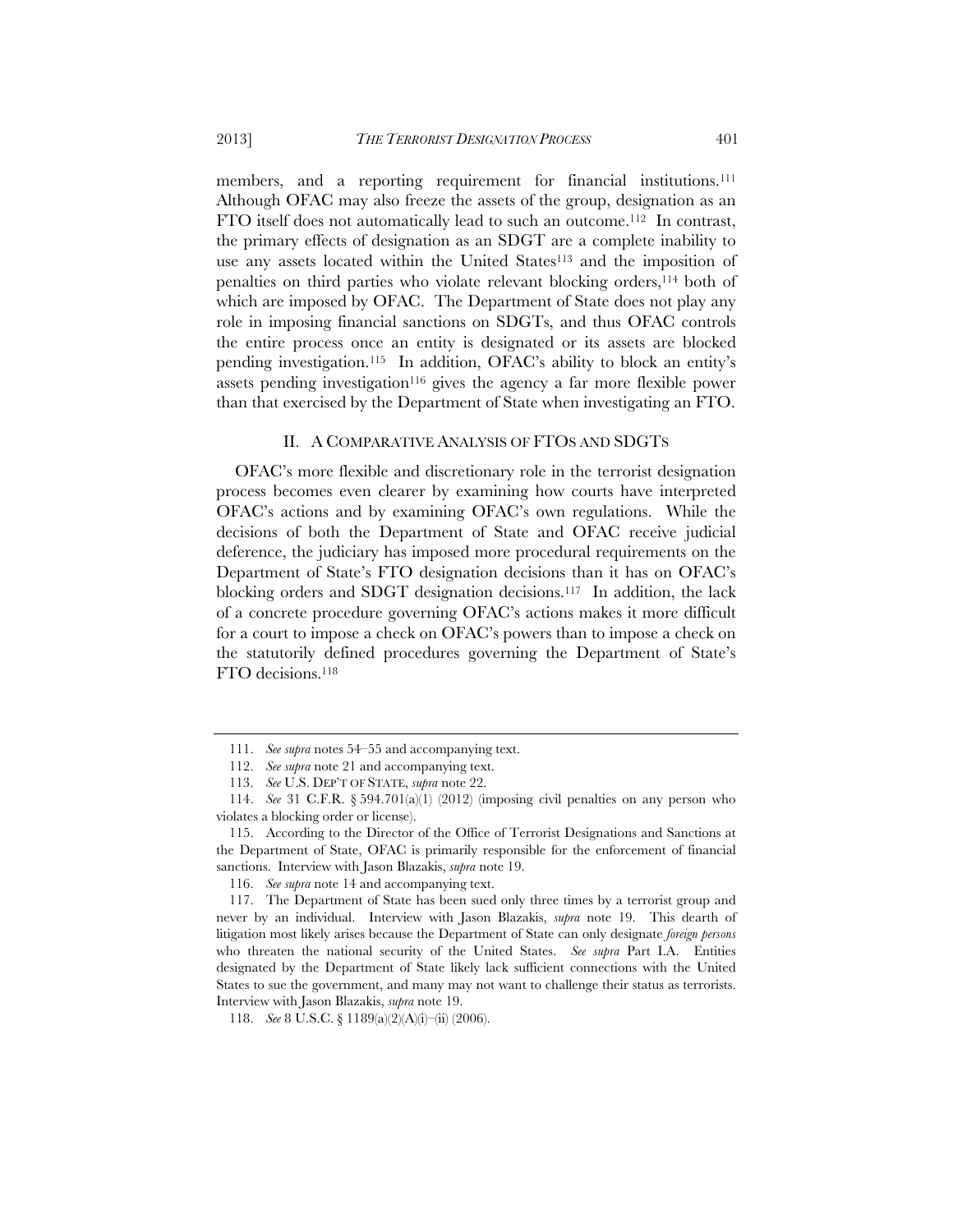#### *A. Judicial Review of Agency Action*

#### *1. State Department FTO Decisions*

The D.C. Circuit, when reviewing an FTO designation or revocation petition, reviews the Secretary of State's action to ensure that it is based on "substantial support in the administrative record."119 Because courts generally defer to the Executive Branch's reasoning on national security and foreign policy issues,<sup>120</sup> the court has generally upheld the Secretary of State's decision if it was based on a sufficient administrative record.121 Such judicial deference is not unlimited, however. For example, the D.C. Circuit recently held that the Department of State violated the People's Mojahedin Organization of Iran's (PMOI's) procedural due process rights when it did not provide the group with sufficient notice of the reasons behind its designation as an FTO.122

In 1997, the Secretary of State designated the PMOI as an FTO.123 The PMOI was founded in 1963 by a group of Marxist Iranians opposed to the Shah.124 The group participated in the Iranian revolution and conducted a series of attacks against the Iranian government during the 1970s.<sup>125</sup> In 1986, the group relocated to Iraq but continued to launch attacks both in Iran and around the world throughout the 1990s, including an attack against the Iranian mission in New York City in 1992.126 In 1999, the PMOI petitioned the D.C. Circuit for review of its designation, as

 <sup>119.</sup> *Id.* § 1189(c)(3).

 <sup>120.</sup> *See* Islamic Am. Relief Agency v. Gonzales, 477 F.3d 728, 734 (D.C. Cir. 2007) ("[W]e reiterate that our review—in an area at the intersection of national security, foreign policy, and administrative law—is extremely deferential."); Oetjen v. Cent. Leather Co., 246 U.S. 297, 302 (1918) ("The conduct of the foreign relations of our government is committed by the Constitution to the executive and legislative—'the political'—departments of the government, and the propriety of what may be done in the exercise of this political power is not subject to judicial inquiry or decision.").

 <sup>121.</sup> *See, e.g.*, *PMOI I*, 182 F.3d 17, 24 (D.C. Cir. 1999) (finding that the Secretary of State's decision to designate a group as an FTO was substantially supported by the administrative record).

 <sup>122.</sup> *See infra* notes 146–153 and accompanying text.

 <sup>123.</sup> *See PMOI I*, 182 F.3d at 18. The official name of the group is the Mujahedin-e Khalq Organization, or simply MEK. *See id.* at 20 n.3. Because the People's Mojahedin Organization (PMOI) is the named plaintiff in all cases at issue, this Comment will refer to the group as the PMOI.

 <sup>124.</sup> Joint Appendix, Volume 1, at 5, People's Mojahedin Org. of Iran v. U.S. Dep't of State (*PMOI III*), 613 F.3d 220 (D.C. Cir. 2010) (No. 1205130).

 <sup>125.</sup> *Id.* at 5–6 (listing the terrorist activities as killing several U.S. military and civilian personnel in Tehran, bombing a U.S. diplomatic facility, assassinating the deputy chief of the U.S. Military Mission, and murdering an American executive of Texaco).

 <sup>126.</sup> *Id.* at 6.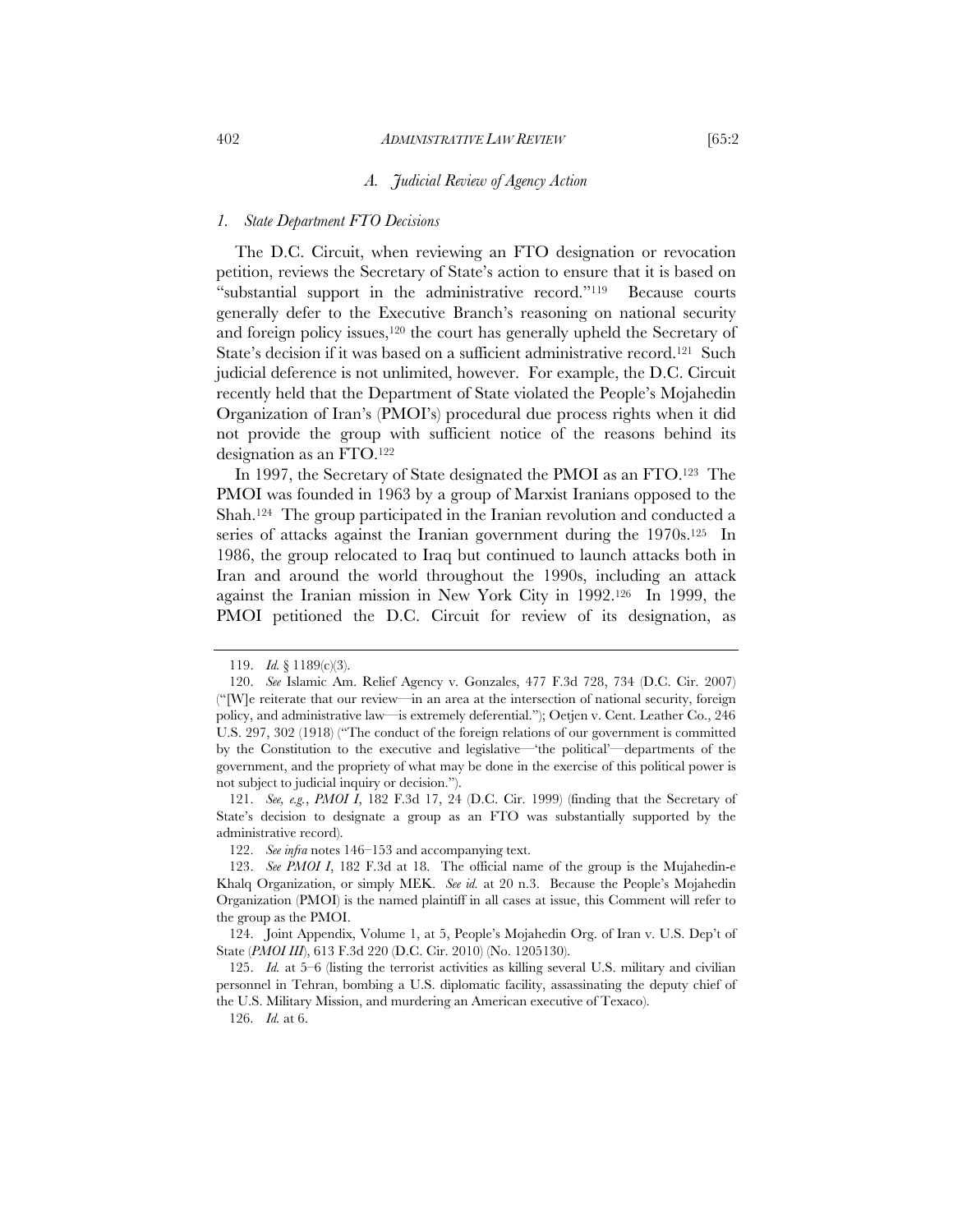authorized by AEDPA.127

The D.C. Circuit found that the Secretary of State's decision complied with AEDPA's requirements.<sup>128</sup> Because the PMOI had no presence in the United States, it had no constitutional rights and had only the protections of the statute.129 Thus, the court's review was limited to determining whether the Secretary of State's decision that the group was a foreign entity engaged in terrorist activity130 had adequate support in the administrative record.131 After examining the record, including classified portions, the court concluded that the record supported the determination that the group met the necessary statutory requirements, and thus upheld the designation decision.<sup>132</sup> In the opinion, the court noted that AEDPA was "unique" because it did not require any kind of adversarial process, presentation of evidence, or advance notice to the affected group.133 The court also emphasized that its role was limited to simply determining whether the Secretary of State complied with the statutory requirements, not to determining the ultimate fairness of her decision.134

Two years later, the Secretary of State redesignated the PMOI as an FTO and added its "political front,"135 the National Council of Resistance of Iran (NCRI), to the designation after concluding that the NCRI was an alias of the PMOI.136 Both groups again challenged their designation in the D.C. Circuit, arguing that the Department of State violated their Fifth Amendment Due Process rights.<sup>137</sup> Because the court agreed that the NCRI was an alias of the PMOI and found that the NCRI's U.S. bank account constituted presence in the country, it held that the Due Process Clause applied to the group's claims and that the Secretary of State violated the due process rights of both groups.138 The court disposed of the

 <sup>127.</sup> *PMOI I*, 182 F.3d at 17.

 <sup>128.</sup> *Id.* at 24–25.

 <sup>129.</sup> *Id.* at 22 ("A foreign entity without property or presence in this country has no constitutional rights, under the due process clause or otherwise.").

 <sup>130.</sup> *See supra* note 44 and accompanying text for a discussion of the nonjusticiability of the third prong of the Secretary of State's decision.

 <sup>131.</sup> *See PMOI I*, 182 F.3d at 22 (citing AEDPA's statutory provision mandating the court to set aside a designation lacking "substantial support in the administrative record").

 <sup>132.</sup> *Id.* at 25.

 <sup>133.</sup> *Id.* at 19.

 <sup>134.</sup> *Id.* at 25.

 <sup>135.</sup> *See* Nat'l Council of Resistance of Iran v. U.S. Dep't of State (*NCRI I*), 251 F.3d 192, 197 (D.C. Cir. 2001) (noting that, in 1999, the Secretary designated the National Council of Resistance of Iran (NCRI) for the first time); *see also* Joint Appendix, *supra* note 124, at 5 (defining the NCRI as the "political front" of the PMOI).

<sup>136</sup>*. NCRI I*, 251 F.3d at 197.

<sup>137</sup>*. Id.* at 200.

 <sup>138.</sup> *Id.* at 200–01.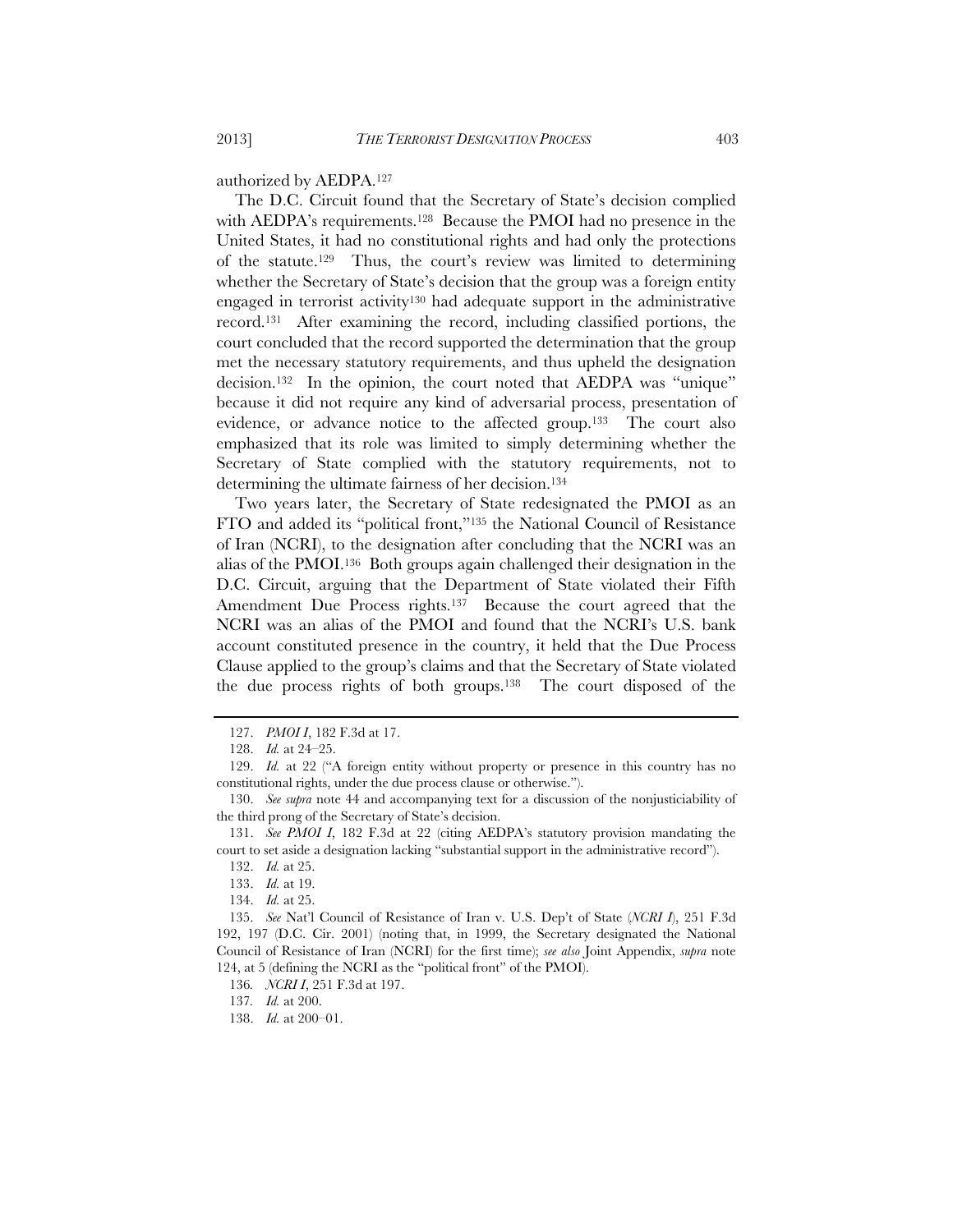Government's argument that the NCRI's bank account was too small to trigger constitutional protections139 and found that the designation amounted to an interference with the group's liberty without due process of law.140 The court found that, to constitutionally designate the PMOI as an FTO,141 the Department of State had to notify the group of its upcoming designation *before* the designation's publication in the Federal Register and provide the group with an opportunity to challenge the decision.142

The court also rejected the Department of State's argument that providing such pre-designation notice would interfere with its ability to protect national security.143 Indeed, the court held that informing the group of its impending designation, informing the group of the unclassified information used to make that designation decision, and permitting the group to provide its own information to rebut the designation would not adversely affect the national security of the nation.144 The court held that the Secretary of State could designate a group without predesignation notice if she could "demonstrat[e] the necessity of withholding all notice and all opportunity to present evidence until the designation is already made" but found that she had not presented such a necessity in this case.<sup>145</sup>

In 2010, the D.C. Circuit, relying on its past decisions, again held that the Department of State violated the due process rights of the PMOI by failing to provide the group with adequate notice of the impending denial of its revocation petition.146 In 2008, the PMOI had petitioned the Department of State for delisting from the FTO list,<sup>147</sup> citing many different changes in its activities since its initial designation and subsequent redesignation.148 The Secretary of State denied the group's petition and

 <sup>139.</sup> *Id.* at 202 (refusing to determine how "substantial" an alien's presence in the United States needed to be in order to claim constitutional protections and finding that the NCRI had sufficient connections to raise a constitutional claim).

 <sup>140.</sup> *Id.* at 204.

 <sup>141.</sup> Because the D.C. Circuit refers to the PMOI and the NCRI as the same entity, this Comment uses "PMOI" to refer to both groups.

 <sup>142.</sup> *See NCRI I*, 251 F.3d at 206–07 (rejecting the Government's contention that notifying Congress of the Secretary of State's intention protected against an erroneous designation and finding that post-deprivation remedies did not provide adequate due process for the PMOI).

 <sup>143.</sup> *Id.* at 207–08.

 <sup>144.</sup> *Id.*

 <sup>145.</sup> *Id.* at 208*.*

 <sup>146.</sup> *PMOI III*, 613 F.3d 220, 227 (D.C. Cir. 2010) (per curiam).

 <sup>147.</sup> *Id.* at 222.

 <sup>148.</sup> *See* Joint Appendix, *supra* note 124, at 58 (explaining that the former and current Secretaries General of the PMOI officially renounced violence and terrorism in 2003 and 2006); *id.* at 59 (describing how the PMOI forces in Iraq entered into a ceasefire with NATO troops); *id.* at 62 (stating how the Department of State's 2007 Country Reports on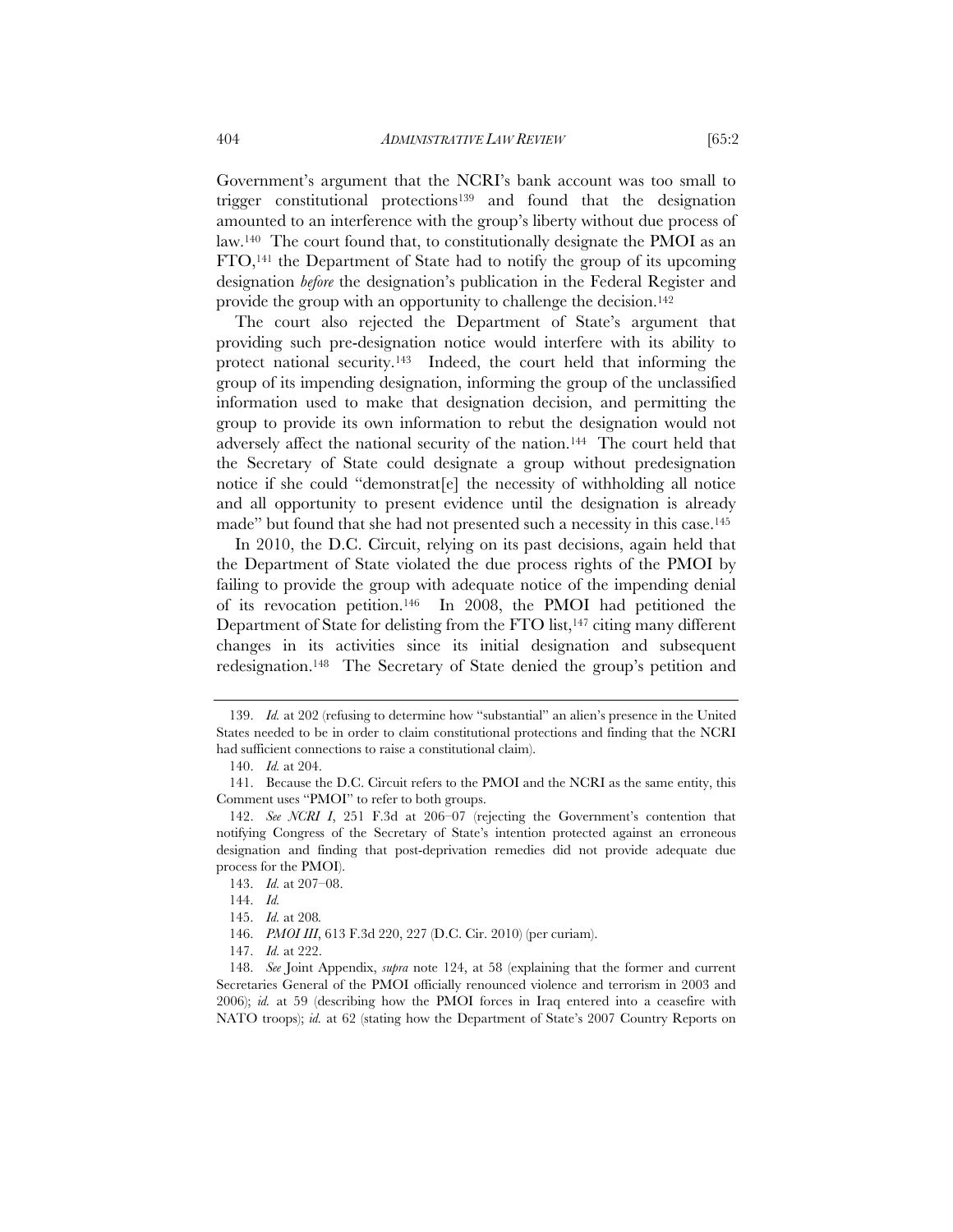decision in the Federal Register.149 She did not, however, give the group any notice of the unclassified information on which she relied until *after* her denial of its petition.150 The court held that, without knowing the relevant information in advance of the Secretary of State's final decision, the PMOI had no way to challenge that decision, and thus had no way to assert its due process rights.151 The judges were particularly bothered by the Secretary of State's action because they could not determine, by looking at the record, which information formed the primary basis for her decision to deny the petition.152 Therefore, the court remanded the case back to the Department of State to provide the PMOI with sufficient reasons and an opportunity to respond to those reasons.153

Many possible reasons exist for the D.C. Circuit's evolution from finding that the PMOI had no due process rights to finding that those rights were violated. The fact that the PMOI developed a presence within the United States—entitling it to constitutional protections154—and the Department of

152. *Id.* at 229.

 153. *Id.* at 231. The story did not end on remand, however. Under AEDPA, the Secretary of State has 180 days from the time she receives a petition to make a final decision. *See* 8 U.S.C. § 1189(a)(4)(B)(iv)(I) (2006). In 2012, nearly two years after the remand, Secretary Clinton had yet to make a final decision on the PMOI's petition. The group filed a writ of mandamus in the D.C. Circuit to compel Clinton to delist the group. *See In re* People's Mojahedin Org. of Iran, 680 F.3d 832, 833 (D.C. Cir. 2012) (per curiam). On June 1, 2012, the court ordered the Secretary of State to make a final decision on the PMOI's status within four months; if she failed to do so, the court would order her to remove the group from the FTO list. *Id.* at 838. On September 21, 2012, apparently in response to lobbying efforts ahead of the court-imposed October 1 deadline, Secretary Clinton announced that she would remove the PMOI from the FTO list. *See* Scott Shane, *Iranian Dissidents Convince U.S. to Drop Terror Label*, N.Y. TIMES, Sept. 21, 2012, http://www.nytimes.com/2012/09/22/world/middleeast/iranian-opposition-group-mekwins-removal-from-us-terrorist-list.html; *see also* U.S. DEP'T OF STATE, OFFICE OF THE SPOKESPERSON, *Delisting of the Mujahedin-e Khalq* (Sept. 28, 2012), http://www.state.gov/ r/pa/prs/ps/2012/09/198443.htm.

 154. *See supra* notes 138–140 and accompanying text (holding that the NCRI had sufficient connections in the U.S. to trigger constitutional protections).

Terrorism found that PMOI did not have the intent or capacity to commit terrorist attacks); *id.* at 67–76 (reporting that a tribunal in the United Kingdom removed the PMOI from the list of terrorist organizations in 2008); *id.* at 131–38 (providing testimony from members of the U.S. Congress in support of the PMOI's delisting from the FTO list).

 <sup>149.</sup> *PMOI III*, 613 F.3d at 225–26.

 <sup>150.</sup> *Id.* at 226.

 <sup>151.</sup> *Id.* at 227. The Government tried to argue that the changes in the law since the previous case involving the PMOI justified its lack of predesignation notice. *See supra* note 56 and accompanying text. The court rejected this argument, finding that the amendments to the law did not justify providing a lower standard of due process to the PMOI. *PMOI III*, 613 F.3d at 228.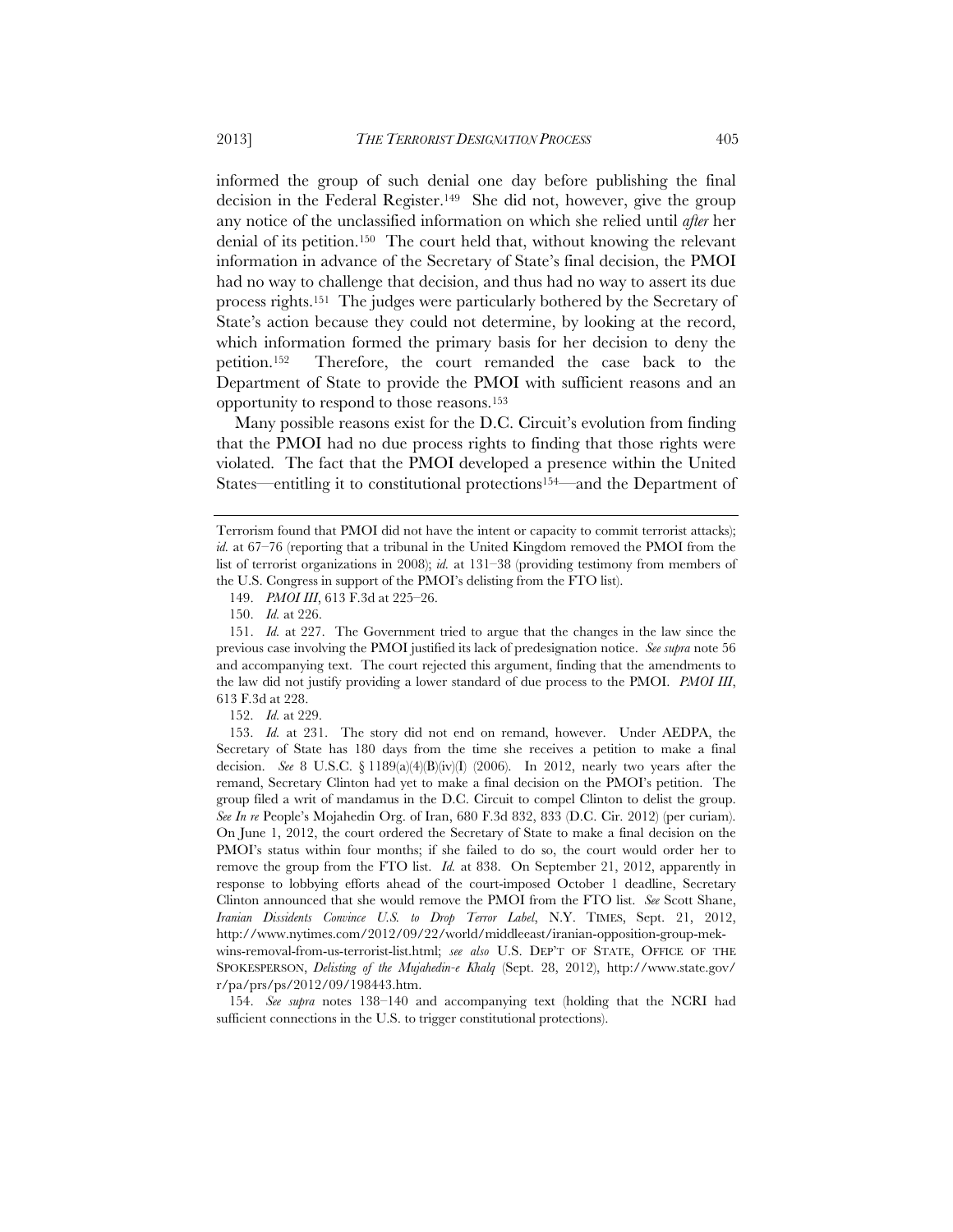State's inability to follow the court's instructions on remand likely contributed to the changing opinions. Thus, the ultimate outcome of the PMOI litigation should not necessarily be used to predict any future action by the D.C. Circuit when reviewing FTO designations, especially regarding groups without any presence in the United States.155 However, the outcome does show that the court is willing to look beyond the procedural requirements of AEDPA and compel the Department of State to provide adequate due process to FTOs.

#### *2. OFAC SDGT Decisions*

In contrast to the explicit provision in AEDPA providing for review of an FTO designation in the D.C. Circuit,156 IEEPA does not provide any standards for judicial review of SDGT designations.157 However, because OFAC, as an agency, makes the designations, courts review these decisions as they would the decisions of any other agency: under the standards of the Administrative Procedure Act.158 Thus, courts review an SDGT designation by examining whether the decision was arbitrary and capricious, an abuse of discretion, or in violation of statutory authority.159 Some courts are reluctant to reverse OFAC's designation decisions on the merits and defer to OFAC's own decisionmaking process.<sup>160</sup> However,

 <sup>155.</sup> According to the Director of the Office of Terrorist Designations and Sanctions, most FTOs are entirely foreign entities. Interview with Jason Blazakis, *supra* note 19.

 <sup>156. 8</sup> U.S.C. § 1189(c)(1) (2006).

 <sup>157.</sup> *See supra* note 78 and accompanying text.

 <sup>158.</sup> *See* Al Haramain Islamic Found., Inc. v. U.S. Dep't of the Treasury, 686 F.3d 965, 976 (9th Cir. 2011) (citing Alaska Dep't of Envtl. Conservation v. EPA, 540 U.S. 461, 496– 97, n.18 (2004)) (finding that the judicial review provisions of the APA govern review of OFAC's SDGT designations).

<sup>159. 5</sup> U.S.C.  $\sqrt{706(2)(A)}$  (C) (2006). While these standards are deferential to all agencies, agencies engaged in decisions about foreign affairs receive an even higher degree of deference. *See* Humanitarian Law Project v. Reno, 205 F.3d 1130, 1137 (9th Cir. 2000) ("[When a] regulation involves the conduct of foreign affairs, we owe the executive branch even more latitude than in the domestic context."); *KindHearts I*, 647 F. Supp. 2d 857, 917 (N.D. Ohio 2009) (citing Regan v. Wald, 468 U.S. 222, 242 (1984)) ("Although arbitrary and capricious review is highly deferential to agencies, the government asserts an even higher degree of deference in the realm of foreign affairs.").

 <sup>160.</sup> *See, e.g.*, Islamic Am. Relief Agency v. Gonzales, 477 F.3d 728, 730 (D.C. Cir. 2007) (finding that OFAC's designation was "supported by the record and not contrary to law"); Holy Land Found. for Relief & Dev. v. Ashcroft, 333 F.3d 156, 162 (D.C. Cir. 2003) ("Treasury's decision to designate [a group] as an SDGT was based on ample evidence in a massive administrative record."); Kadi v. Geithner, 2012 WL 898778, at \*13 (D.D.C. Mar. 19, 2012) (finding that the record "as a whole" supported OFAC's conclusion that Kadi was involved with another terrorist group), *appeal dismissed by* No. 12-5076, 2012 WL 3243996 at \*1 (D.C. Cir. July 31, 2012).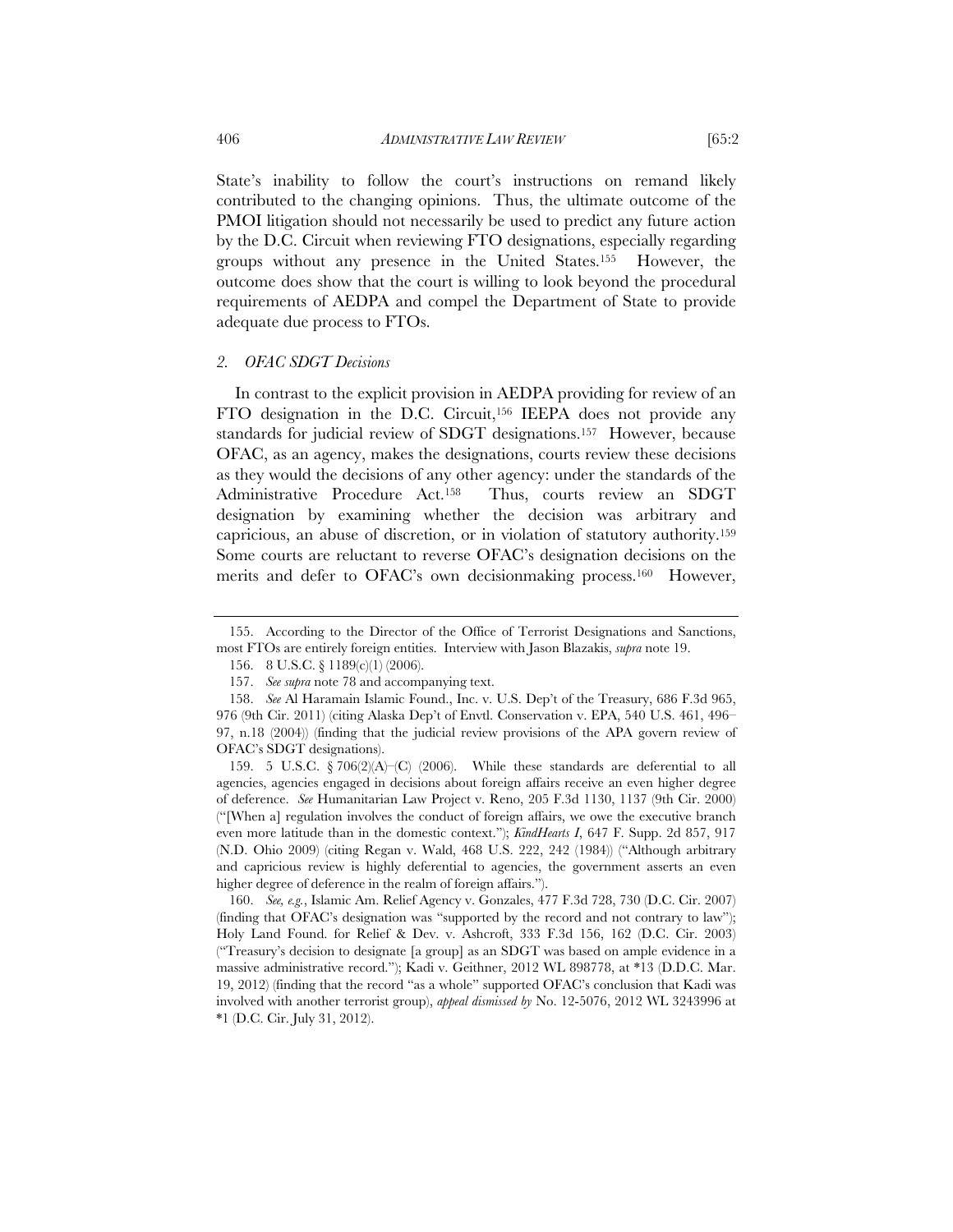some courts have held that OFAC's actions violated an affected entity's due process rights.161 Because of the reluctance of many courts to reverse OFAC's decisions, an entity challenging OFAC's actions is unlikely to win its case on the merits.

In *Islamic American Relief Agency v. Gonzales*, the D.C. Circuit upheld OFAC's designation of an American branch of an international Islamic charity as an SDGT.162 The group's parent organization had already been designated as an SDGT based on evidence that it financially supported terrorist groups.163 In upholding the American branch's designation, the court held that OFAC relied on "substantial evidence" in the record to support its decision,<sup>164</sup> and dismissed the group's claims that it was not affiliated with the parent group and not associated with terrorism.165 In addition, the court did not mention why the parent organization was designated in the first place but relied instead on OFAC's own discretion to make that decision.166

In *Holy Land Foundation for Relief & Development v. Ashcroft*, the D.C. Circuit upheld OFAC's redesignation of an American charity as an SDGT based on OFAC's reasonable belief that the charity had ties to Hamas.167 The court held that OFAC could permissibly redesignate the group based on its "genesis and history," even without any recent evidence of a link between the group and Hamas.168 The court also found that the evidence in the record was sufficient to support such a redesignation, even though much of it was hearsay and classified information.169 OFAC's ability to present

<sup>161</sup>*. See Al Haramain*, 686 F.3d at 985 (concluding that OFAC violated an SDGT's due process rights by failing to provide sufficient notice of reasons behind designation); *KindHearts I*, 647 F. Supp. 2d at 897 (finding that OFAC's asset blocking denied an SDGT its due process rights to notice and an opportunity to be heard).

 <sup>162. 477</sup> F.3d at 730.

 <sup>163.</sup> *Id.* at 731.

 <sup>164.</sup> *See id.* at 732 (reaching this conclusion without explaining the content of either the classified or unclassified record).

 <sup>165.</sup> *See id.* at 734 (dismissing the Islamic American Relief Agency's argument that the similarity between its name and the Islamic African Relief Agency was "purely coincidental").

 <sup>166.</sup> *See id.* at 733–34 (detailing all the reasons that the Islamic American Relief Agency office was, in fact, the same entity as its parent entity, but declining to explain why the African branch was designated in the first place).

 <sup>167.</sup> Holy Land Found. for Relief & Dev. v. Ashcroft, 333 F.3d 156, 159, 162 (D.C. Cir. 2003).

 <sup>168.</sup> *See id.* at 162 (finding that no evidence existed to support the conclusion that the Holy Land Foundation had severed ties with Hamas).

 <sup>169.</sup> *Id.*; *accord Islamic Am. Relief Agency*, 477 F.3d at 734 (upholding OFAC's decision based on the strength of the record as a whole, even though the evidence in the unclassified record by itself was "not overwhelming").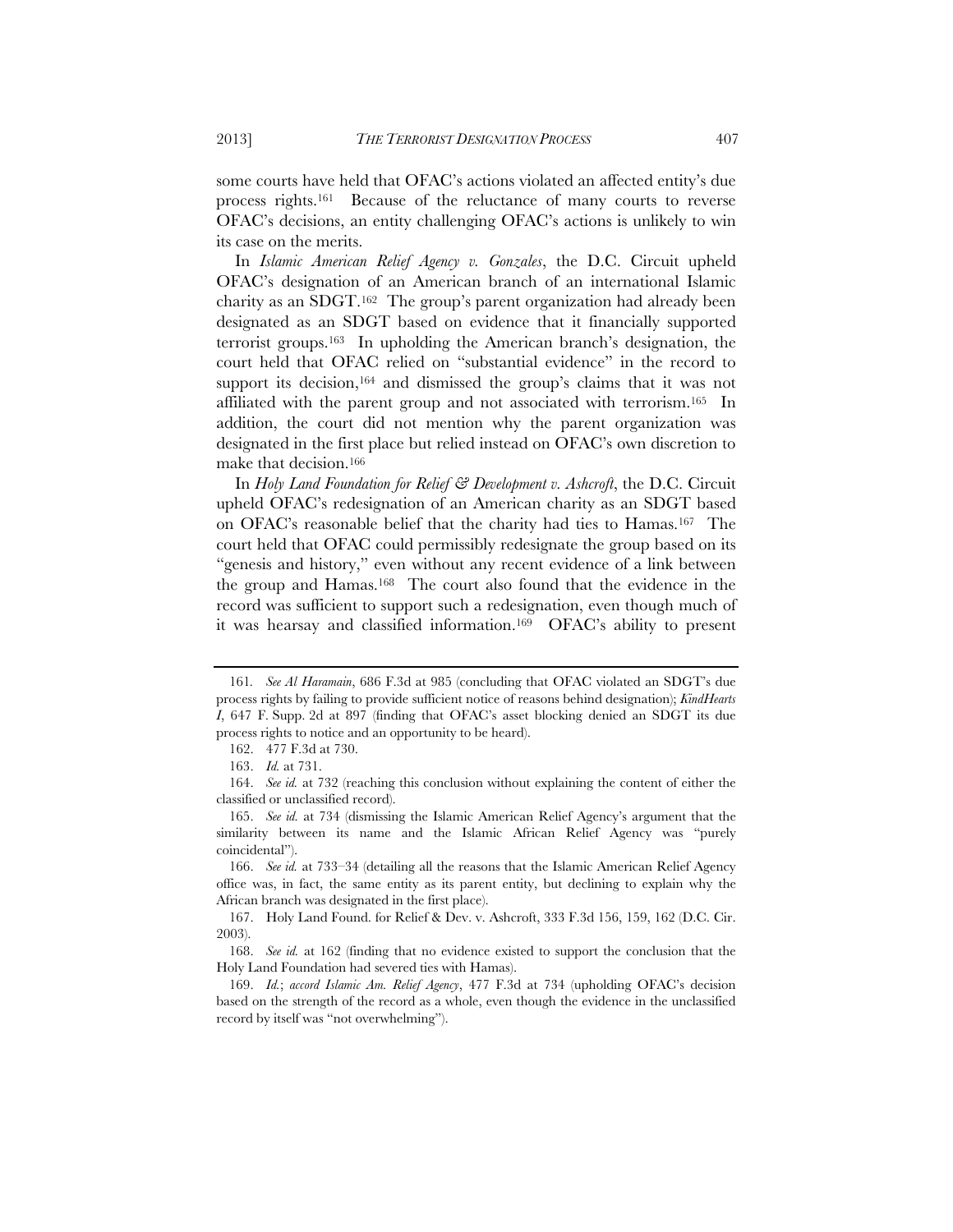classified information to the court did not violate the group's due process right to receive notice of its redesignation or exceed OFAC's authority because the government had the right, under IEEPA, to rely on classified information in making its designation.170 Lastly, the court held that OFAC provided the group with sufficient time to rebut its redesignation after informing the group of its intent to redesignate thirty-one days prior to actually taking action.171

Even though several other decisions have upheld OFAC's actions,<sup>172</sup> decisions on the constitutionality of OFAC's actions are not consistent among circuits. Although several courts have found that OFAC violated an entity's Fourth Amendment rights, they have disagreed about which actions actually constituted the violation.173 And while other courts have found that OFAC provided constitutionally inadequate notice of a pending designation,174 the opinions disagree about the degree of harm suffered by the group as a result of the due process violation.175 These differences in judicial opinions and outcomes make it difficult for an entity challenging

 172. *See, e.g.*, Al Haramain Islamic Found., Inc. v. U.S. Dep't of the Treasury, 686 F.3d 965, 979 (9th Cir. 2011)*; cf. KindHearts I*, 647 F. Supp. 2d 857, 893–97 (N.D. Ohio 2009) (finding that OFAC's ability to block a group's assets pending a final decision on its status as an SDGT was not unconstitutionally vague).

 173. *See Al Haramain*, 686 F.3d at 995 (holding that OFAC's warrantless seizure of a group's assets violated the group's Fourth Amendment right to be free from unreasonable seizures); KindHearts for Charitable Humanitarian Dev., Inc. v. Geithner (*KindHearts III*), 710 F. Supp. 2d 637, 647 (N.D. Ohio 2010) (reiterating that the role of the judiciary is to protect private parties from unreasonable exercises of Executive Branch discretion). *But see* Holy Land Found. for Relief & Dev. v. Ashcroft, 219 F. Supp. 2d 57, 78 (D.D.C. 2002) (finding that OFAC violated the Holy Land Foundation's Fourth Amendment rights by entering its corporate offices and searching the premises without a warrant, but not by blocking the group's assets).

 <sup>170.</sup> *Holy Land Found.*, 333 F.3d at 164 (citing 50 U.S.C. § 1702(c) (2006)).

 <sup>171.</sup> *Id.* (citing *NCRI I*, 251 F.3d 192, 209 (D.C. Cir. 2001)) (finding that such a notification procedure, even without an actual summary of the relevant *facts* used in the decision, protected the Holy Land Foundation's due process rights). In relying on *NCRI I*, the D.C. Circuit held that even if OFAC violated the notice requirement before the group's initial designation, OFAC did not violate the group's rights during the *redesignation* process. *See id.* at 163 ("Even if Treasury's initial designation arguably violated [the group's] due process rights, [its] funds are blocked currently by a redesignation which Treasury applied in accordance with the requirements we outlined in [*NCRI I*].").

 <sup>174.</sup> *See, e.g.*, *KindHearts I*, 647 F. Supp. 2d at 904–08 (finding that OFAC violated the group's due process rights by failing to provide it with adequate notice of the reasons for its designation).

 <sup>175.</sup> *See Al Haramain*, 686 F.3d at 990 (finding that OFAC's due process violations were harmless, based on an examination of the entire record). *But see KindHearts III*, 710 F. Supp. 2d at 657 (finding that OFAC could not meet its burden of proving the harmlessness of its due process violations beyond a reasonable doubt).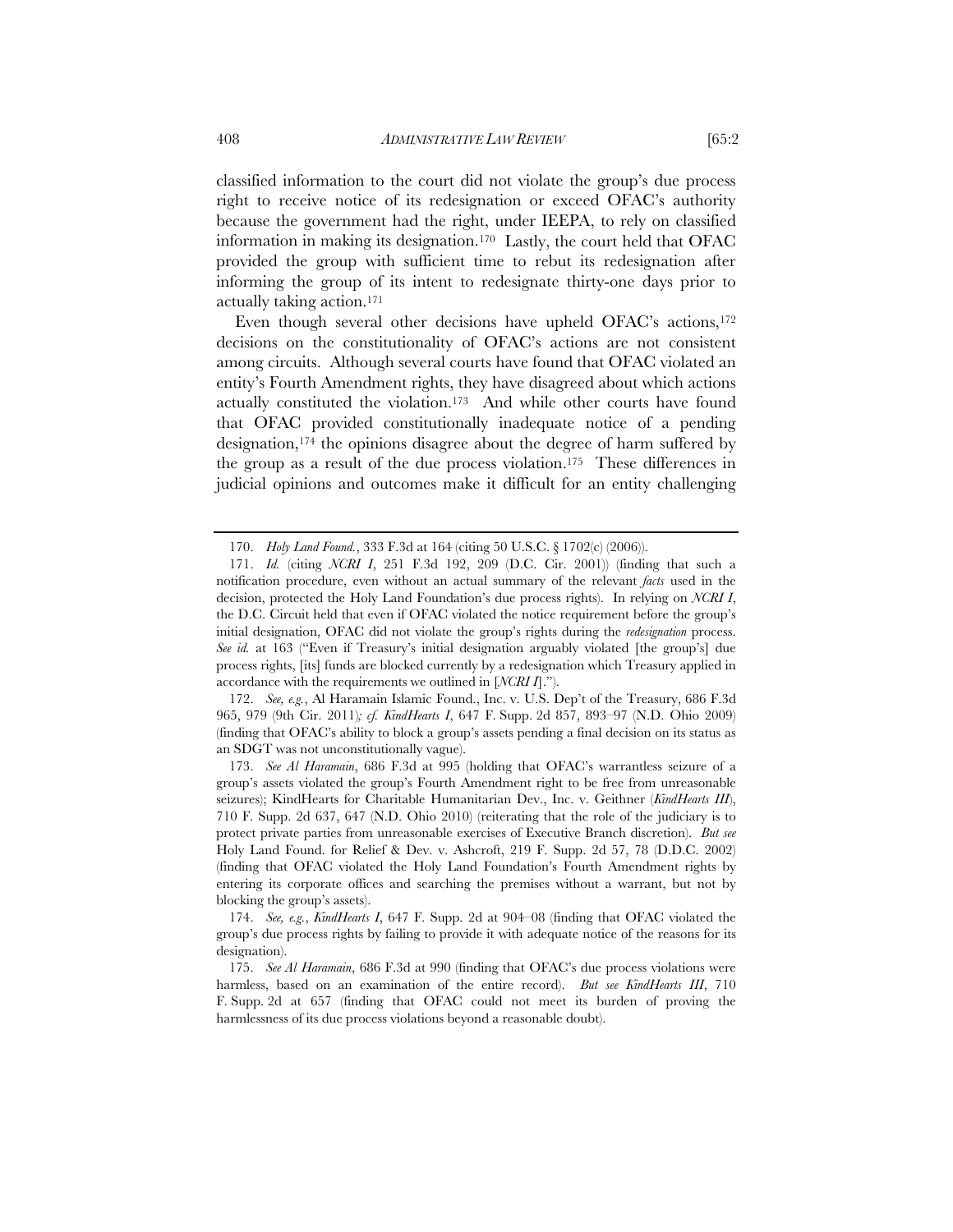OFAC's actions to predict whether a court will invalidate a particular action, as well as what factors the court will rely on to make its decision.

For example, in *Al Haramain Islamic Foundation, Inc. v. U.S. Department of the Treasury*, the Ninth Circuit held that OFAC violated a group's due process rights by failing to provide the group with an adequate summary of the unclassified evidence on which it relied to redesignate the group as an SDGT.176 The court held that it might be impracticable for OFAC to provide a group with a statement of the reasons for its designation in certain situations, such as if the group presented an imminent national security threat.<sup>177</sup> Because OFAC waited four years before redesignating the group as an SDGT, however, the court found that those national security concerns were clearly not present to justify the lack of notice.<sup>178</sup> The court went on, however, to find that OFAC's due process violations were harmless because the group could not have provided any additional information by which OFAC would have come to a different conclusion, even if it had been provided with the requisite due process.179 Therefore, the court upheld the SDGT designation based on the administrative record.180

In contrast, in *KindHearts for Charitable Humanitarian Development*, Inc. v. *Geithner*, the Northern District of Ohio held that OFAC's failure to provide an SDGT with an adequate statement of reasons for its designation constituted a harmful due process violation.181 However, the court held that OFAC had the burden of proving the harmlessness of its due process violations beyond a reasonable doubt.182 The Ninth Circuit expressly refused to apply this burden to OFAC in *Al Haramain*, finding that the

180. *Al Haramain*, 686 F.3d at 990*.*

 <sup>176.</sup> *See Al Haramain*, 686 F.3d at 988 (finding that OFAC had to provide the group with a statement of the actual reasons behind the designation decision, not just a copy of the administrative record).

 <sup>177.</sup> *Id.* at 986.

 <sup>178.</sup> *Id.*

 <sup>179.</sup> *Id.* at 989–90. The D.C. Circuit rejected this same logic in the case of the PMOI. *See PMOI III*, 613 F.3d 220, 220–29 (D.C. Cir. 2010); *NCRI I*, 251 F.3d 192, 209 (D.C. Cir. 2001) ("Hence, State asks us to assume that nothing the PMOI would have offered—not even evidence refuting whatever *unclassified* material the Secretary may have relied on could have changed her mind.").

 <sup>181.</sup> *See KindHearts III*, 710 F. Supp. 2d 637, 657 (N.D. Ohio 2010). In this particular case, OFAC blocked the assets of the group for three years without making any final decision as to the group's status, and the founder of KindHearts actually relied on OFAC's own published guidelines for charitable groups when he founded the charity*. See KindHearts I*, 647 F. Supp. 2d 857, 864–65 (N.D. Ohio 2009).

 <sup>182.</sup> *See KindHearts III*, 710 F. Supp. 2d at 654–56 (citing Tenn. Secondary Sch. Athletic Ass'n v. Brentwood Acad., 551 U.S. 291, 303 (2007)).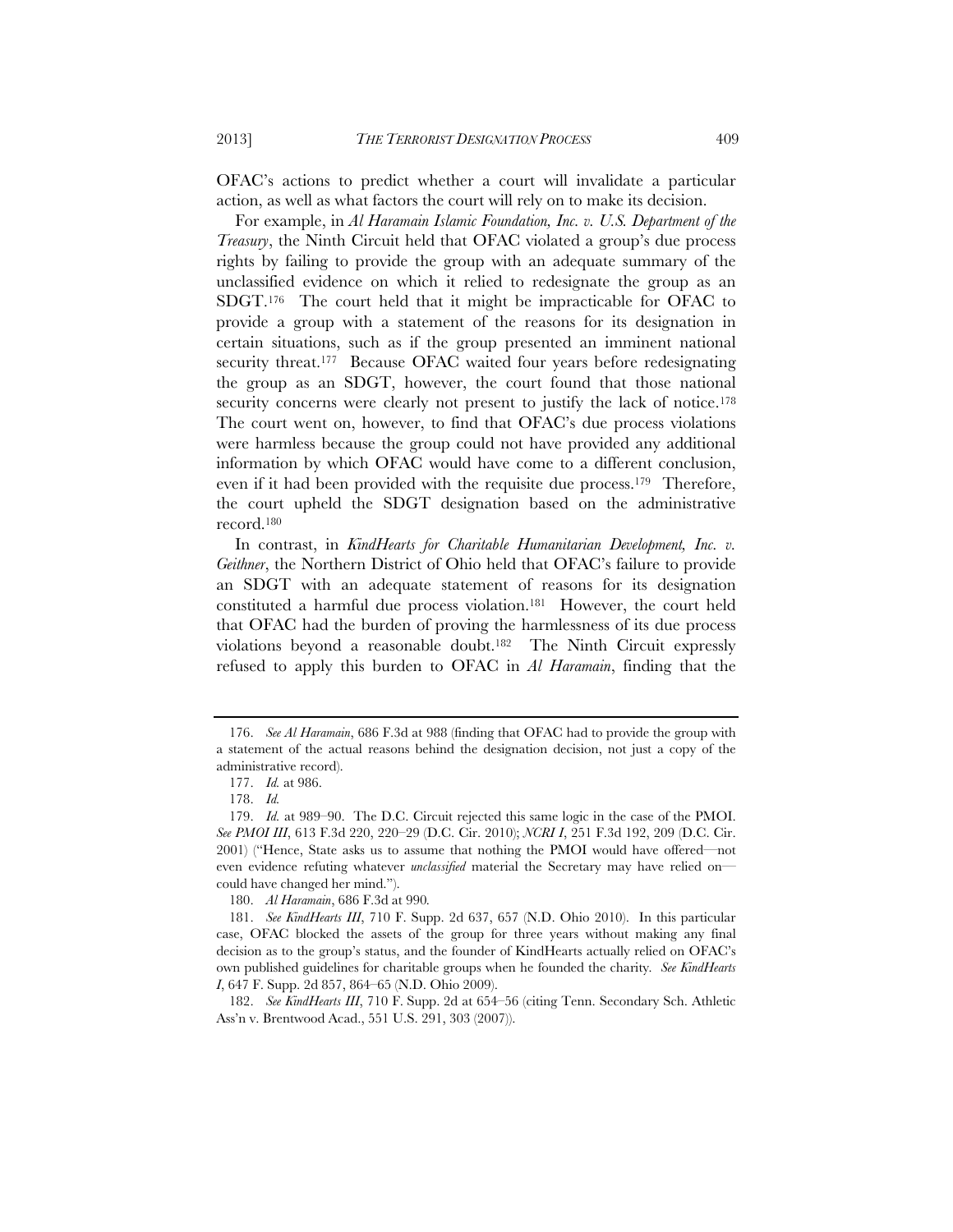beyond a reasonable doubt standard did not apply to civil litigation.183 Therefore, even though the district court in *KindHearts* held that OFAC violated an SDGT's due process rights, the fact that other courts have not found a similar due process violation<sup>184</sup> makes it unlikely that an entity challenging OFAC's actions will win a due process challenge.

Although several courts have found that OFAC violated an SDGT's Fourth Amendment rights, the courts disagree about which of OFAC's actions actually constituted the violation.185 In addition, the district court in *KindHearts* struggled to find an adequate remedy for the Fourth Amendment violation, finally settling on a post hoc probable cause hearing to determine the validity of OFAC's search of a group's offices.186 Such a remedy is unlikely to satisfy the needs of an entity that cannot access any of its money. Thus, an entity challenging OFAC's actions in court is unlikely to benefit in any meaningful way from its lawsuit, even if a court finds in its favor. The inconsistent outcomes and inadequate remedies for affected entities illustrates OFAC's broad ability to both designate groups as SDGTs and freeze assets with only a limited judicial check. If OFAC's constitutional violations ultimately do not affect the outcome of its designation decisions or blocking orders, and if courts are unable to adequately fix any possible Fourth Amendment or Due Process violations, OFAC likely has little incentive to change its own decisionmaking process. As a result, OFAC's discretion to designate groups through its existing process seems likely to continue.

# *B. The Lack of Comprehensive Procedural Requirements in OFAC's Regulations*

OFAC has promulgated its own regulations detailing how it manages the

 <sup>183.</sup> *See Al Haramain*, 686 F.3d at 989 (citing *Brentwood Acad.*, 551 U.S. at 303) (finding that the Supreme Court's use of the "reasonable doubt" standard in *Brentwood Academy* was merely a rhetorical tool to explain the true harmlessness of the constitutional error, and finding that the standard was inapposite to a civil case).

 <sup>184.</sup> *See* Islamic Am. Relief Agency v. Gonzales, 477 F.3d 728, 739 (D.C. Cir. 2007) (finding that OFAC's designation was lawful under all relevant laws and the Constitution); Holy Land Found. for Relief & Dev. v. Ashcroft, 333 F.3d 156, 164 (D.C. Cir. 2003) ("Therefore, Treasury provided [the Holy Land Foundation] with the requisite notice and opportunity for response necessary to satisfy due process requirements."); Kadi v. Geithner, 2012 WL 898778, at \*24 (D.D.C. Mar. 19, 2012) (finding that Kadi's opportunity to submit evidence to OFAC constituted sufficient due process), *appeal dismissed by* No. 12-5076, 2012 WL 3243996, at \*1 (D.C. Cir. July 31, 2012).

 <sup>185.</sup> *See supra* note 173 and accompanying text.

 <sup>186.</sup> *See KindHearts III*, 710 F. Supp. 2d at 646–53 (balancing the government's interest in protecting national security with the violations to KindHearts' constitutional rights, and concluding that a post hoc probable cause hearing was the best possible solution).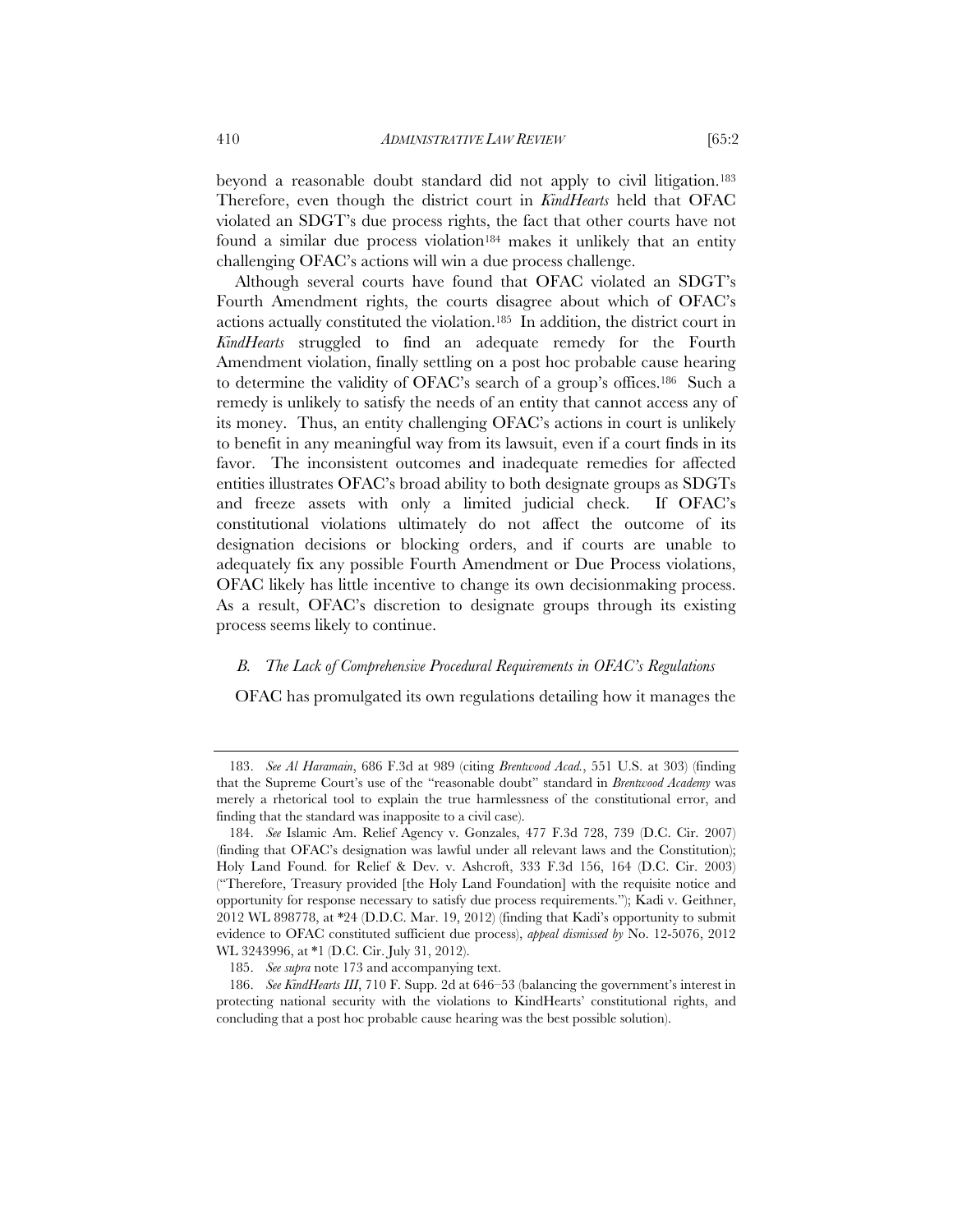blocked assets of both SDGTs and FTOs.187 These regulations contain information ranging from OFAC's general reporting requirements,188 to its licensing procedures,<sup>189</sup> to the definition of "otherwise associated with."<sup>190</sup> Notably, the regulations do not provide any guidance on how OFAC actually makes its designation or asset-freezing decisions. Therefore, most entities affected by OFAC's actions can only guess at the reasons behind them. Because OFAC can designate or freeze the assets of any entity that it concludes is controlled by, acting on behalf of, providing material or financial support to, or is "otherwise associated" with a designated terrorist entity,191 it is likely that many entities with only indirect links to terrorism will not know why OFAC blocked their assets. Entities designated as SDGTs by the Department of State, as well as those designated as FTOs, do not face the same problem, because the Department of State can only designate entities that directly threaten terrorism.<sup>192</sup> Therefore, these entities have knowledge of a clearer link between their actions and their designation.

Once OFAC has designated an entity as an SDGT or blocked its assets, the agency adds the entity to the Specially Designated Nationals List, which includes entities designated under all of OFAC's sanctions programs, including FTOs, SDGTs, Specially Designated Terrorists, and other groups and individuals who support terrorism.193 An entity has only a limited ability to remove itself from that list. To facilitate removal, an entity "may submit arguments or evidence that [it] believes establishes that

 <sup>187.</sup> *See* 31 C.F.R. §§ 594.101–.901 (2012) (outlining procedures for SDGTs); *id.* §§ 597.101–.901 (outlining procedures for FTOs); *see also id.* §§ 501.101–.901 (outlining OFAC's general rulemaking and other procedures).

 <sup>188.</sup> *Id.* §§ 501.601–.606.

 <sup>189.</sup> *Id.* § 501.801.

 <sup>190.</sup> *Id.* § 594.316 (defining "otherwise associated with" as "to own or control" or "to attempt, or to conspire with one or more persons, to act for or on behalf of or to provide financial, material, or technological support, or financial or other services, to"). This definition was added to OFAC's regulations in 2007, *see* 72 Fed. Reg. 4206, 4207 (Jan. 30, 2007), and the D.C. District Court found that such an addition prevented an entity from claiming that the term, as used in Executive Order 13,224, was unconstitutionally vague. *See*  Kadi v. Geithner, 2012 WL 898778, at \*34 (D.D.C. Mar. 19, 2012), *appeal dismissed by* No. 12-5076, 2012 WL 3243996, at \*1 (D.C. Cir. July 31, 2012).

 <sup>191.</sup> *See* Exec. Order 13,224, 3 C.F.R. 786, 787 (2002).

 <sup>192.</sup> *See supra* notes 18–19 and accompanying text.

 <sup>193.</sup> *See* OFFICE OF FOREIGN ASSETS CONTROL, U.S. DEP'T OF THE TREASURY, *Resource Center*: *Frequently Asked Questions*, Question 18 (Mar. 18, 2013, 1:53 PM), http://www.treasury.gov/resource-center/faqs/Sanctions/Pages/answer.aspx#17. The Specially Designated Nationals List currently stands at 556 pages. *See* OFFICE OF FOREIGN ASSETS CONTROL, U.S. DEP'T OF THE TREASURY, *Resource Center: Specially Designated Nationals List* (Mar. 14, 2013), http://www.treasury.gov/ofac/downloads/t11sdn.pdf.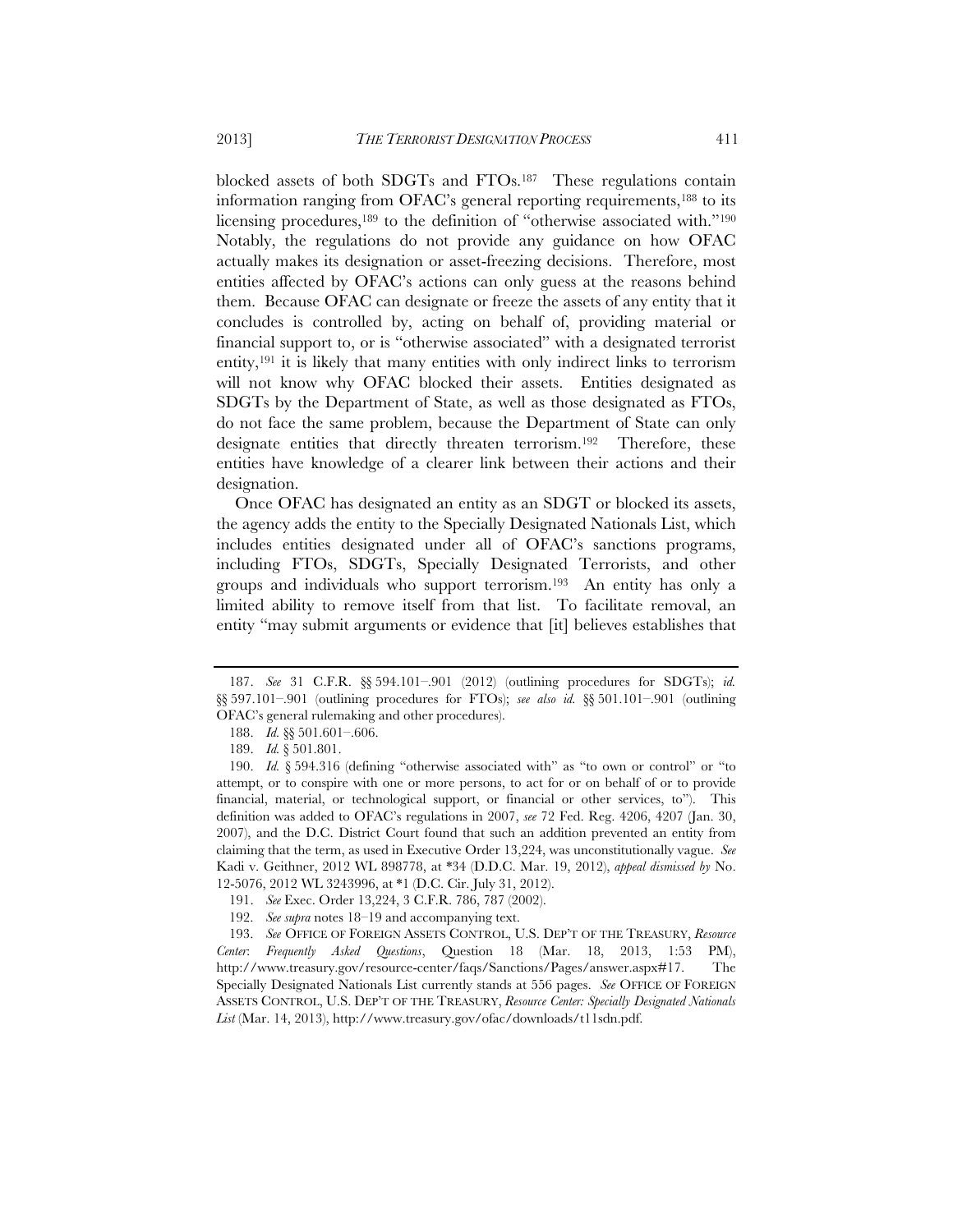insufficient basis exists for the designation."194 The entity may also "propose remedial steps" that would help negate the basis for inclusion on the list.195 After submitting this evidence in writing, the entity can request a meeting with OFAC's director to discuss the evidence and reasons for the initial listing.196 The director has complete discretion over whether to grant the request for a meeting and can choose to review the submitted evidence without such a meeting.<sup>197</sup> This discretionary power gives OFAC's director the ability to make a final decision about the status of an affected entity without allowing the entity to participate meaningfully in the process. Such an outcome seems to contradict the ultimate conclusion of the D.C. Circuit in its PMOI litigation: a group cannot adequately respond to a designation if it does not know why it was designated in the first place.198 Applying the same logic as the D.C. Circuit, entities designated by OFAC lack an adequate way to rebut the evidence behind their status as SDGTs.

Thus, even compared with the deferential judicial review of FTO designations,199 the procedures governing OFAC's designation and blocking order decisions leave OFAC with a large amount of flexibility and discretion. Although OFAC consults with other Executive Branch officials when making initial designation decisions,<sup>200</sup> its complete control of an entity's assets after designation, as well as its ability to block assets pending investigation,201 allows it to exercise a large amount of discretion with few procedural or judicial checks.

#### III. THE REAL IMPACTS OF OFAC'S ACTIONS

The fact that an agency has discretion, of course, does not necessarily mean that an agency violates constitutional rights. Courts allow agencies the flexibility to create and interpret their own rules, and usually uphold an agency's procedures if they comply with the agency's statutory authority.202 Courts usually review the decisions of agencies engaged in foreign affairs,

 <sup>194. 31</sup> C.F.R. § 501.807(a).

 <sup>195.</sup> *Id.* (recommending steps such as reorganizing a corporation or other entity or allowing certain blocked persons to resign from a corporation).

 <sup>196.</sup> *Id.* § 501.807(b)–(c).

 <sup>197.</sup> *Id.* The provision does not say whether OFAC must give reasons for its denial of a meeting.

 <sup>198.</sup> *See supra* notes 135–153 and accompanying text.

 <sup>199.</sup> *See supra* Part II.A.1.

 <sup>200.</sup> *See* Exec. Order No. 13,224, 3 C.F.R. 786 (2002) (requiring the Secretary of the Treasury to consult with the Secretary of State and the Attorney General before designating SDGTs).

 <sup>201.</sup> *See supra* note 14 and accompanying text.

 <sup>202.</sup> *See supra* note 68 and accompanying text.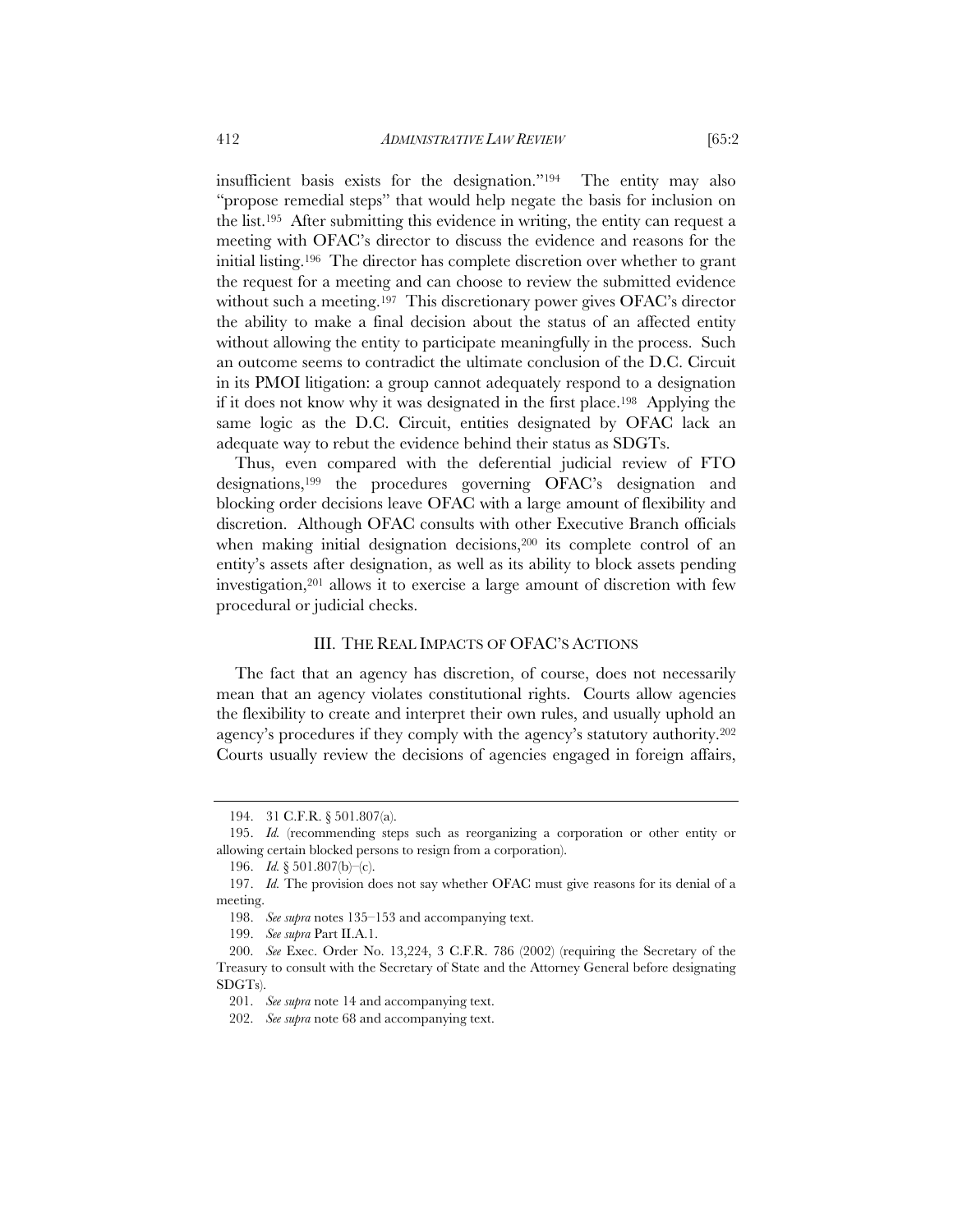such as OFAC and the Department of State, under an even more deferential standard than agencies engaged in purely domestic decisionmaking.203 However, OFAC's ability to freeze the assets of entities with only indirect links to terrorism has led it to block the assets of certain groups, such as Muslim charities, that deny their ties to terrorist groups.204 Entities whose assets are blocked, either after designation or during the pendency of an investigation, suffer harm to both their monetary and nonmonetary interests. If such entities actually support terrorism, such harm is likely justifiable to protect the United States. For groups that do not use their resources to support terrorism, however, the lack of adequate procedures behind designations and the blocking of assets increases the possibility that they will suffer long-term deprivations of their property without due process of law.

#### *A. Monetary Impacts of Blocking Orders*

Because OFAC can block the assets of a group pending investigation into its status as an SDGT,205 an entity may lose access to its money before OFAC ever takes any final action on its SDGT designation. In addition, any individual, company, or organization that transfers assets to or from the blocked entity,206 contributes goods or services to the entity,207 maintains property owned by the entity,208 or conducts any kind of secure transaction with the entity $209$  can face criminal and civil penalties. $210$ Penalties are governed by IEEPA and thus can increase with inflation.<sup>211</sup> As of 2010, IEEPA mandated that the maximum civil penalty for violating an OFAC blocking order or license was \$250,000 or twice the amount of

 <sup>203.</sup> *See supra* note 159 and accompanying text.

 <sup>204.</sup> Because the Department of State designates entities as SDGTs based on whether an entity threatens the security of the United States or threatens to commit a terrorist attack, see Exec. Order No. 13,224, 3 C.F.R. 786 (2002), it would not be able to designate a domestic charity as an SDGT, even if the charity financially supported extremist causes. Interview with Jason Blazakis, *supra* note 19.

 <sup>205.</sup> *See supra* note 14 and accompanying text.

 <sup>206.</sup> *See* 31 C.F.R. § 594.202 (2012) (nullifying and voiding any asset transfers after the issuance of a blocking order, subject to certain exceptions).

 <sup>207.</sup> *Id.* § 594.204.

 <sup>208.</sup> *Id.* § 594.206.

 <sup>209.</sup> *Id.* § 594.201(b).

 <sup>210.</sup> *See* 50 U.S.C. § 1705 (Supp. IV 2010) (describing possible penalties for violating any regulations issued pursuant to IEEPA); 31 C.F.R. § 594.701(a).

<sup>211.</sup> *See* 31 C.F.R.  $\S 594.701(a)–(b)(2)$  (stating that penalties are governed by IEEPA and are subject to adjustment pursuant to the Federal Civil Penalties Inflation Adjustment Act of 1990 and 18 U.S.C. § 3571 (2006)).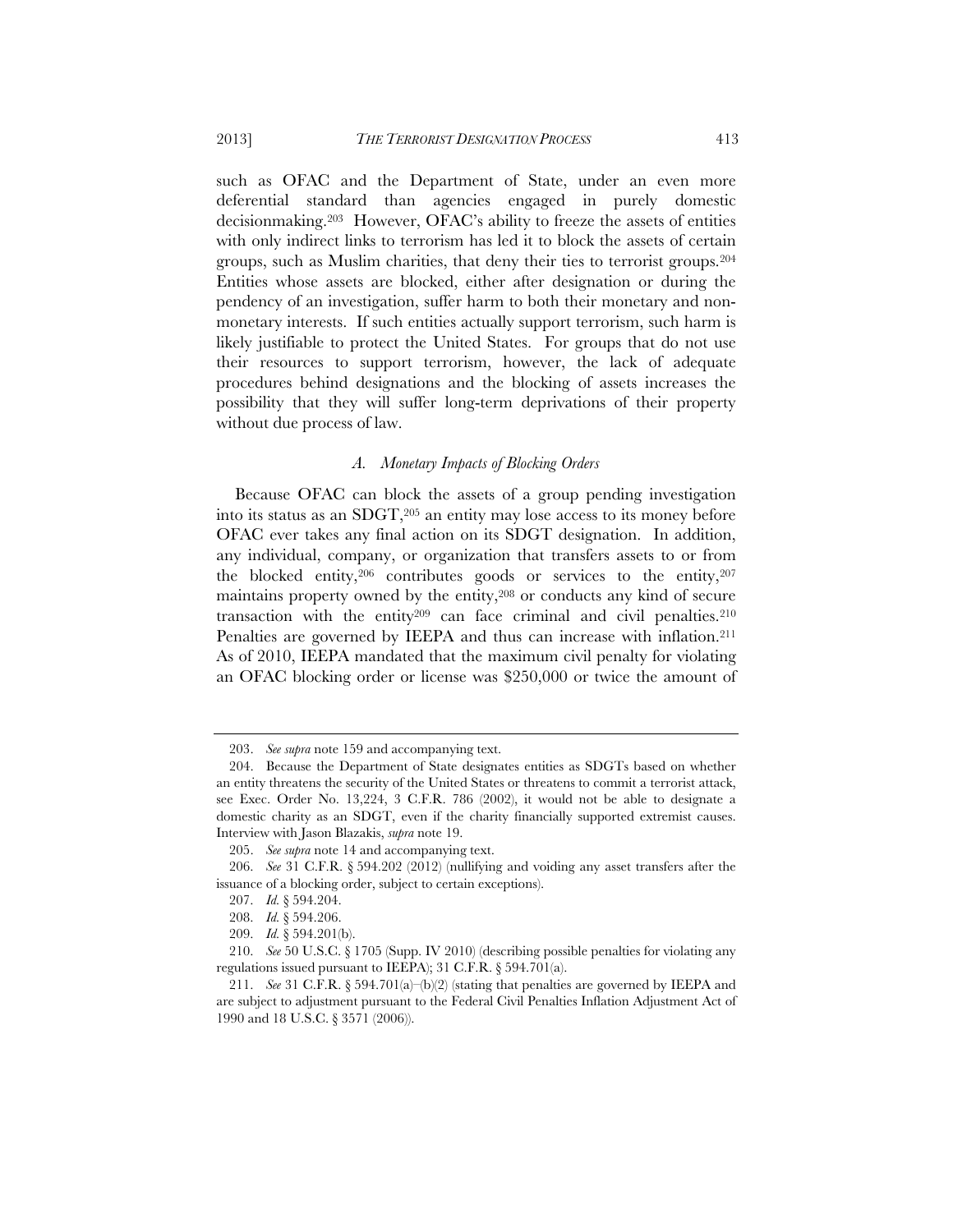the prohibited transaction.212 In addition, IEEPA imposes a criminal fine of not more than \$1,000,000 for willful violations of a license or blocking order, in addition to a possible prison sentence of up to twenty years.213 Thus, even a suspicion of participating in terrorist activity can have severe financial and punitive consequences for an entity and those it does business with.214

The effects of OFAC's blocking orders are not limited to monetary penalties for third parties, however. An entity whose assets are blocked can also suffer severe financial hardship, including the inability to use any of its money to further its organizational goals. For example, the Holy Land Foundation, once the largest Muslim charity in the United States, <sup>215</sup> with an annual budget of \$14 million,<sup>216</sup> argued that OFAC "put it out of business" by designating it an SDGT in December 2001217 and depriving it of any ability to use its U.S. funds. The group's designation and OFAC's subsequent blocking order prevented the group from executing millions of dollars in charitable donations to refugees, orphans, and other groups abroad.218 Donating to charity, or *zakat*, is one of the five fundamental tenets of the Muslim religion, as well as an important form of political participation and foreign aid.219 Before designation, the Holy Land Foundation provided relief to victims of the Oklahoma City bombings, victims of earthquakes in Turkey and India, refugees in the Gaza Strip, and victims of the September 11, 2001 attacks.220 OFAC's blocking order rendered the group incapable of providing its charitable services to those specific clients.<sup>221</sup> Although OFAC alleged that the Holy Land Foundation was controlled by Hamas, the group repeatedly denied that allegation.222

In December 2001, OFAC also froze the assets of the Global Relief

 <sup>212. 50</sup> U.S.C. § 1705(b)(1)–(2) (Supp. IV 2010); *see also* 31 C.F.R. § 594.701(a)(1).

 <sup>213. 50</sup> U.S.C. § 1705(c); *see also* 31 C.F.R. § 594.701(a)(2).

 <sup>214.</sup> Indeed, Vanessa Ortblad argues that financial sanctions, while not intended to be punitive, have a significant punitive effect on groups subject to them. *See* Ortblad, *supra* note 24, at 1439 ("The sanctions indefinitely deprive an individual or an entity of property without meaningful due process and indefinitely label OFAC's target as a supporter of terrorism.").

 <sup>215.</sup> Brief of Appellant, Holy Land Found. for Relief & Dev. v. Ashcroft, 333 F.3d 156 (D.C. Cir. 2003) (No. 02–5307), 2003 WL 25586053, at \*7.

 <sup>216.</sup> *The Holy Land Foundation*, FREEDOMTOGIVE, http://freedomtogive.com/holy-landfoundation-the-hlf/ (last visited May 11, 2013).

 <sup>217.</sup> Brief of Appellant, *supra* note 215, at \*7.

 <sup>218.</sup> *Id.* at \*7–9.

 <sup>219.</sup> *Id.* at \*8–9; *see also* ROTH ET AL., *supra* note 89, at 21 (explaining the importance of *zakat* to the Muslim faith).

 <sup>220.</sup> Brief of Appellant, *supra* note 215, at \*8–9.

 <sup>221.</sup> *Id.*

 <sup>222.</sup> *Id.* at \*9.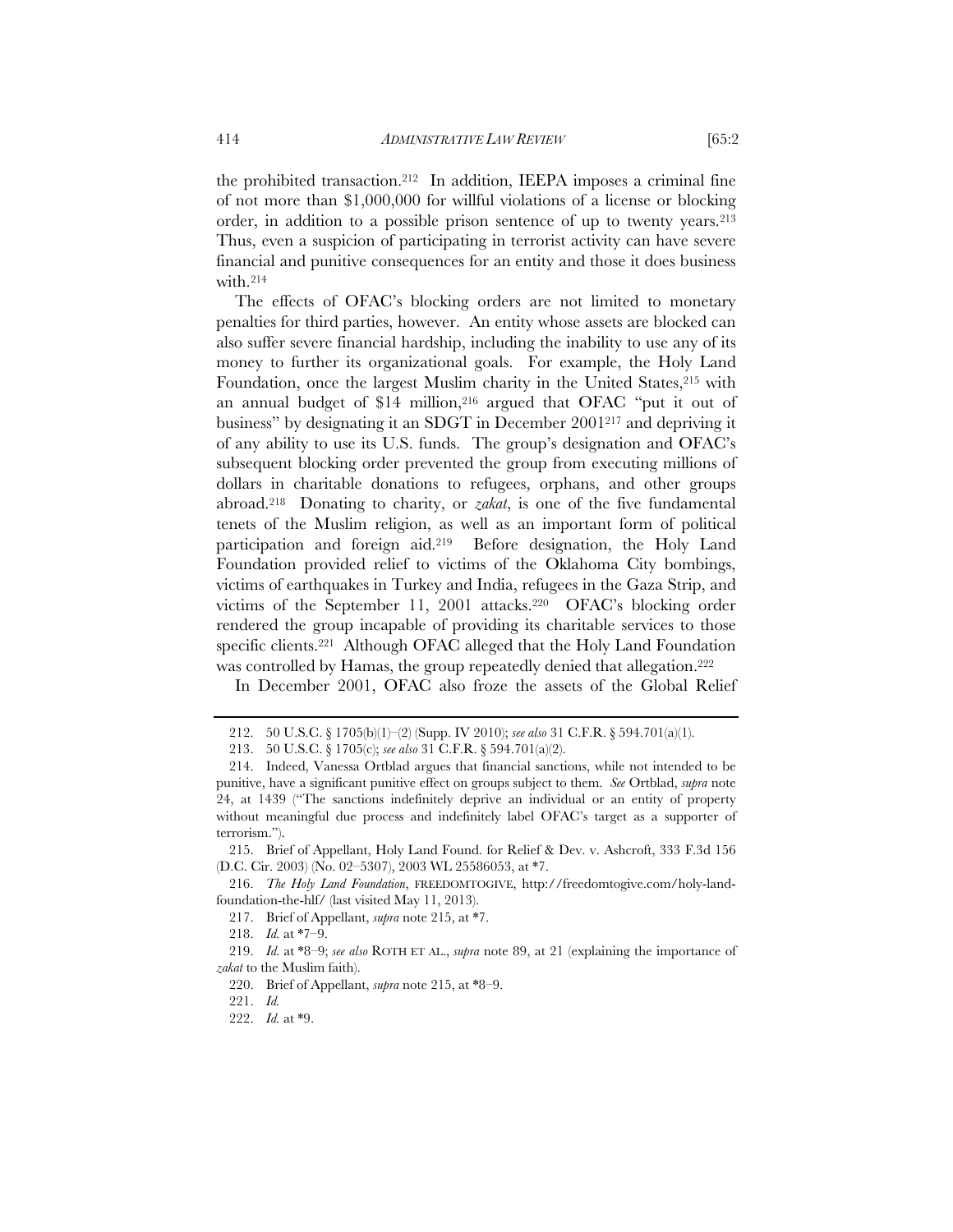Foundation, an Illinois nonprofit charity.223 At the time that its assets were blocked, the Global Relief Foundation provided humanitarian aid to needy Muslim individuals in twenty nations and had received over \$5 million in donations from its members, many of whom were American.224 Without access to its American funds, the group could not function as a nonprofit agency.225 Similarly, Mr. Yassin Abdullah Kadi, a Saudi architect and businessman,226 lost his ability to execute business transactions when the United States and the United Kingdom simultaneously designated him as a terrorist and froze his assets in October 2001.227 After the issuance of this joint blocking order, Mr. Kadi, whose net worth is approximately \$65 million,228 could not withdraw any money from his bank accounts to conduct business in either the United States or the United Kingdom.229 Mr. Kadi's situation, as well as the experiences of the Holy Land Foundation and the Global Relief Foundation, illustrate the severe financial impact of OFAC's blocking orders, whether or not those orders are accompanied by a final SDGT designation. Many of the groups subjected to OFAC's blocking orders may actually be supporting terrorism, and so such harsh financial sanctions are likely necessary to protect national security. However, the very harshness of the sanctions underscores the need for proper procedures before implementing them to ensure that entities that do not deserve such severe monetary deprivations are not mistakenly subjected to such actions.

#### *B. Non-Monetary Impacts of Blocking Orders*

Although the financial impact of a blocking order can be devastating to both designated SDGTs and entities with assets blocked pending investigation, the non-monetary impact of blocking orders and SDGT designations can be just as devastating, according to the individuals and groups subjected to those orders. When OFAC designated Mr. Kadi as an SDGT in 2001, for example, the United Nations and the European Union

 <sup>223.</sup> Petition for Writ of Certiorari, at 2–3, Global Relief Found., Inc. v. Snow, 540 U.S. 1003 (2003) (No. 03–46), 2003 WL 23717146.

 <sup>224.</sup> *Id.* at 2.

 <sup>225.</sup> *Id.* at 5.

 <sup>226.</sup> *See* Landon Thomas Jr., *A Wealthy Saudi, Mired in Limbo Over An Accusation of Terrorism*, N.Y. TIMES (Dec. 12, 2008), http://www.nytimes.com/2008/12/13/world/middleeast/ 13kadi.html?pagewanted=1&\_r=2&sq=Yassin%20Kadi&st=cse&scp=1.

 <sup>227.</sup> *See* Complaint at 7, Kadi v. Paulson, No. 1:09–cv–00108 (D.D.C. filed Jan. 16, 2009), *argued sub nom.* Kadi v. Geithner, 2012 WL 898778, at \*1 (D.D.C. Mar. 19, 2012).

 <sup>228.</sup> *See* Thomas, *supra* note 226.

 <sup>229.</sup> *See* Complaint, *supra* note 227, at 7.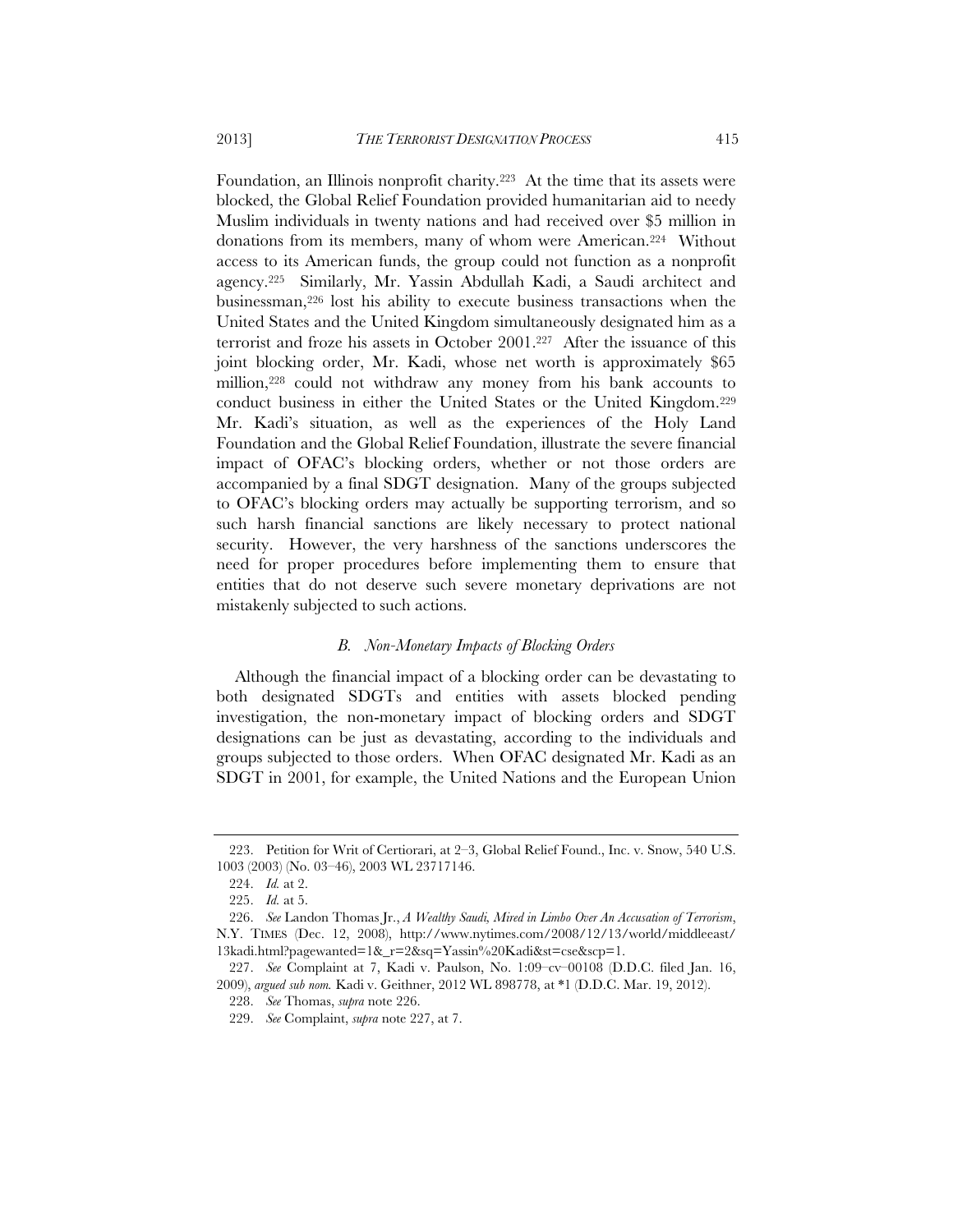also added his name to their terrorist designation lists.230 As a result, Mr. Kadi's international reputation and business interests suffered.<sup>231</sup> He also experienced depression and "the humiliation of having to ask family members for financial help."232 Although he successfully petitioned the European Court of Justice for removal from its terrorist list in 2008,233 his inability to successfully access the evidence relied on for his designation by the United States,234 as well as the lack of criminal charges against him, has left him "caught in a legal limbo."235

Like Mr. Kadi, the Holy Land Foundation argued that OFAC refused to consider evidence it presented in an attempt to rebut its SDGT designation.236 The group also argued that OFAC relied on outdated, uncorroborated, and unreliable evidence, such as statements allegedly elicited from Palestinians after being tortured by the Israeli government.237 Similarly, the Global Relief Foundation asserted that OFAC relied on "mostly unsworn statements, newspapers articles and innuendo comprised entirely of hearsay presented in a rambling format insulated from crossexamination" when justifying its blocking order.238 In addition, the Global Relief Foundation claimed that it was incapable of mounting a proper defense to OFAC's designation because OFAC maintained custody of approximately 500,000 of the group's business records.239

Government agents also searched the offices of both the Holy Land Foundation and the Global Relief Foundation in an effort to help further OFAC's investigation.240 During the search of the Global Relief Foundation's offices, the agents seized everything from books to religious texts to computers.241 The group argued that the search violated its Fourth Amendment rights because the agents did not obtain a warrant.<sup>242</sup> The

 <sup>230.</sup> *See id.* at 13 (noting that the United Nations and the European Union took this action at the request of the United States).

 <sup>231.</sup> *Id.* at 3.

 <sup>232.</sup> Thomas, *supra* note 226.

 <sup>233.</sup> Complaint, *supra* note 227, at 14–16.

 <sup>234.</sup> *See id.* at 17–18 (asserting that Mr. Kadi filed several Freedom of Information Act requests since his initial asset blocking and received no response from OFAC).

 <sup>235.</sup> Thomas, *supra* note 226.

 <sup>236.</sup> Brief of Appellant, Holy Land Found. for Relief & Dev. v. Ashcroft, 333 F.3d 156 (D.C. Cir. 2003) (No. 02–5307), 2003 WL 25586053, at \*9 (arguing that OFAC denied repeated requests to meet with the group).

 <sup>237.</sup> *Id.* at \*9–10.

 <sup>238.</sup> Petition for Writ of Certiorari, Global Relief Found., Inc. v. Snow, 540 U.S. 1003 (2003) (No. 03–46), 2003 WL 23717146, at \*5.

 <sup>239.</sup> *Id.* at \*3–4.

 <sup>240.</sup> *Id.* at \*3; Brief of Appellant, *supra* note 236, at \*7.

 <sup>241.</sup> Petition for Writ of Certiorari, *supra* note 238, at \*3.

 <sup>242.</sup> *Id.*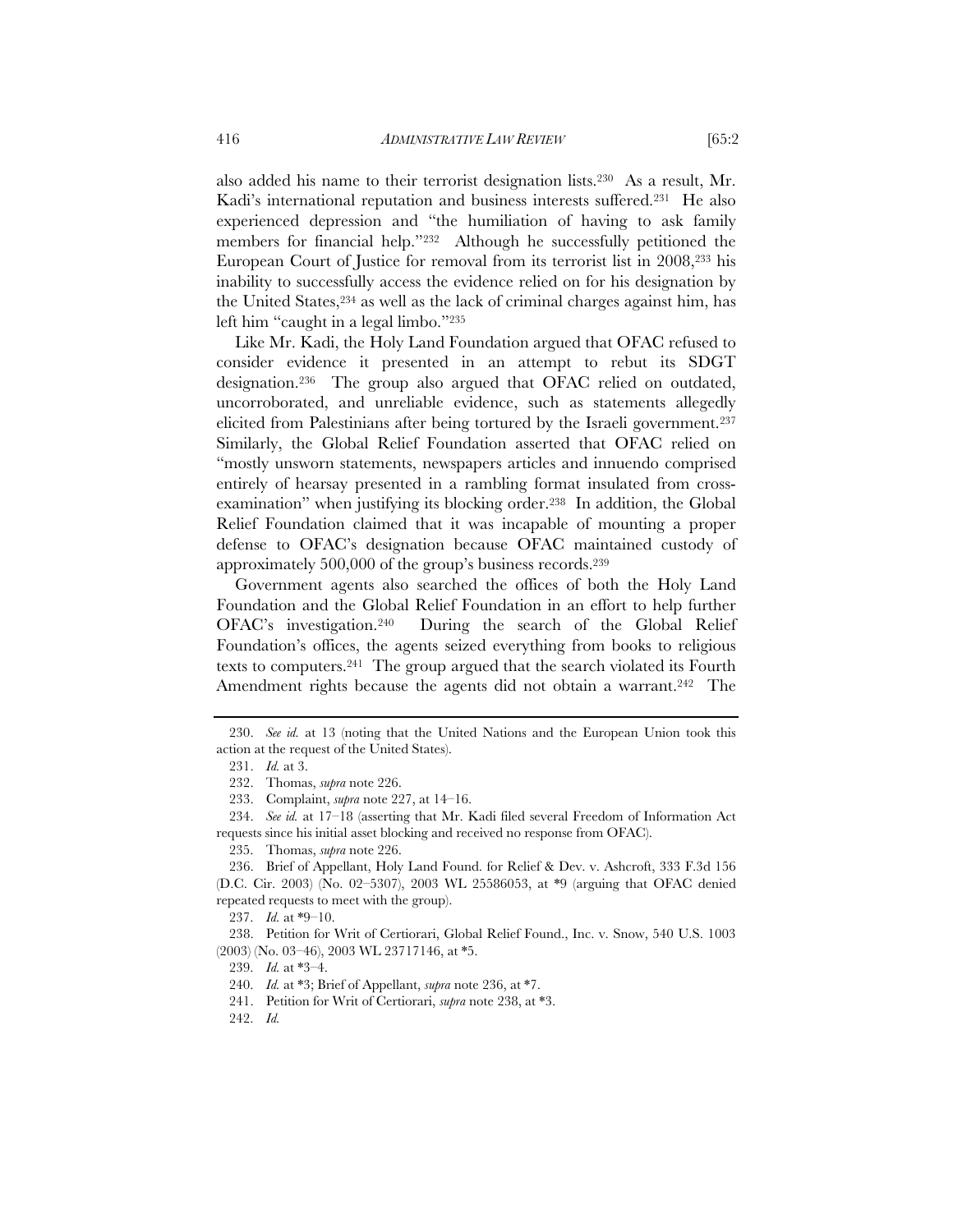Islamic American Relief Agency, a Missouri-based charity,243 claimed that the government's search of its offices actually violated not just its Fourth Amendment rights, but its First Amendment rights as well.<sup>244</sup> Government agents searched its offices and seized property on the night before Ramadan, interfering with the group members' ability to make a charitable donation specifically timed to occur during the holiday.245 Moreover, the group contended that FBI agents conducting the search engaged in "unlawful methods of interrogation, threats and intimidation, on [the Agency's] officers, donors, and employees, and their families despite repeated requests for an attorney to be present."246 Regardless of the truth of those allegations, the respective experiences of the Islamic American Relief Agency, the Holy Land Foundation, the Global Relief Foundation, and Mr. Yassin Kadi illustrate the very real consequences of OFAC's broad power to freeze assets and designate entities as SDGTs. To ensure that OFAC does not subject undeserving entities to these consequences, proper procedures are needed before OFAC implements such sanctions.

# IV. A PLAN FOR THE FUTURE: BALANCING NATIONAL SECURITY AND DUE PROCESS

The power to block the assets of suspected terrorists is an important and powerful weapon in the government's fight against terrorism, but the power is also flawed in its implementation against certain affected entities. Because OFAC's discretionary authority leads to many of the most significant negative impacts, $247$  any changes to the process should focus primarily on OFAC, rather than the Department of State. SDGTs and entities with blocked assets currently have no way to meaningfully challenge OFAC's conclusions and actions, and as a result have little chance of changing their status as SDGTs or unfreezing their assets. In order to satisfy due process, entities affected by OFAC's actions must be provided with an opportunity to challenge OFAC's SDGT designation decision, OFAC's blocking order, or both. To meet this due process requirement, OFAC must provide an entity with a statement of the reasons behind the

 <sup>243.</sup> *See* Appellant's Final Brief on Appeal, at 4, Islamic Am. Relief Agency v. Gonzales, 477 F.3d 728 (D.C. Cir. 2007) (No. 05–5447).

 <sup>244.</sup> *Id.* at 2, 36–38; *see also* Islamic Am. Relief Agency v. Gonzales, 477 F.3d 728, 735– 37 (D.C. Cir. 2007) (rejecting the Islamic American Relief Agency's argument that OFAC violated its First Amendment rights).

<sup>245</sup>*.* Appellant's Final Brief on Appeal at 9, *Islamic Am. Relief Agency*, 447 F.3d 728 (No. 05–5447).

 <sup>246.</sup> *Id.* at 9.

 <sup>247.</sup> See *supra* Part I.D for a discussion of OFAC's discretionary ability to designate SDGTs.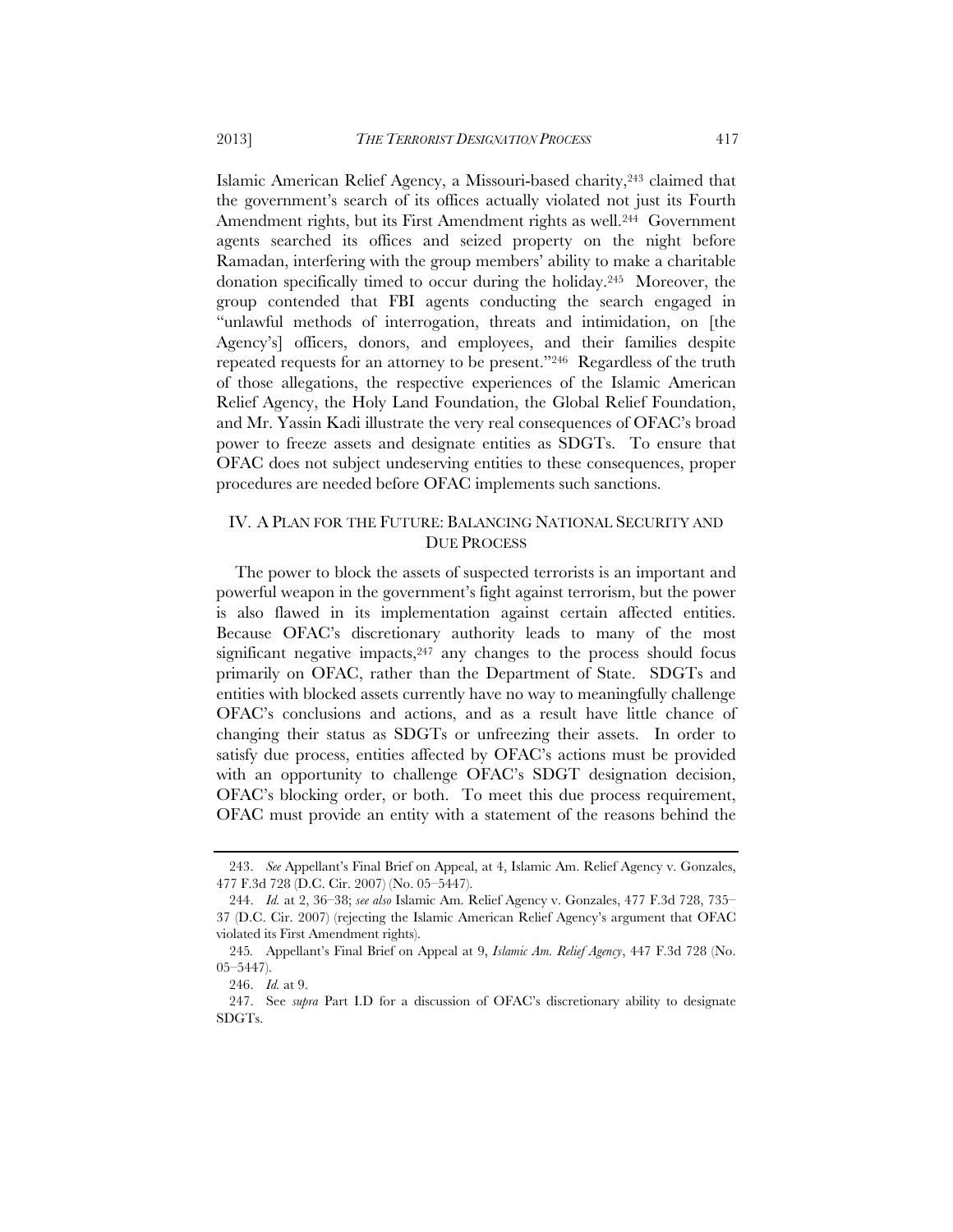designation or blocking order, a chance to challenge the action before a neutral decisionmaker, and a limited opportunity for judicial review.248 Providing designated SDGTs and other affected entities with these due process guarantees would put them in the same position as designated FTOs.249 Although there are several possible ways to provide SDGTs with these requirements—including amending Executive Order 13,224 and amending OFAC's own regulations—amending IEEPA is the best way to balance the government's interest in protecting the country with the due process rights of entities possessing blocked assets.

### *A. Amending Executive Order 13,224*

As Executive Order 13,224 grants OFAC a wide range of powers to designate SDGTs and block their assets, amending the Executive Order seems, at first blush, to be a good way of limiting some of that discretion and creating procedural rights for affected entities. Executive orders, however, are utilized for the express purpose of allowing the President to control the actions of the Executive Branch<sup>250</sup> and so are inherently discretionary. They allow the President to deal with specific problems affecting the country in any way that he desires, without interference from the other branches of government. Therefore, the President is unlikely to amend Executive Order 13,224 to provide more due process rights for designated entities unless he decides that such action is necessary to deal with ongoing national security threats.

Because the prevention of terrorism and the protection of national security is primarily the domain of the Executive Branch, courts will likely continue to defer to the judgments of the President and the Executive Branch on national security-related issues and are unlikely to nullify an executive order pertaining to national security unless it clearly violates

 <sup>248.</sup> Because OFAC can only block the assets of SDGTs located in the United States, see Exec. Order No. 13,244, 3 C.F.R. 786 (2002) (blocking all the property interests of designated groups "that are in the United States"), designated SDGTs have a right to certain procedural requirements before being deprived of their property. The nature of those procedures will vary depending on the surrounding circumstances. *See* Bd. of Regents of State Colls. v. Roth, 408 U.S. 564, 570 n.7 (1972) ("Before a person is deprived of a protected interest [such as liberty or property], he must be afforded opportunity for some kind of hearing, 'except for extraordinary situations where some valid governmental interest is at stake that justifies postponing the hearing until after the event.'" (quoting Boddie v. Conn., 401 U.S. 371, 379 (1971))).

 <sup>249.</sup> See *supra* notes 138–153 and accompanying text for a discussion of the due process that the Department of State must provide to FTOs.

 <sup>250.</sup> *See* KENNETH R. MAYER, WITH THE STROKE OF A PEN: EXECUTIVE ORDERS AND PRESIDENTIAL POWER 34 (2001).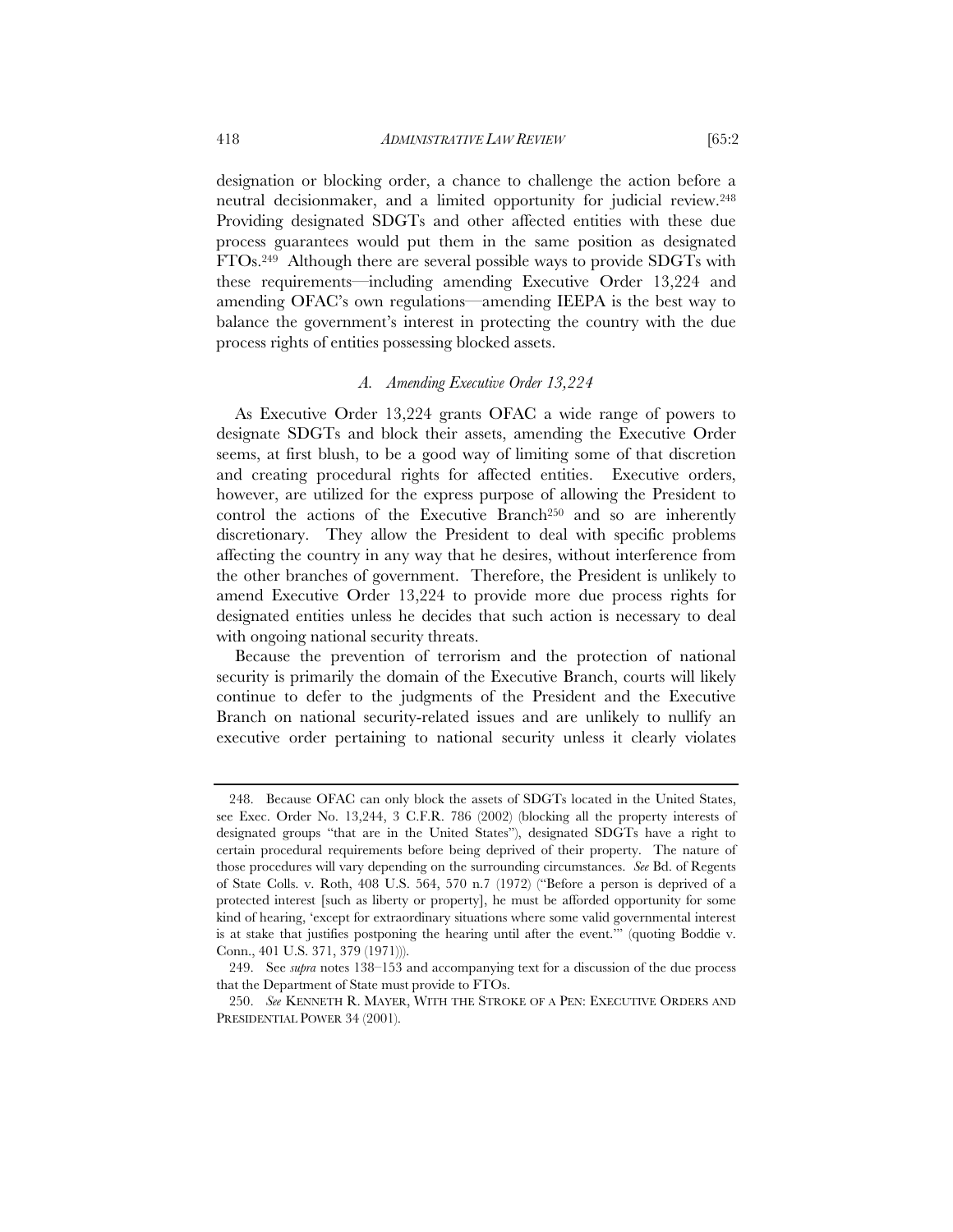constitutional rights251 or the separation of powers.252 Although the Supreme Court has nullified the use of executive orders in some situations,<sup>253</sup> it has routinely upheld the President's power to make national security decisions through executive orders.254 As a result, the President has little incentive to amend Executive Order 13,224, even to provide additional procedural protections for affected parties. In addition, even if a future President did amend Executive Order 13,224, such an amendment would not necessarily lessen OFAC's discretion in the SDGT process. Because OFAC has congressional authorization to create and maintain its own regulations,255 OFAC could continue to maintain its own discretionary procedures for designating SDGTs and blocking assets even if the President amended Executive Order 13,224 to limit its discretion.

#### *B. Amending OFAC's Regulations*

Due to the impracticalities inherent in amending Executive Order 13,224, amending OFAC's own regulations seems to provide a simpler way to protect the procedural due process rights of entities affected by OFAC's actions. OFAC has amended its regulations before, and publishes such amendments in the Federal Register.256 In theory, OFAC could amend its SDGT regulations by creating an evidentiary standard to follow when making designation decisions or issuing blocking orders, publishing its decisionmaking process, or giving affected entities an automatic right to meet with OFAC's director to challenge OFAC's actions. Such changes would make OFAC's decisionmaking process more transparent, and would also provide affected entities with their required due process rights.

However, OFAC currently has little incentive to make significant

 253. *See, e.g.*, *Youngstown*, 343 U.S. at 659–60 (Burton, J., concurring) (refusing to authorize the use of an executive order to take action that Congress specifically prohibited).

 <sup>251.</sup> *Cf. Ex parte* Endo, 323 U.S. 283, 298–99 (1944) (assuming that laws and executive orders were passed in accordance with constitutional principles).

 <sup>252.</sup> *See* Youngstown Sheet & Tube Co. v. Sawyer, 343 U.S. 579, 587–88 (1952) (holding that an executive order authorizing the President to seize all of the steel mills in the country amounted to the President making laws, in violation of Article I of the Constitution).

 <sup>254.</sup> *See generally* Korematsu v. United States, 323 U.S. 214 (1944) (upholding an executive order imposing a curfew on Japanese-American citizens based on the President's determination that such an order was necessary to protect the country).

 <sup>255.</sup> *Cf.* 31 U.S.C. § 321(b)(1) (2006) (giving the Secretary of the Treasury the power to promulgate regulations to carry out the functions of his office); *id.*  $\S 321(b)(2)$  (authorizing the Secretary of the Treasury to delegate duties to another officer within the Department of the Treasury).

 <sup>256.</sup> *See, e.g.*, International Emergency Economic Powers Act Civil and Criminal Penalties, 73 Fed. Reg. 32,650 (June 10, 2008) (codified at 31 C.F.R. pts. 535–42, 545, 560, 585–88, 593–95).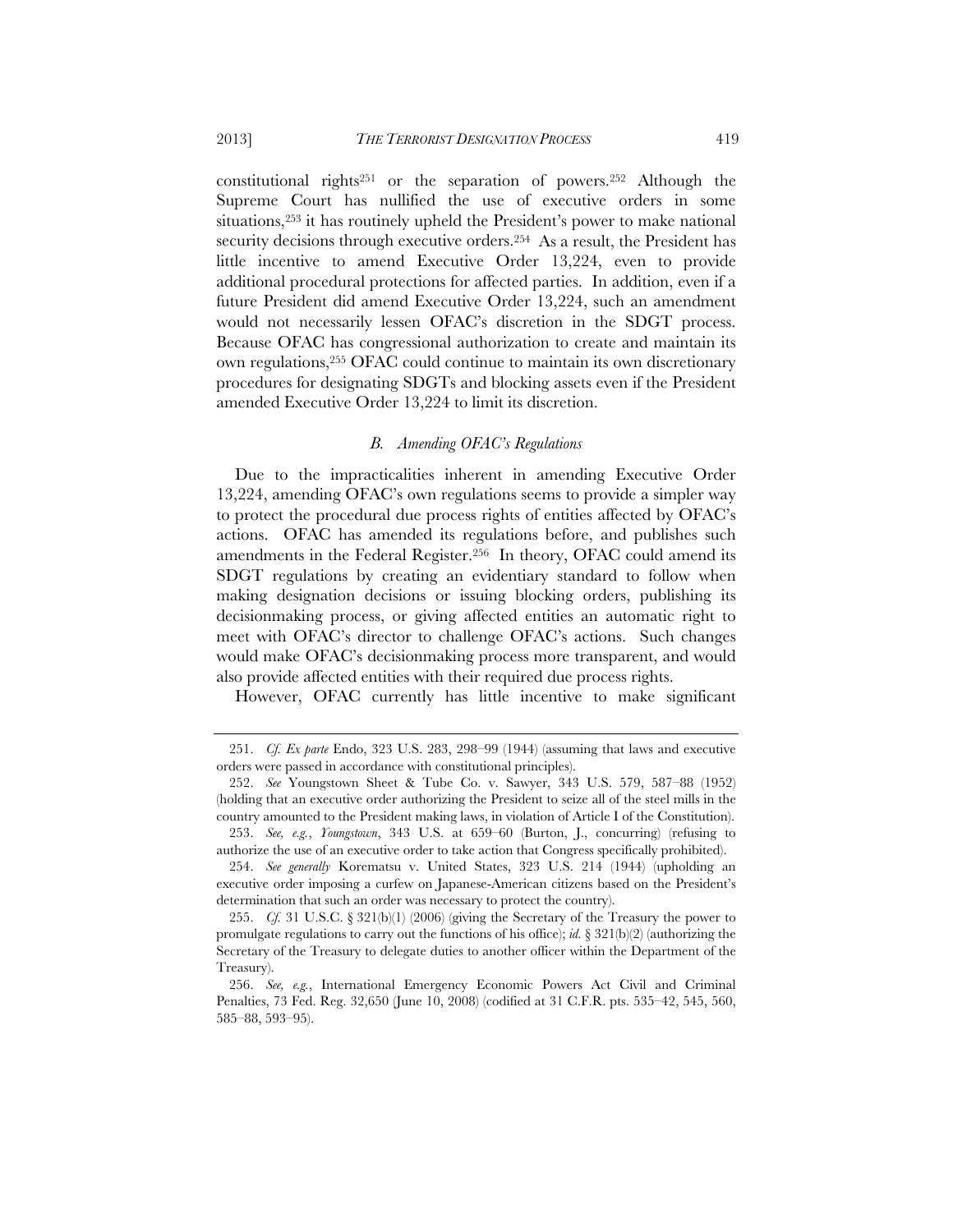changes to its regulations, because courts generally uphold its decisionmaking process on judicial review.257 If more courts find that OFAC's actions violate the constitutional rights of SDGTs and entities possessing assets blocked pending investigation, it is possible that OFAC would respond to the resulting pressure by amending its regulations. Until a court reaches such a conclusion, however, OFAC has little incentive to change its regulations and will likely maintain its existing discretionary role

#### *C. Amending the IEEPA*

Because executive orders are discretionary and OFAC has little incentive to change its own regulations, the best option for improving the SDGTdesignation process is to impose some kind of statutory check on OFAC, similar to the statutory check on the Secretary of State's power provided by AEDPA.258 To properly balance the interests of the government in preventing terrorism with the due process rights of SDGTs and other affected entities, the SDGT designation process should be amended to provide more due process protections, and should be codified in IEEPA. Because IEEPA expressly allows the Executive Branch to exercise its discretion to make national security decisions through presidential regulations,259 codifying the process in a statute would allow the Executive Branch to continue to exercise its discretion, but in a manner limited by certain procedural requirements.260

Section 203 of IEEPA261 describes the regulations the President may create when declaring a national emergency, as well as the limitations on his authority to enact these regulations.<sup>262</sup> Congress should amend IEEPA and add a new provision to this section mandating certain procedural requirements that the President's regulations must meet when they affect

in the SDGT designation process.

 <sup>257.</sup> *See supra* Part II.A.2 (discussing the amount of deference that courts typically give to OFAC's decisionmaking process).

 <sup>258.</sup> *See supra* Part I.A for a discussion of these requirements.

 <sup>259. 50</sup> U.S.C. § 1702(a) (2006).

 <sup>260.</sup> Codifying the necessary procedural requirements in a statute such as AEDPA would give Congress complete control over the process, and thus limit the Executive Branch's flexibility to issue regulations governing the designation of terrorists and terrorist entities. According to the Director of the Office of Terrorist Designation and Sanctions at the Department of State, flexibility is important to the success of OFAC's economic sanctions as a national security tool. Interview with Jason Blazakis, *supra* note 19.

 <sup>261.</sup> Pub. L. No. 95-233, 91 Stat. 1625, 1626 (1977) (codified at 50 U.S.C. § 1702).

 <sup>262.</sup> *See id.* § 1702(a) (allowing the President to create regulations to exercise his IEEPA powers); *id.* § 1702(b)(1), (3) (forbidding the President from regulating postal or telephonic communications between individuals or limiting the importation of "informational materials" such as books, films, and artwork).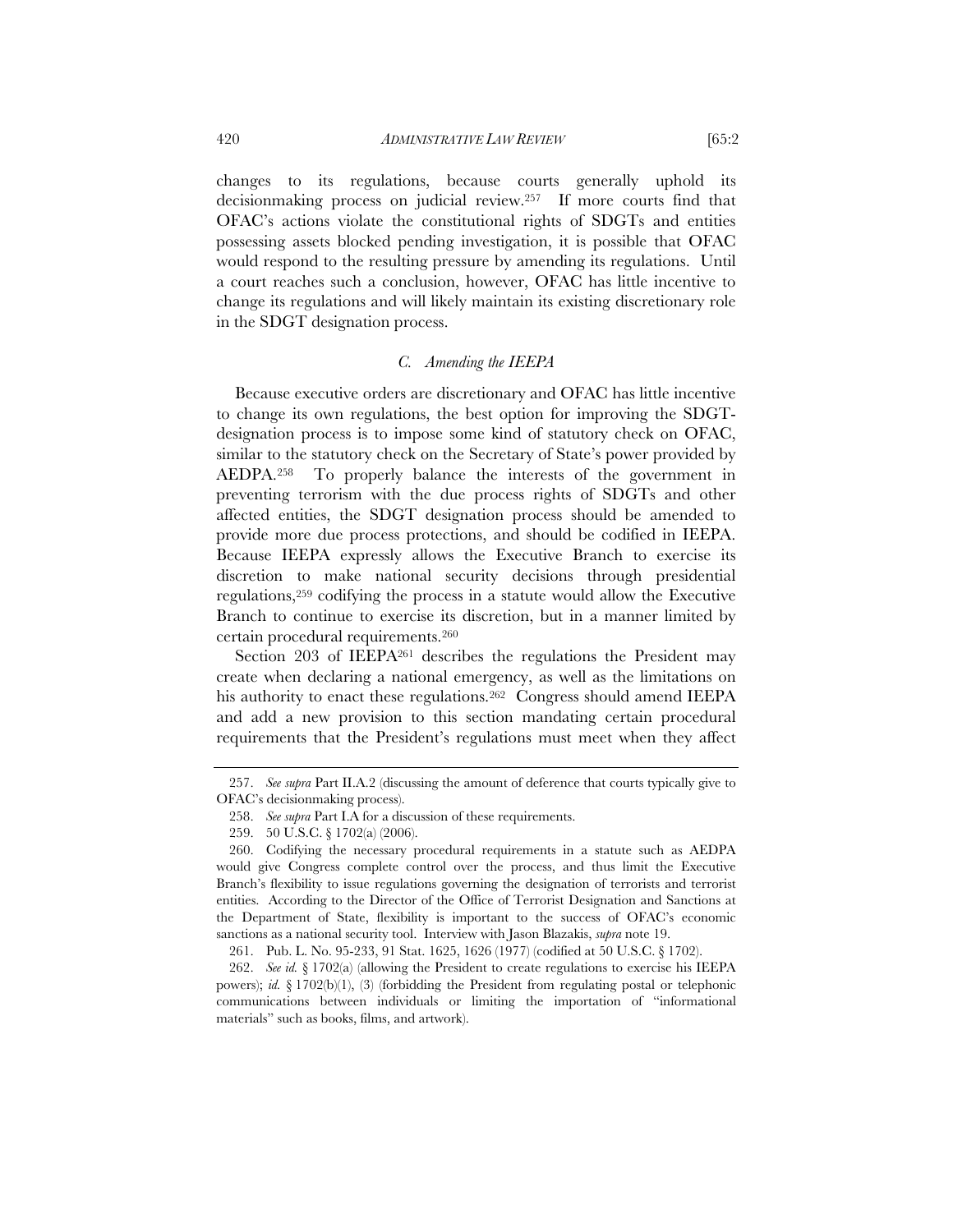persons or groups who are present in the United States.263 This provision should mandate that agencies implementing these regulations, including OFAC and the Department of State,<sup>264</sup> provide affected entities with a post-deprivation statement of reasons for a designation decision or blocking order, a post-deprivation hearing265 before a neutral decisionmaker, and an option for judicial review in the D.C. Circuit.266

Under the amended section of IEEPA, agencies could continue to exercise their powers under Executive Order 13,224, and so OFAC would retain its ability to designate an entity as an SDGT or block its assets based on the amount of financial or other support the entity provides to other terrorists.267 However, the regulations issued pursuant to the new IEEPA section should require OFAC to provide an affected entity with an unclassified summary of the reasons behind its designation or blocking order and provide the entity with a realistic way to respond to the information.268 Such a notification requirement would help limit OFAC's

 265. The importance of protecting the country from terrorist attacks, combined with the possibility that a group given notice of an upcoming blocking order would transfer its assets out of the country, create an "extraordinary situation" in which a predeprivation hearing would not be required. *See supra* note 248 and accompanying text; *see also* Al Haramain Islamic Found., Inc. v. U.S. Dep't of the Treasury, 686 F.3d 965, 985 (9th Cir. 2011) (noting that the possibility of "asset flight" justifies denying a group pre-deprivation notice); Holy Land Found. for Relief & Dev. v. Ashcroft, 219 F. Supp. 2d 57, 76 (D.D.C. 2002) (citing Calero Toledo v. Pearson Yacht Leasing Co., 416 U.S. 663, 679–80 (1974)) (finding that the government met all of the requirements of an extraordinary situation, specifically the necessity of the deprivation to serve a compelling interest, the necessity of speed in agency action, and the necessity of acting pursuant to a "narrowly drawn statute"), *aff'd*, 333 F.3d 156 (D.C. Cir. 2003).

 266. Allowing the D.C. Circuit to review the outcome of this hearing would impose a similar standard to that provided in AEDPA, see 8 U.S.C.  $\S$  1189(c) (2006), and would also comport with an accepted practice of allowing the courts of appeals to directly review agency action, see The Choice of Forum for Judicial Review of Administrative Action (Recommendation 75–3), 40 Fed. Reg. 27,926, 27,927 (July 2, 1975) (arguing that, in the interests of judicial economy, judicial review in the courts of appeals is generally preferable to review in the district courts).

267. *See* Exec. Order No. 13,224, 3 C.F.R. 786 (2002).

 268. Such a requirement would be similar to the protections afforded to FTOs. *See generally supra* Part II.A.1.

 <sup>263.</sup> Such a provision would be codified at 50 U.S.C. § 1702(d). Limiting such an amendment to entities with a U.S. presence would be simpler than trying to apply a new law to entities that have no connection to the United States, which have limited due process rights. *See supra* note 129 and accompanying text.

 <sup>264.</sup> Although the Department of State's ability to designate SDGTs does not implicate the same discretionary issues as OFAC's abilities, see *supra* Part I.D, the Department of State's SDGT designations should be governed by the same standards as OFAC's designations because OFAC ultimately controls the financial assets of *all* designated SDGTs. *See supra* note 115 and accompanying text.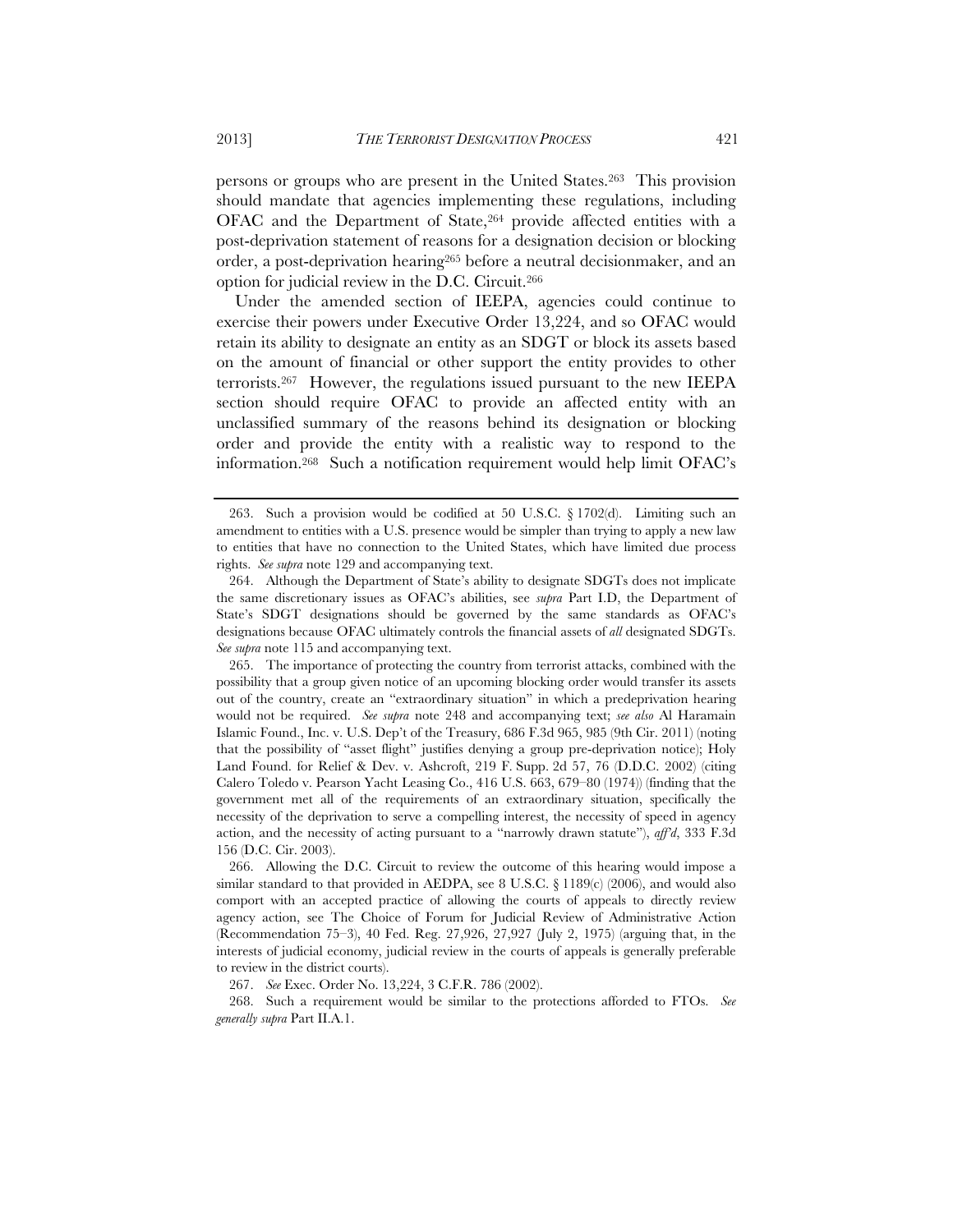ability to impose harsh sanctions on entities linked only indirectly to terrorist activity, especially if such entities do not actually support terrorism. OFAC should provide its statement of reasons concurrently with notification of its intent to designate an entity or block the entity's assets. Concurrent notification of OFAC's action and the reasons behind that action would help prevent OFAC from blocking an entity's assets for several years without making a final decision on an entity's status.269 In addition, receiving notice of the reasons early in the designation process would provide entities with a more meaningful opportunity to challenge OFAC's actions.

Second, the regulations under the new IEEPA section should require the director of OFAC to meet with an entity challenging either the blocking of its assets or its final designation as an SDGT, and require the Director to respond to the entity's challenge to OFAC's actions.270 Even though due process requires that entities adversely affected by an agency's action have the ability to challenge that action,271 OFAC's current regulations allow the director to meet with an entity at his discretion.272 Such a discretionary provision allows the director to deny some entities the right to challenge his actions without fully listening to their arguments. While such action violates an entity's due process right to be heard, SDGTs and other entities with blocked assets are not entitled to a full evidentiary hearing. Because the primary consequence of designation as an SDGT is a blocking of assets, entities designated as SDGTs—unlike those designated as FTOs<sup>273</sup>—may attempt to transfer their assets overseas.<sup>274</sup> To prevent such a possibility, while still providing an affected entity the right to challenge its actions, OFAC should only have to provide a post-deprivation hearing.275 Such a

 <sup>269.</sup> *See, e.g.*, *KindHearts III*, 710 F. Supp. 2d 637, 643, 645 (N.D. Ohio 2010) (explaining that the group's assets were first frozen in early 2006, the assets were still frozen in 2010, and the group had not been finally designated as an SDGT).

 <sup>270.</sup> By challenging a blocking order pending final investigation, an entity could conceivably avoid a final SDGT designation and significant deprivation of its property. Thus, allowing an entity to challenge this initial agency action is important to protect the entity's due process rights.

 <sup>271.</sup> *See, e.g.*, Londoner v. City & Cnty. of Denver, 210 U.S. 373, 385 (1908) (holding that when a state legislature delegated its authority to raise taxes to an agency, individuals affected by those taxes were entitled to an opportunity for the agency to hear their objections to the tax).

 <sup>272.</sup> *See* 31 C.F.R. § 501.807(c) (2012).

 <sup>273.</sup> *See supra* notes 54–55 and accompanying text for a discussion of the primary consequences of an FTO designation.

 <sup>274.</sup> *See supra* note 265 and accompanying text.

 <sup>275.</sup> *See* Mathews v. Eldridge, 424 U.S. 319, 334–35 (1976) (finding that because the nature of due process is "flexible" and depends in part on a balance between the interests of government and the affected party, post-deprivation hearings often meet the requirements of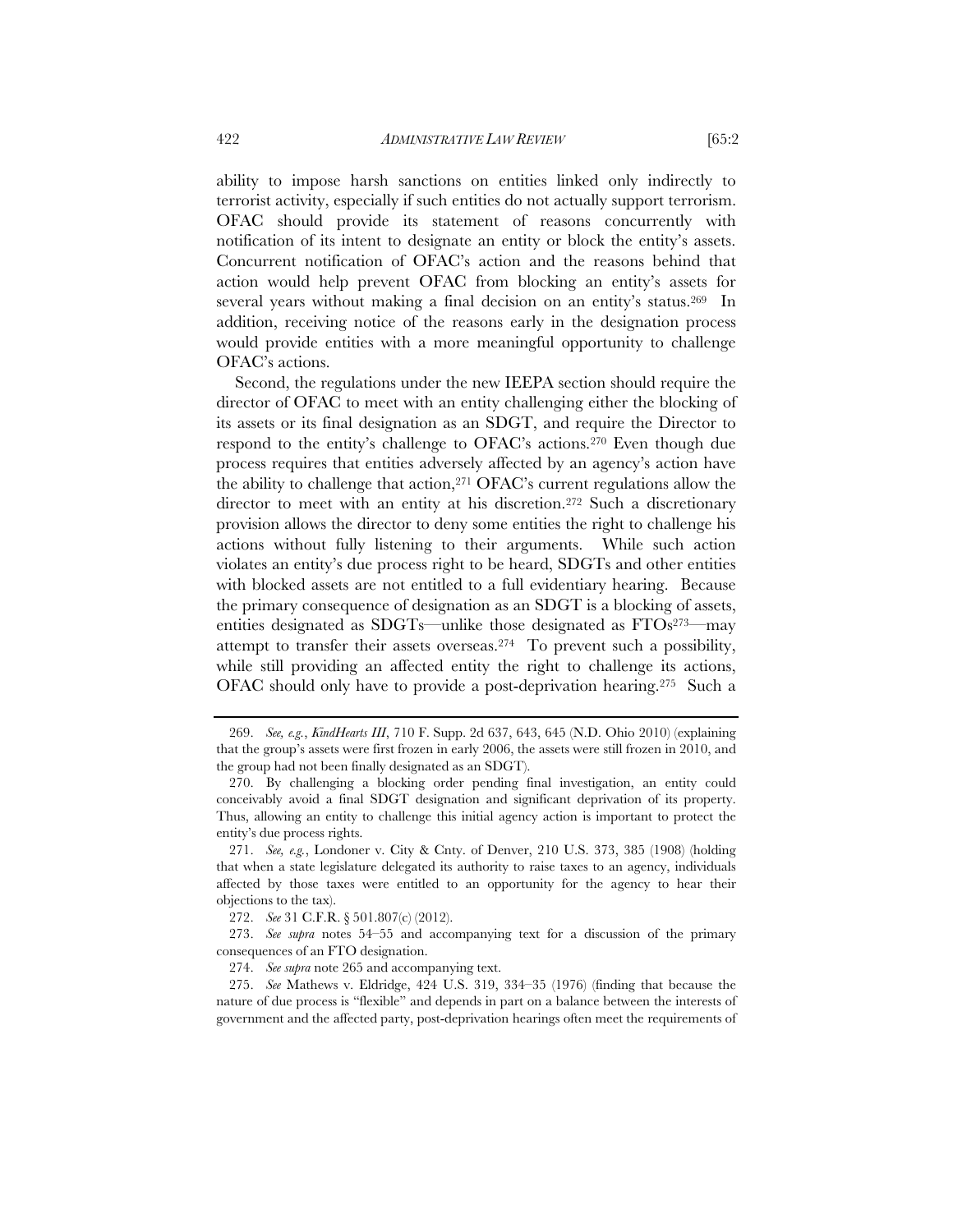hearing could take the form of a mandatory meeting with OFAC's director or someone he delegates to hear an entity's evidence. Even though the director of OFAC plays a crucial role in the designation process itself, he could still hear evidence and be a neutral decisionmaker,276 subject to judicial review.

Lastly, the regulations governed by the new IEEPA provision should include a provision for limited judicial review of the outcome of an entity's informal hearing with OFAC in the D.C. Circuit. Under the current legal system, SDGTs and other affected entities have no inherent right to challenge their designation in court, $277$  except to argue that the subsequent agency action<sup>278</sup> is arbitrary, capricious, in violation of constitutional rights, or in excess of statutory jurisdiction.279 Unless provided by statute, individuals challenging an agency's actions can only challenge final agency action. 280 Thus, without an express statutory grant to review the blocking of assets pending investigation, a court cannot review that action. As a result of OFAC's express ability to block an entity's assets pending investigation, however, affected entities may have to wait several years<sup>281</sup> before OFAC issues a final action subject to judicial review. Thus, permitting an entity to seek judicial review of an adverse outcome from the meeting with OFAC's director will allow an affected entity to receive prompt review of the agency action that most affects it—the freezing of its assets, whether or not accompanied by a final designation as an SDGT. The scope of the judicial review should be limited to an analysis of whether OFAC's actions were arbitrary and capricious, an abuse of discretion, in violation of statutory authority, or incompatible with statutory procedure.282 Allowing an affected entity to challenge OFAC's actions in

due process).

 <sup>276.</sup> *See, e.g.*, Withrow v. Larkin, 421 U.S. 35, 47–53 (1975) (rejecting the argument that an agency head could not also be an impartial decisionmaker).

 <sup>277.</sup> *See* Exec. Order No. 13,224, 3 C.F.R. 786, 789 (2002) ("Nothing contained in this order is intended to create . . . any right, benefit, or privilege, substantive or procedural, enforceable at law . . . ."); *see also supra* note 78 and accompanying text.

 <sup>278.</sup> *See* 5 U.S.C. § 702 (2006) (providing that an individual who suffers harm as a result of agency action is entitled to judicial review of that action).

 <sup>279.</sup> *See id.* § 706(2)(A)–(C).

 <sup>280.</sup> *See id.* § 704 (providing that courts can only review final agency actions and actions explicitly made reviewable by statute).

 <sup>281.</sup> For example, OFAC blocked the assets of KindHearts for Charitable Humanitarian Development, Inc., for three years without making a final decision as to their status as an SDGT. *See supra* note 269 and accompanying text.

<sup>282. 5</sup> U.S.C. § 706(2)(A), (C)–(D). By mandating that all regulations issued pursuant to IEEPA provide the procedures described in this section, entities challenging OFAC's actions will have no reason to argue that the agency's actions are "contrary to constitutional right, power, privilege, or immunity," *id.* § 706(2)(B), since the procedures will protect the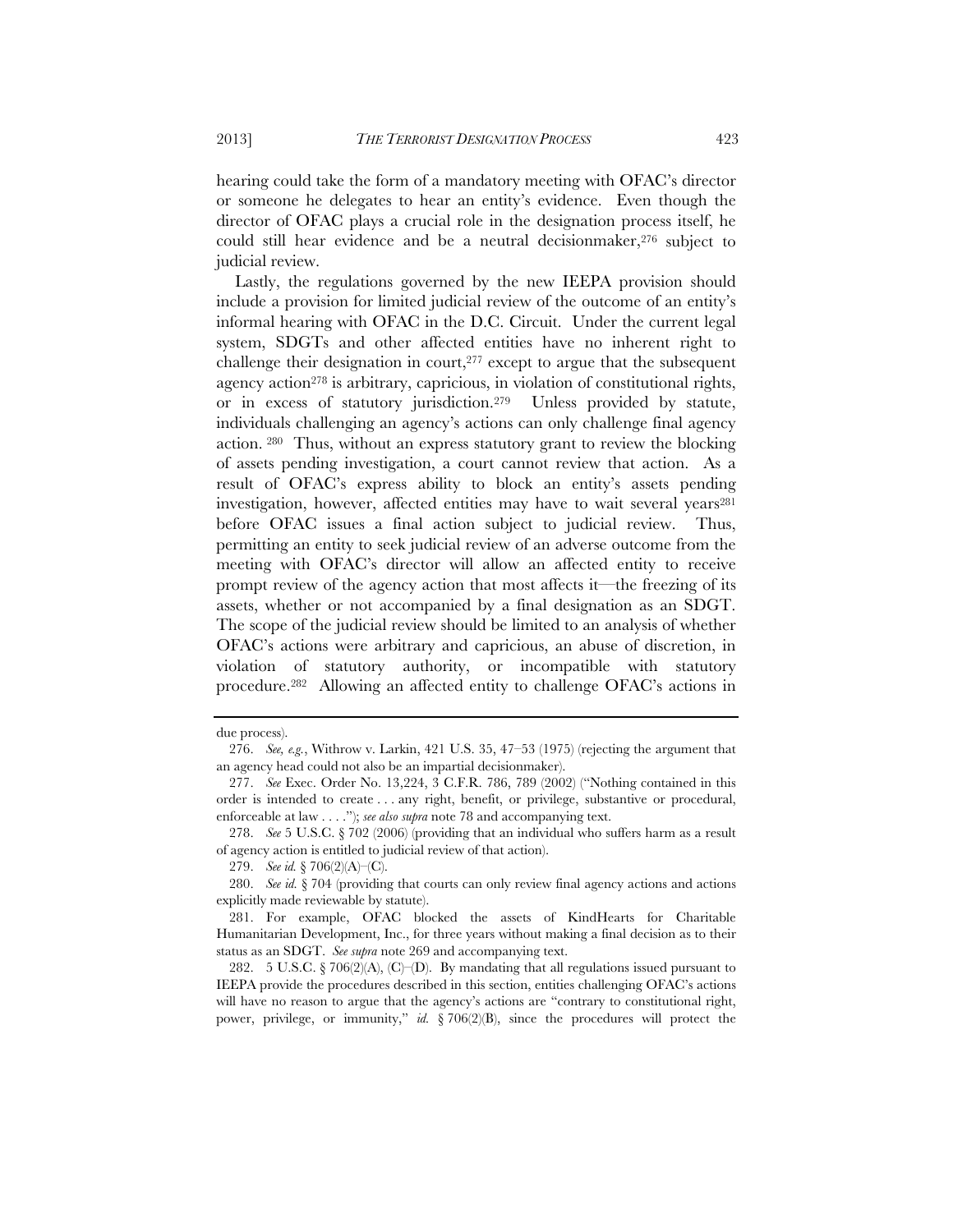court after an unsatisfactory hearing would provide the best way for an entity to assert its due process rights.

Therefore, to properly balance OFAC's important interest in imposing financial sanctions on terrorists with the interests of entities adversely affected by OFAC's actions, Congress should amend IEEPA to ensure that Executive Branch regulations issued pursuant to the law meet certain procedural requirements. Specifically, the law should mandate that all agencies implementing those regulations, including OFAC, provide affected groups with a statement of reasons for their actions, an opportunity to present evidence to a neutral decisionmaker, and an opportunity to challenge the outcome of that presentation in the D.C. Circuit.

#### **CONCLUSION**

Although financial sanctions are not as visible an aspect of the War on Terror as targeted killings, the power to impose these sanctions on individuals and groups suspected of terrorist activity has helped keep the country safe in the years since the September 11, 2001 attacks.283 The imposition of those sanctions, however, also allows OFAC to exercise an extremely flexible and discretionary power that often reaches entities linked only indirectly—if at all—to the individuals and terrorist groups responsible for those attacks. Unlike designation as an FTO, which is based on a concrete link to such dangerous terrorist groups, designation as an SDGT depends on which agency makes the designation decision. If designated by the Department of State, an individual or group must, like an FTO, actually threaten the security of the country. If designated by OFAC, however, an SDGT must only be associated with such a dangerous group in some way. OFAC's ability to characterize an entity as an SDGT is broad, flexible, and discretionary.

Entities designated as SDGTs, as well as entities whose assets are frozen pending investigation into their final status, face severe monetary and nonmonetary consequences. At the same time, OFAC's own regulations and the deferential nature of judicial review limit an affected entity's ability to mitigate those consequences. As a result, affected entities lack a meaningful way to challenge OFAC's actions, a right provided to virtually all other entities, including FTOs, challenging adverse agency action. To provide entities affected by OFAC's actions with their required constitutional rights, to ensure that OFAC maintains its ability to block the assets of terrorist

constitutional rights of affected entities.

 <sup>283.</sup> *See* ROTH, *supra* note 89, at 2 ("[Preventing terrorists from accessing money] has been presented as one of the keys to success in the fight against terrorism: if we choke off the terrorists' money, we limit their ability to conduct mass casualty attacks.").